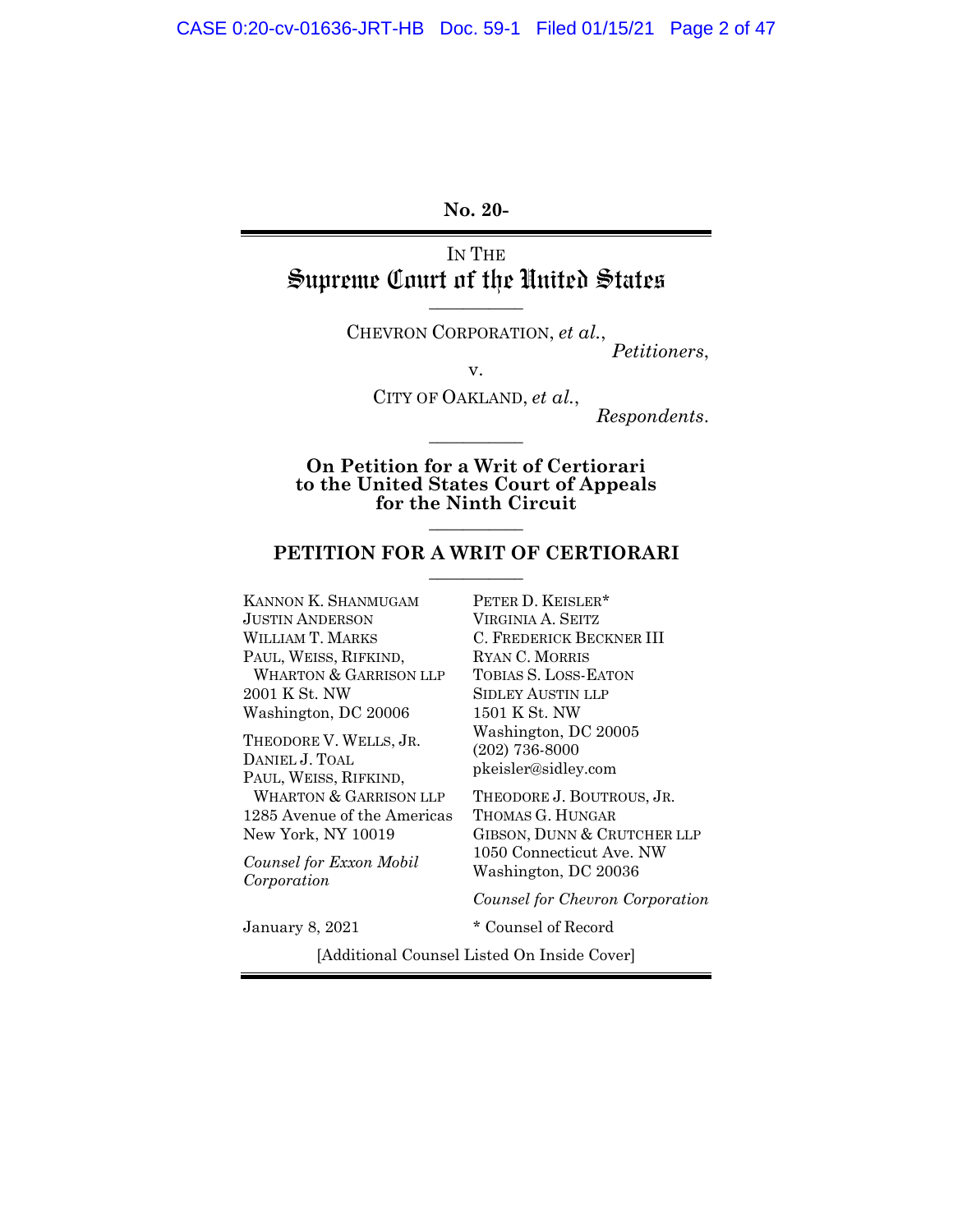M. RANDALL OPPENHEIMER DAWN SESTITO O'MELVENY & MYERS LLP 400 South Hope St. Los Angeles, CA 90071

*Counsel for Exxon Mobil Corporation* 

DAVID C. FREDERICK BRENDAN J. CRIMMINS DANIEL S. SEVERSON KELLOGG, HANSEN, TODD, FIGEL & FREDERICK, P.L.L.C. 1615 M St. NW Suite 400 Washington, DC 20036

*Counsel for Royal Dutch Shell plc*

SEAN C. GRIMSLEY JAMESON R. JONES DANIEL R. BRODY BARTLIT BECK LLP 1801 Wewatta St. Suite 1200 Denver, CO 80202

*Counsel for ConocoPhillips* 

NANCY G. MILBURN ARNOLD & PORTER KAYE SCHOLER LLP 250 West 55th St. New York, NY 10019

JONATHAN W. HUGHES MATTHEW T. HEARTNEY JOHN D. LOMBARDO ARNOLD & PORTER KAYE SCHOLER LLP Three Embarcadero Center, 10th Floor San Francisco, CA 94111

ETHAN G. SHENKMAN ARNOLD & PORTER KAYE SCHOLER LLP 601 Massachusetts Ave. NW Washington, DC 20001

*Counsel for BP p.l.c.*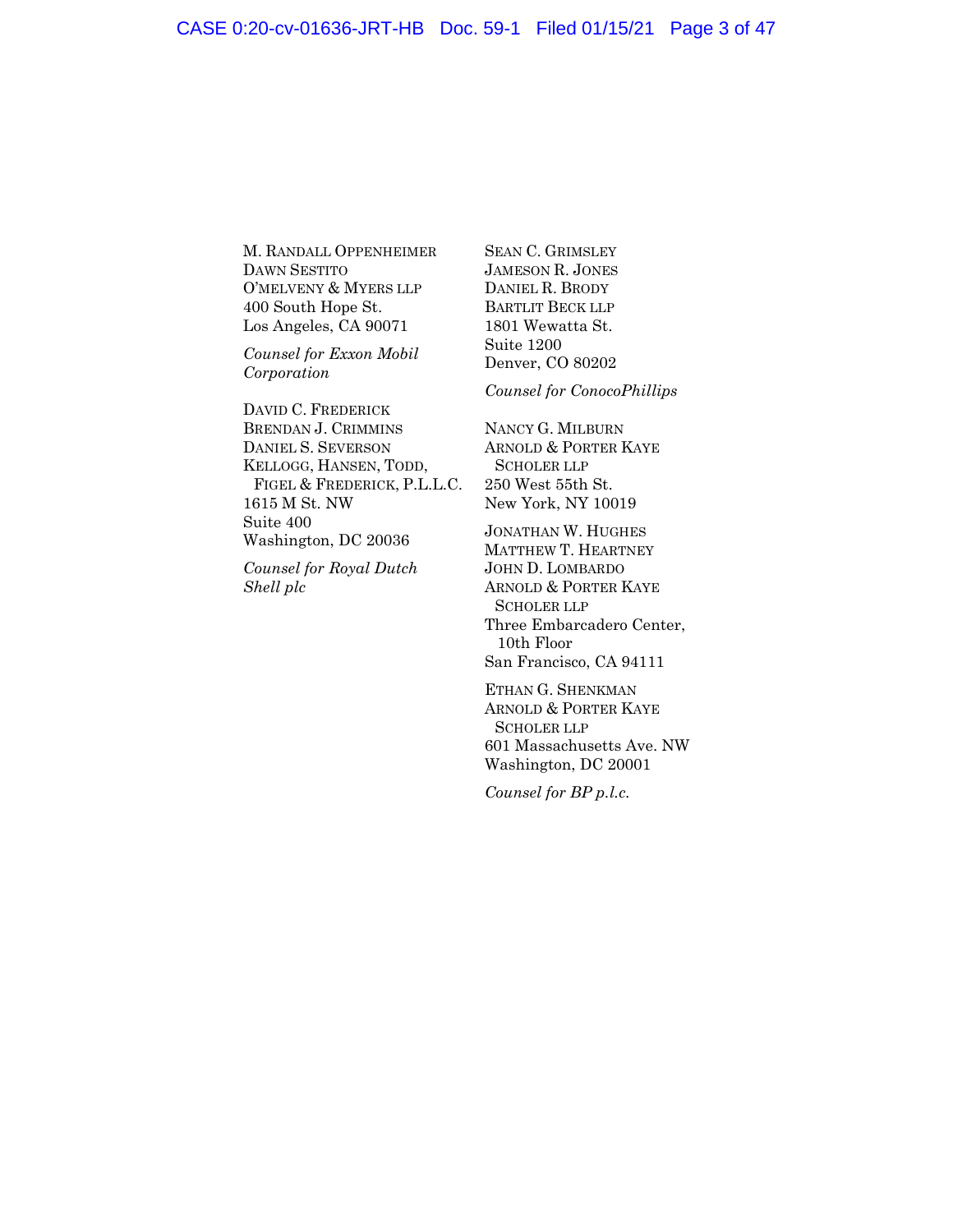#### **QUESTIONS PRESENTED**

<span id="page-2-0"></span>Two coastal California cities brought this case in state court, seeking to hold five energy companies liable for an alleged state law "public nuisance" global climate change—based on their production and sale of fossil fuels. The cities say this case is "about shifting the costs of abating sea level rise . . . back onto the companies." To date, over twenty state and local governments have brought similar cases in state courts across the country, each seeking to apply its own State's law to conduct in the other States and abroad. The energy companies removed this case to federal court, asserting that federal common law governs tort claims based on interstate or international pollution. The district court upheld removal, holding that such claims arise exclusively under federal law. After the cities amended their complaints to add federal claims, the court dismissed the case for failure to state a claim. But the Ninth Circuit held that removal was improper under the well-pleaded complaint rule because the claims were labeled as statelaw claims, and the cities' amended complaints adding federal claims did not cure that defect.

The questions presented are:

I. Whether putative state-law tort claims alleging harm from global climate change are removable because they arise under federal law.

II. Whether a plaintiff is barred from challenging removal on appeal after curing any jurisdictional defect and litigating the case to final judgment in the district court.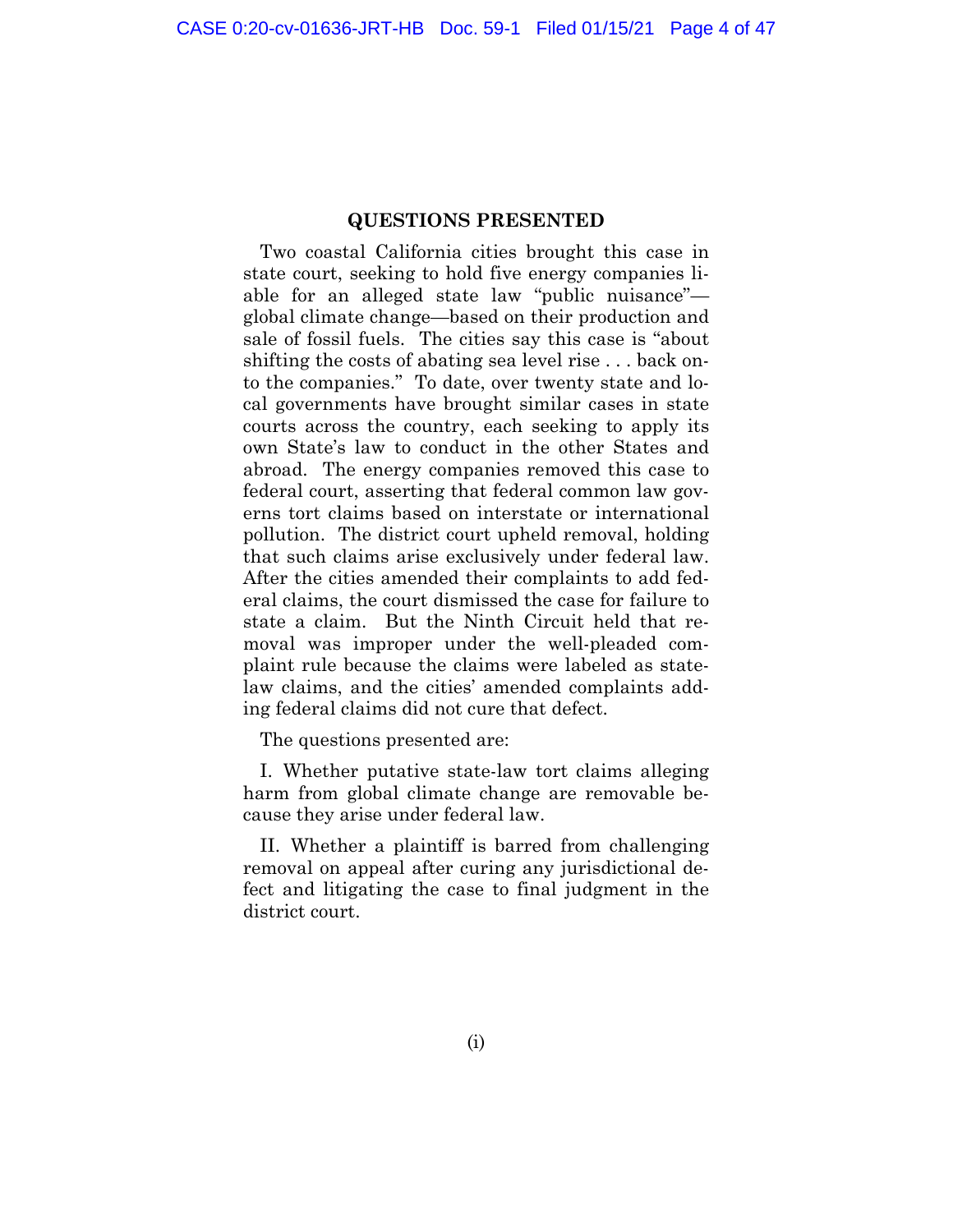ii

### **PARTIES TO THE PROCEEDING AND RULE 29.6 STATEMENT**

<span id="page-3-0"></span>Petitioners are Chevron Corporation, BP p.l.c., ConocoPhillips, Exxon Mobil Corporation, and Royal Dutch Shell plc. No petitioner has a parent corporation, and no publicly held corporation owns 10% or more of any petitioner's stock.

Respondents are the City of Oakland, a Municipal Corporation, and the People of the State of California, acting by and through the Oakland City Attorney; and the City and County of San Francisco, a Municipal Corporation, and the People of the State of California, acting by and through the San Francisco City Attorney Dennis J. Herrera.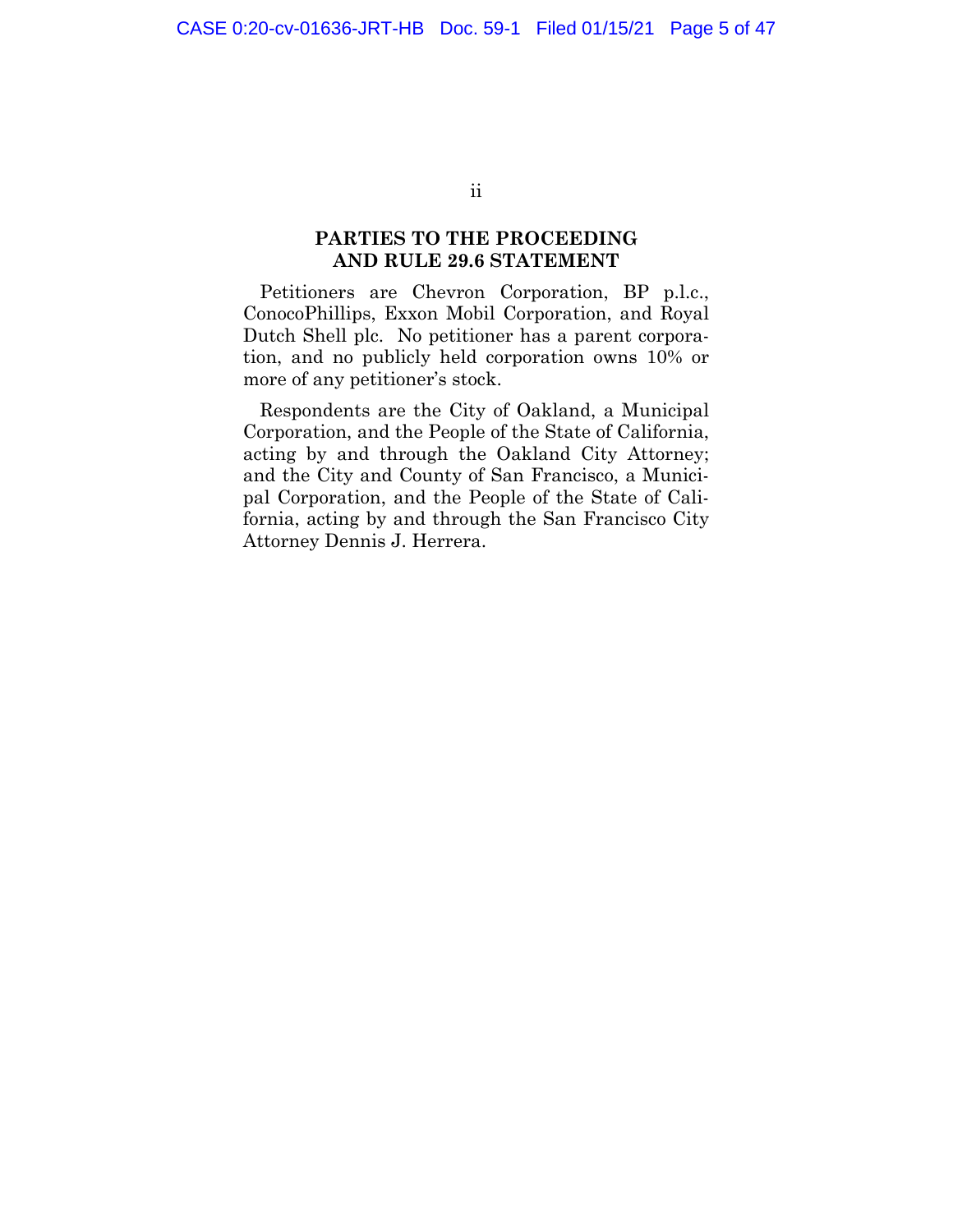iii

#### **RULE 14.1(b)(iii) STATEMENT**

<span id="page-4-0"></span>This case directly relates to these proceedings:

*People of the State of California* v. *BP, P.L.C.*, No. CGC17561370, San Francisco County Superior Court (removed October 20, 2017);

*People of the State of California* v. *BP, P.L.C.*, No. RG17875889, Alameda County Superior Court (removed October 20, 2017);

*City of Oakland* v. *BP P.L.C*., No. C 17-06011 WHA, U.S. District Court for the Northern District of California (judgment entered July 27, 2018);

*City and County of San Francisco* v. *BP P.L.C*., No. C 17-06012 WHA, U.S. District Court for the Northern District of California (judgment entered July 27, 2018); and

*City of Oakland* v. *BP P.L.C*., No. 18-16663, U.S. Court of Appeals for the Ninth Circuit (judgment entered May 26, 2020; opinion amended and rehearing denied August 12, 2020).

No other proceedings in state or federal trial or appellate courts, or in this Court, directly relate to this case.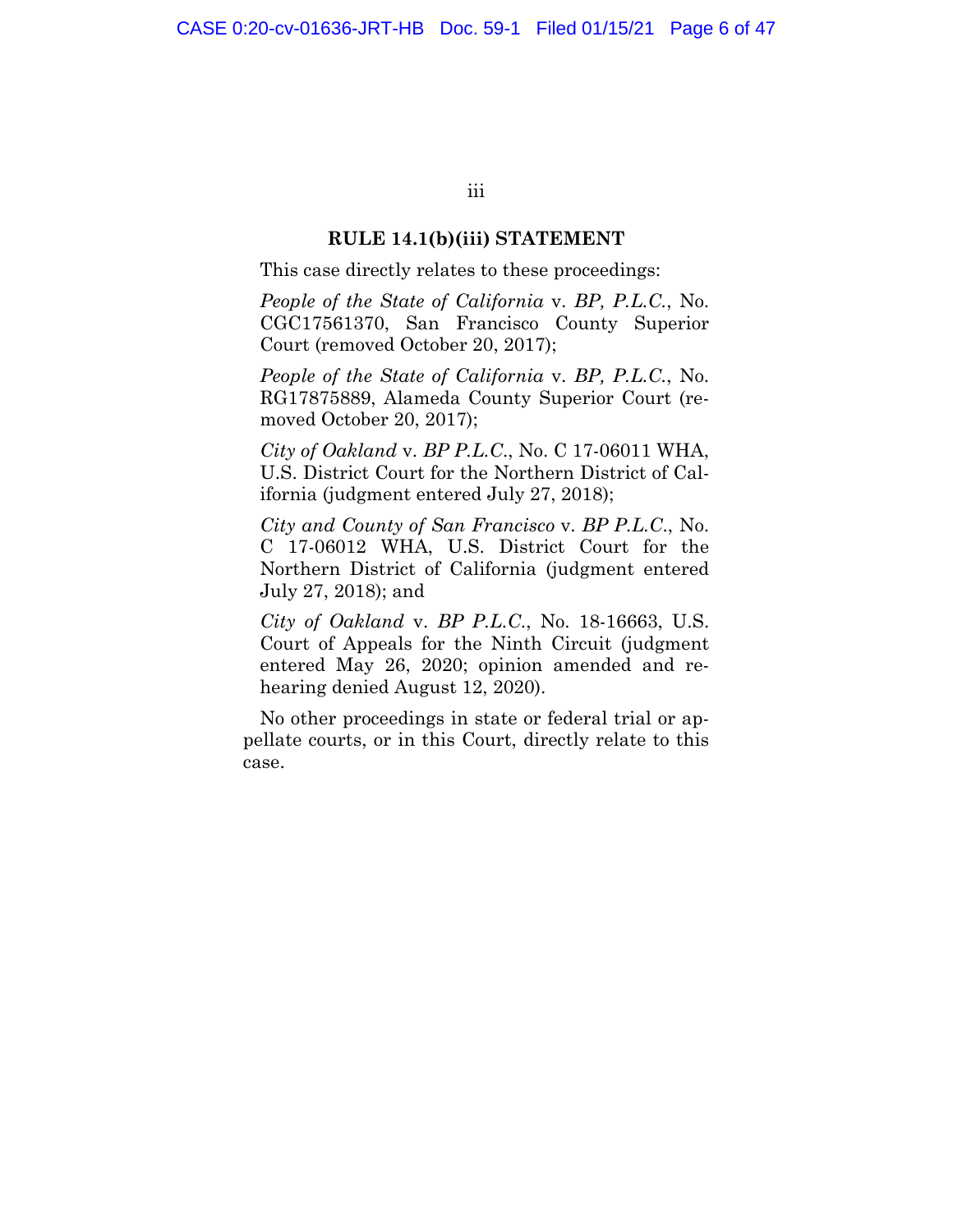# TABLE OF CONTENTS

| Page                                                                                                                                     |
|------------------------------------------------------------------------------------------------------------------------------------------|
|                                                                                                                                          |
| PARTIES TO THE PROCEEDING AND RULE                                                                                                       |
|                                                                                                                                          |
|                                                                                                                                          |
| PETITION FOR WRIT OF CERTIORARI  1                                                                                                       |
|                                                                                                                                          |
|                                                                                                                                          |
| FEDERAL STATUTES INVOLVED  1                                                                                                             |
|                                                                                                                                          |
|                                                                                                                                          |
|                                                                                                                                          |
|                                                                                                                                          |
| C. The district court's dismissal opinion.  10                                                                                           |
|                                                                                                                                          |
|                                                                                                                                          |
| REASONS FOR GRANTING THE PETITION14                                                                                                      |
| L<br>The<br>Ninth Circuit's rejection of federal-<br>common-law jurisdiction warrants review 14                                          |
| A. The Ninth Circuit's conclusion that federal<br>common law does not govern interstate-<br>pollution claims conflicts with this Court's |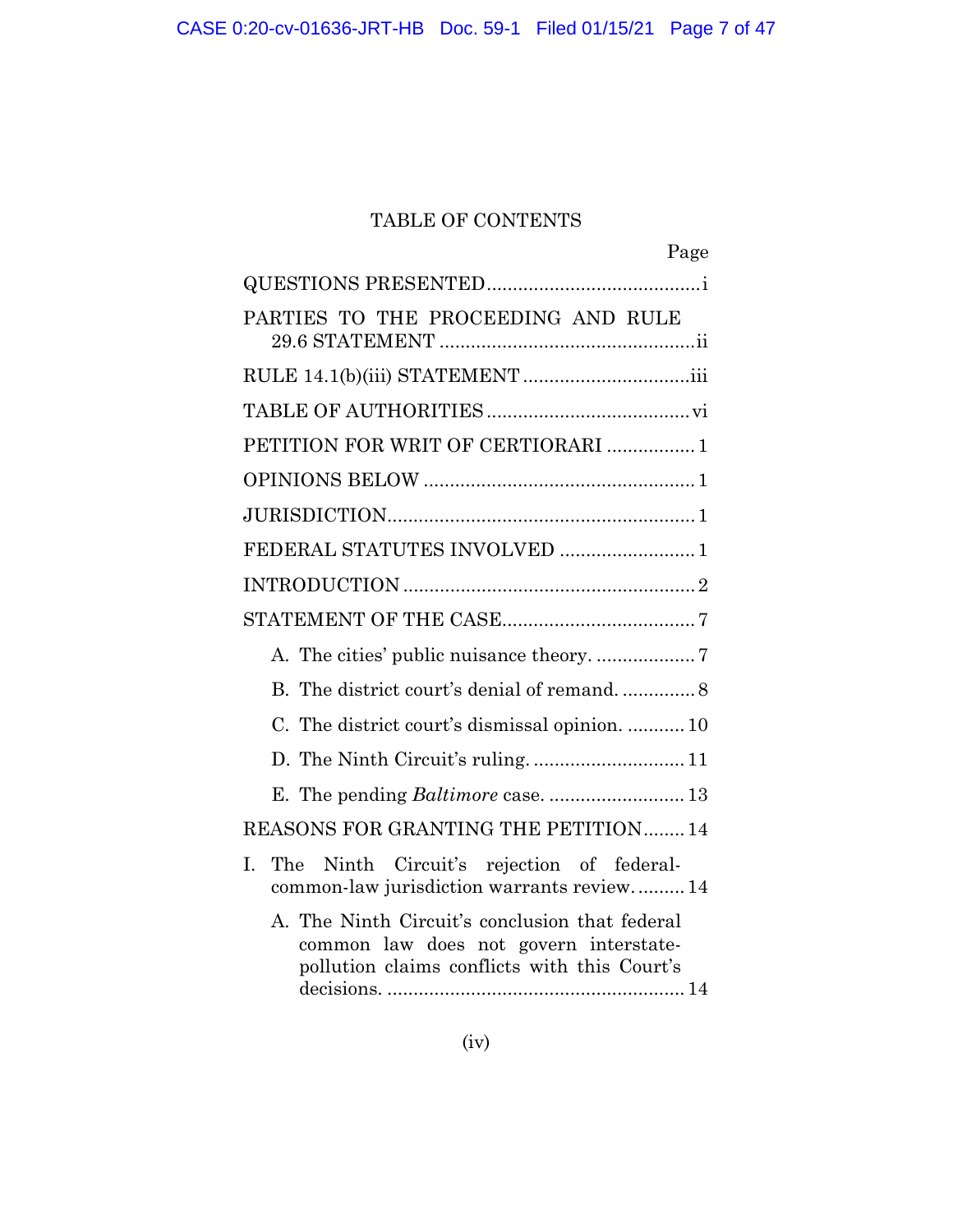## v

# TABLE OF CONTENTS**—**continued

Page

WL 4678380 (9th Cir. Aug. 12, 2020) ............. 57a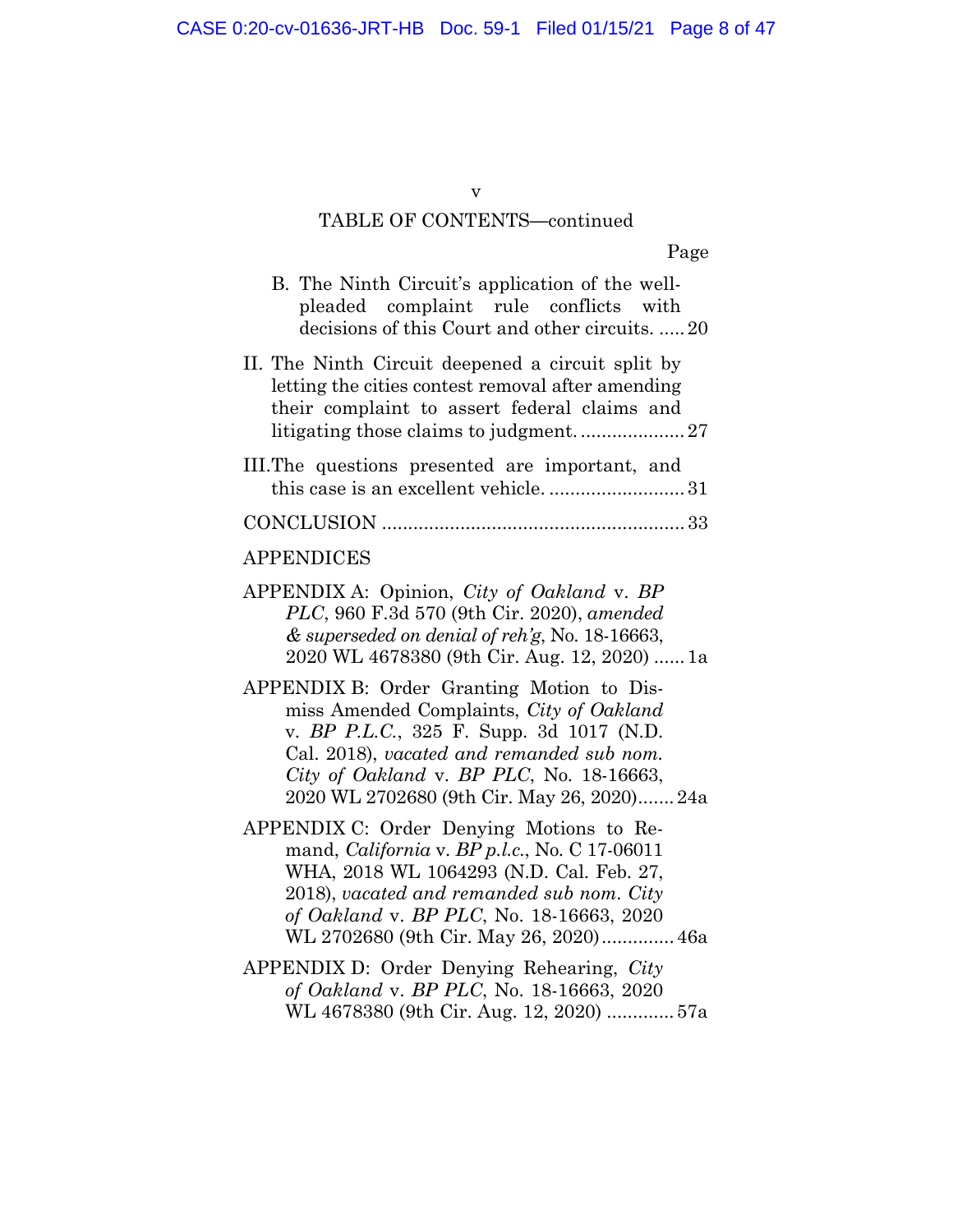# vi

# TABLE OF AUTHORITIES

# <span id="page-7-0"></span>CASES Page

| Am. Elec. Power Co. v. Connecticut, 564           |    |
|---------------------------------------------------|----|
|                                                   |    |
|                                                   |    |
| Barbara v. N.Y. Stock Exch., Inc., 99 F.3d 49     |    |
| (2d Cir. 1996), abrogated on other grounds        |    |
| by Merrill Lynch, Pierce, Fenner & Smith          |    |
| <i>Inc. v. Manning, 136 S. Ct. 1562 (2016)</i>    | 28 |
| Battle v. Seibels Bruce Ins. Co., 288 F.3d        |    |
|                                                   | 26 |
| Bernstein v. Lin-Waldock & Co., 738 F.2d          |    |
|                                                   |    |
| Brough v. United Steelworkers of Am., 437         |    |
|                                                   | 28 |
| Camsoft Data Sys., Inc. v. S. Elecs. Supply,      |    |
| <i>Inc.</i> , 756 F.3d 327 (5th Cir. 2014) 28, 29 |    |
| Caterpillar Inc. v. Williams, 482 U.S. 386        |    |
|                                                   |    |
|                                                   |    |
|                                                   |    |
| Caudill v. Blue Cross & Blue Shield of N.C.,      |    |
| 999 F.2d 74 (4th Cir. 1993) 5, 24, 25             |    |
| City of Milwaukee v. Illinois, 451 U.S. 304       |    |
|                                                   |    |
| City of New York v. BP P.L.C., 325 F. Supp.       |    |
| 3d 466 (S.D.N.Y. 2018), appeal docketed,          |    |
| No. 18-2188 (2d Cir. July 26, 2018)               | 19 |
| North Carolina ex rel. Cooper v. Tenn. Valley     |    |
| Auth., 615 F.3d 291 (4th Cir. 2010) 6, 32         |    |
| Direct Mktg. Ass'n v. Brohl, 135 S. Ct. 1124      |    |
|                                                   | 30 |
| Ellingsworth v. Vermeer Mfg. Co., 949 F.3d        |    |
|                                                   | 30 |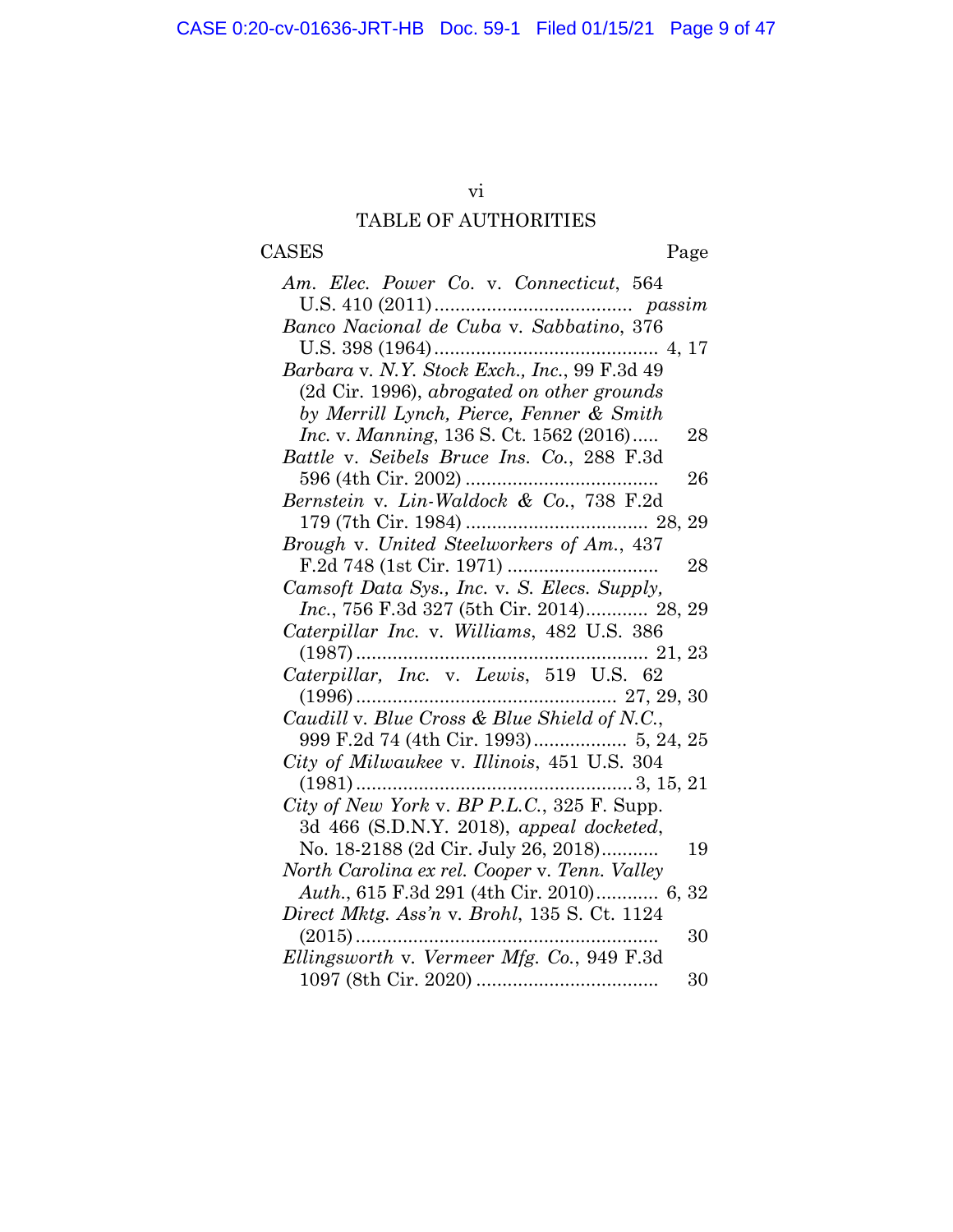# vii

# TABLE OF AUTHORITIES—continued

|--|

| Empire Healthchoice Assurance, Inc. v.                     |
|------------------------------------------------------------|
| 25                                                         |
| <i>Erie R.R. v. Tompkins, 304 U.S. 64 (1938)  4,</i><br>15 |
| Federated Dep't Stores, Inc. v. Moitie, 452                |
| 22                                                         |
| Franchise Tax Bd. v. Constr. Laborers                      |
| <i>Vacation Tr.</i> , 463 U.S. 1 (1983)<br>21              |
| Gentek Bldg. Prods., Inc. v. Sherwin-                      |
| Williams Co., 491 F.3d 320 (6th Cir.                       |
| 29<br>$2007)$                                              |
| Grable & Sons Metal Prods., Inc. v. Darue                  |
| <i>Eng'g &amp; Mfg.</i> , 545 U.S. 308 (2005)<br>12        |
| Hinderlider v. La Plata River & Cherry                     |
| Creek Ditch Co., 304 U.S. 92 (1938)  4, 16                 |
| Illinois v. City of Milwaukee, 406 U.S. 91                 |
|                                                            |
| Int'l Paper Co. v. Ouellette, 479 U.S. 481                 |
| $(1987)$<br>16                                             |
| Kansas v. Colorado, 206 U.S. 46 (1907)<br>16               |
| Kurns v. R.R. Friction Prods. Corp., 565                   |
| 20                                                         |
| Massachusetts v. EPA, 549 U.S. 497 (2007).<br>- 7          |
| Moffitt v. Residential Funding Co., 604 F.3d               |
| 30                                                         |
| Nat'l Farmers Union Ins. Cos. v. Crow                      |
| 20                                                         |
| Native Vill. of Kivalina v. ExxonMobil                     |
| Corp., 696 F.3d 849 (9th Cir. 2012)<br>19                  |
| Newton v. Capital Assurance Co., 245 F.3d                  |
| 26                                                         |
| In re Otter Tail Power Co., 116 F.3d 1207                  |
|                                                            |
| Paros Props., LLC v. Colo. Cas. Ins. Co.,                  |
| 835 F.3d 1264 (10th Cir. 2016)<br>30                       |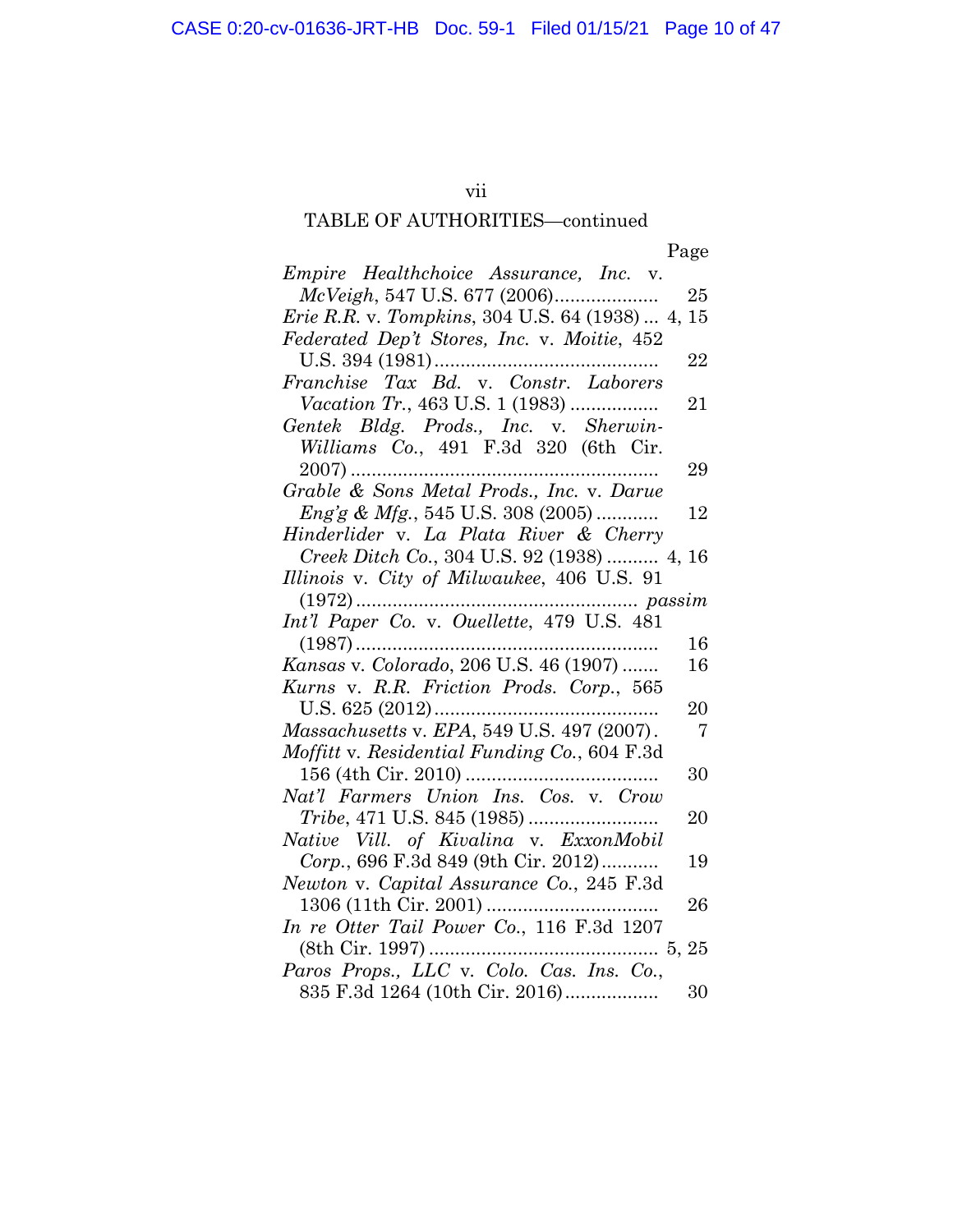# viii

# TABLE OF AUTHORITIES—continued

|                                                | Page |
|------------------------------------------------|------|
| Republic of Phil. v. Marcos, 806 F.2d 344      |      |
|                                                |      |
| Sam L. Majors Jewelers v. ABX, Inc., 117       |      |
|                                                |      |
| Sosa v. Alvarez-Machain, 542 U.S. 692          |      |
|                                                | 20   |
| Tex. Indus., Inc. v. Radcliff Materials, Inc., |      |
|                                                |      |
| Thermoset Corp. v. Bldg. Materials Corp.,      |      |
| 849 F.3d 1313 (11th Cir. 2017)                 | 29   |
| Torres v. S. Peru Copper Corp., 113 F.3d       |      |
|                                                | 26   |
| Treiber & Straub, Inc. v. UPS, Inc., 474       |      |
|                                                | 24   |
| United States v. Standard Oil Co. of Cal.,     |      |
|                                                |      |
| United States v. Swiss Am. Bank, Ltd., 191     |      |
|                                                | 23   |
| In re Wireless Tel. Fed. Cost Recovery Fees    |      |
| Litig., 396 F.3d 922 (8th Cir. 2005)           | 28   |

# **STATUTES**

# SCHOLARLY **AUTHORI**TY

| Bradford R. Clark, Federal Common Law: A           |    |
|----------------------------------------------------|----|
| <i>Structural Reinterpretation</i> , 144 U. Pa. L. |    |
|                                                    | 16 |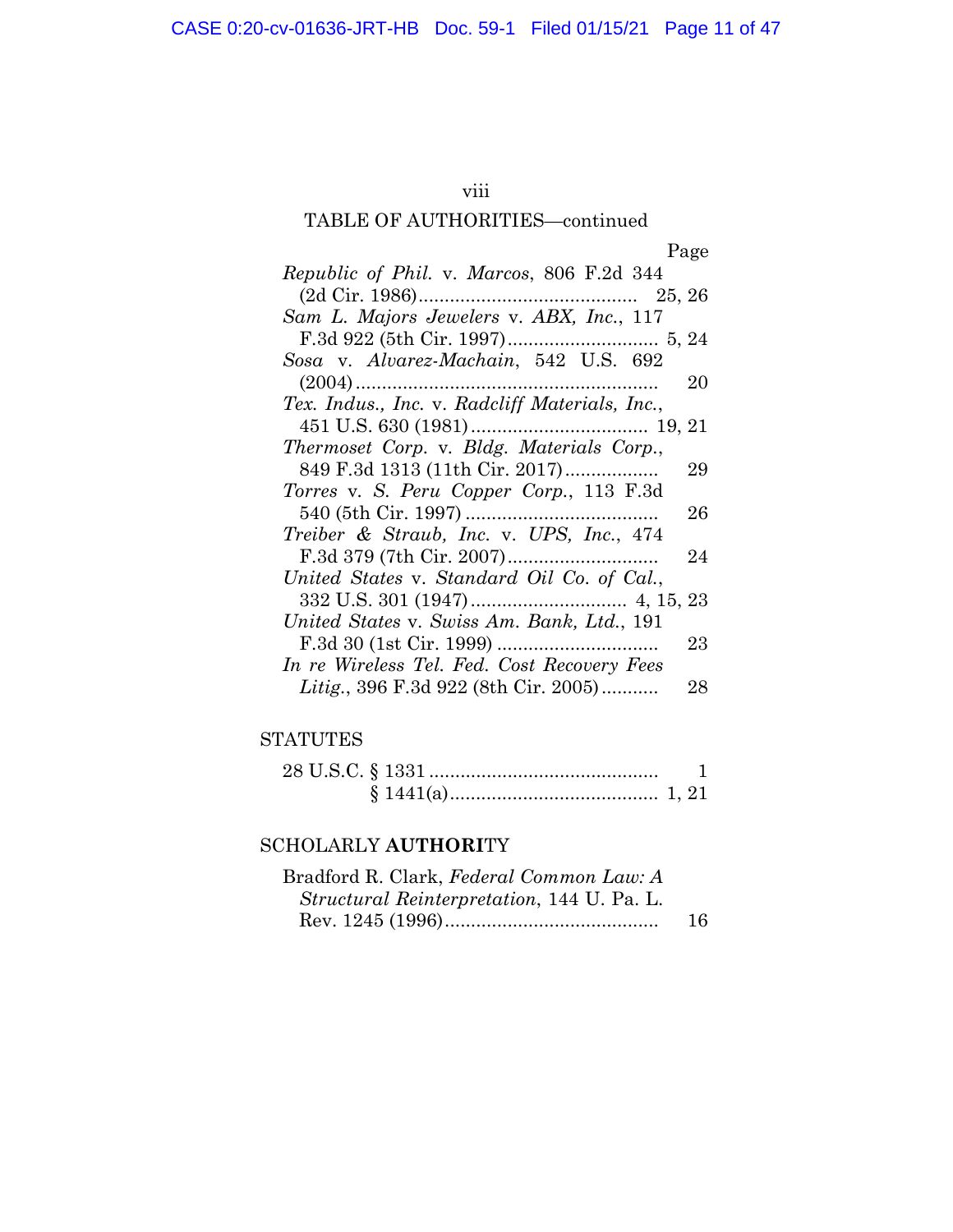# ix

# TABLE OF AUTHORITIES—continued

# OTHER AUTHORITIES Page

| Neta C. Crawford, <i>Pentagon Fuel Use</i> ,     |    |
|--------------------------------------------------|----|
| Climate Change, and the Costs of War,            |    |
| Watson Inst. Int'l & Pub. Affairs (rev.          |    |
|                                                  | 18 |
| Richard H. Fallon, Jr. et al., <i>Hart &amp;</i> |    |
| Wechsler's the Federal Courts and the            |    |
| <i>Federal System (7th ed. 2015) </i>            | 22 |
| Eugene Gressman et al., Supreme Court            |    |
|                                                  | 32 |
| Restatement (Second) of Torts (1979)             | 8  |
| 14C Wright & Miller, Federal Practice and        |    |
| Procedure: Jurisdiction (rev. 4th ed.            |    |
|                                                  | 21 |
| 19 Wright & Miller, Federal Practice and         |    |
| <i>Procedure: Jurisdiction</i> (3d ed. 2020)     | 17 |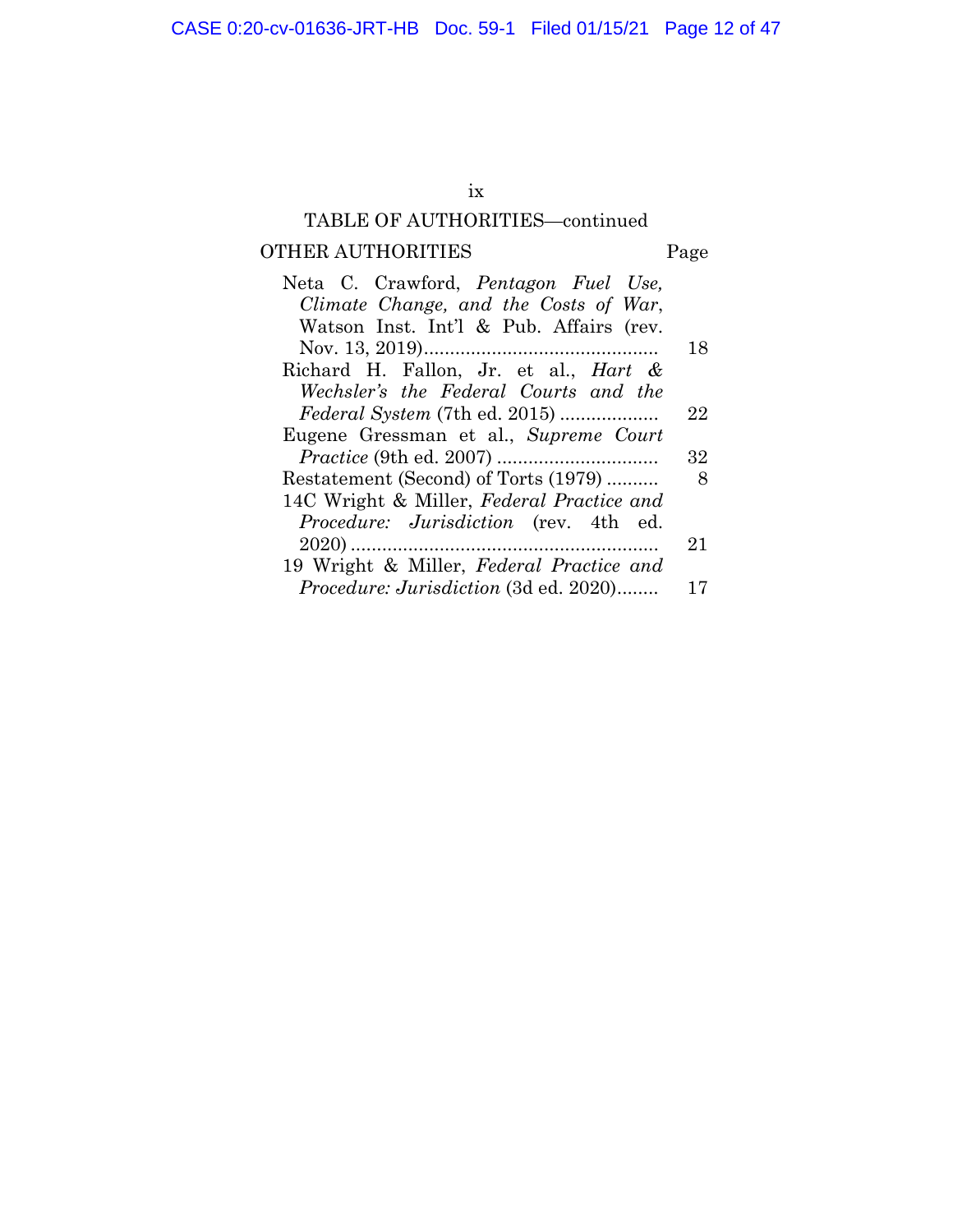### **PETITION FOR WRIT OF CERTIORARI**

<span id="page-11-0"></span>Petitioners respectfully petition for a writ of certiorari to review the judgment of the U.S. Court of Appeals for the Ninth Circuit.

### **OPINIONS BELOW**

The Ninth Circuit's opinion is reported at 960 F.3d 570 and reproduced at App. 1a–23a. The order denying rehearing and amending the opinion is published at 969 F.3d 895 and reproduced at App. 58a–59a. The district court's dismissal opinion is reported at 325 F. Supp. 3d 1017 and reproduced at App. 24a– 45a. The district court's opinion denying remand is available at 2018 WL 1064293 and reproduced at App. 46a–56a.

### **JURISDICTION**

The Ninth Circuit issued its opinion on May 26, 2020 and its amended opinion and order denying rehearing on August 12, 2020. 28 U.S.C. § 1254(1) provides jurisdiction.

### **FEDERAL STATUTES INVOLVED**

28 U.S.C. § 1331 provides:

The district courts shall have original jurisdiction of all civil actions arising under the Constitution, laws, or treaties of the United States.

28 U.S.C. § 1441(a) provides:

Except as otherwise expressly provided by Act of Congress, any civil action brought in a State court of which the district courts of the United States have original jurisdiction, may be removed by the defendant or the defendants, to the district court of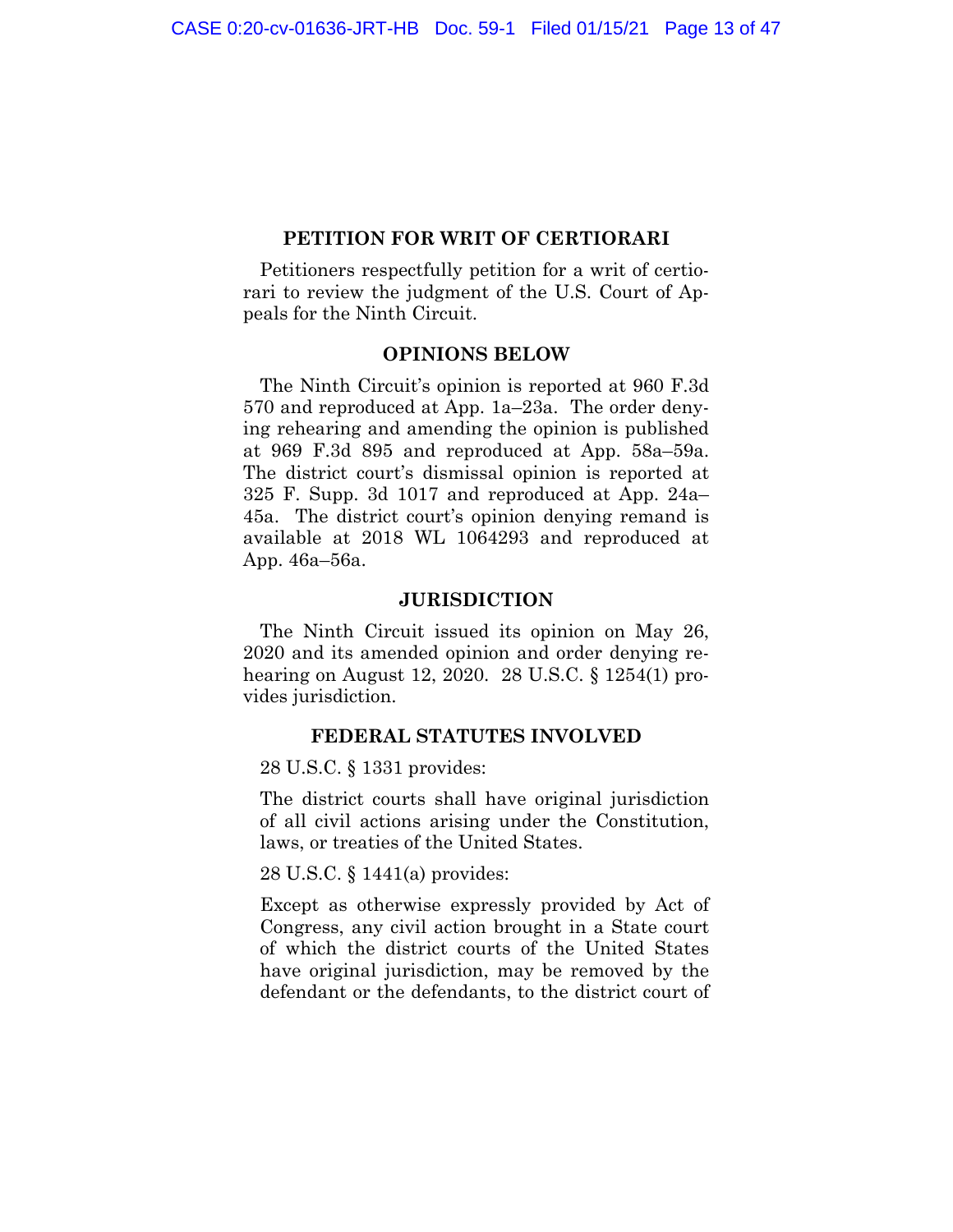<span id="page-12-0"></span>the United States for the district and division embracing the place where such action is pending.

## **INTRODUCTION**

Plaintiffs across the country are asking state courts to regulate worldwide fossil-fuel production and sales through "public nuisance" suits seeking massive monetary judgments for the effects of global climate change. These claims, as this Court's decisions show, necessarily arise under federal law because the Constitution prohibits applying state law in certain narrow areas involving uniquely federal interests including interstate and international pollution. The Ninth Circuit nonetheless rejected federal jurisdiction here. That rejection conflicts with this Court's rulings and with other circuits' decisions affirming removal of putative state-law claims that arise in exclusively federal areas. This case also raises a separate removal question that has split the circuits: Whether and when plaintiffs can contest removal on appeal after they cure any jurisdictional defect and litigate the case to judgment in federal court. As the United States explained in urging rehearing en banc below, both are "issue[s] of exceptional importance," U.S. Reh'g Br. 3, 13 (ECF 198)—especially given that these cases seek to fundamentally reorder or eliminate a vital sector of our economy.

Here, the Cities of San Francisco and Oakland seek to impose monetary liability on five energy companies for future harms they allege global climate change will cause, including "global warming-induced sea level rise." App. 3a. The cities sued under California "public nuisance" law, which would require a court to decide whether global fossil-fuel production and sales are "unreasonable"—and thus tortious—by weighing their value against their harms. State trial judges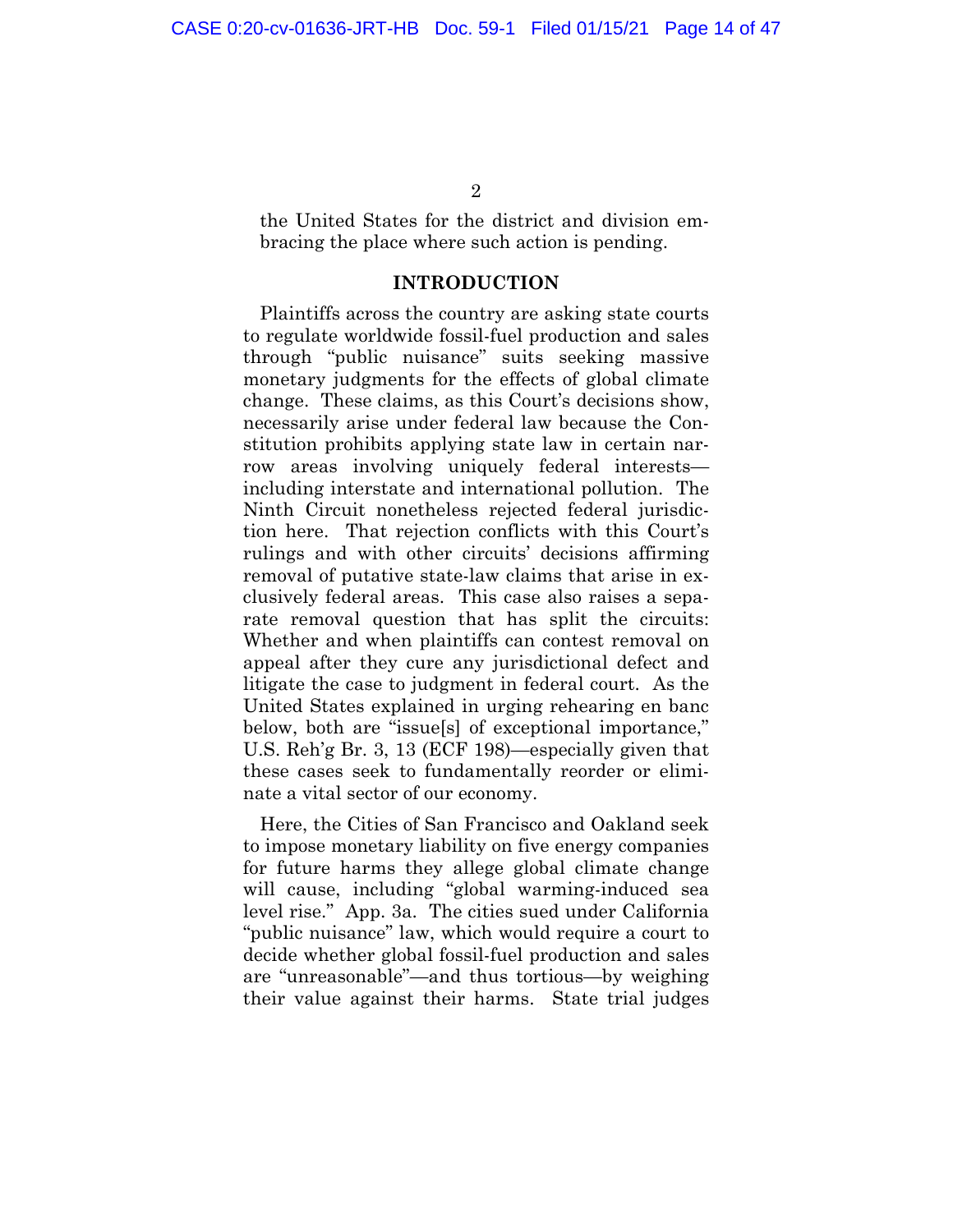and juries, constrained only by the "vague and indeterminate" standards of common-law public nuisance, *City of Milwaukee* v. *Illinois*, 451 U.S. 304, 317 (1981), would thus resolve critical national and international policy issues—and potentially impose devastating extraterritorial liability for lawful conduct encouraged by Congress, other states, and foreign governments alike.

The district court rightly described this theory as "breathtaking" in scope. App. 32a. And the theory is not limited to these plaintiffs and defendants, or even the parties in the many similar cases pending elsewhere. On the cities' view, any party affected by climate change could sue—in state court, under state law—"anyone who supplied fossil fuels with knowledge of" climate change. *Id.* A patchwork of conflicting state-law tort rules would inevitably result. And while this particular case was filed in California, it seeks recovery based not only on the companies' production and sales there, but on *all* production and sales across the nation and "worldwide." CA9 Excerpts of Record (ER) 297 (ECF 29-1). California's courts would thus use California law to make energy policy for, and impose liability for conduct occurring in, the other 49 States and many foreign nations.

The district court correctly upheld removal because these claims necessarily arise under federal law. It then dismissed them on the merits. The Ninth Circuit, however, rejected federal jurisdiction. It held that it was "not clear" that these claims implicate any federal-law questions, and that, in any event, the well-pleaded complaint rule barred the district court from looking past the complaints' state-law labels. See App. 10a–12a. Both aspects of that ruling clash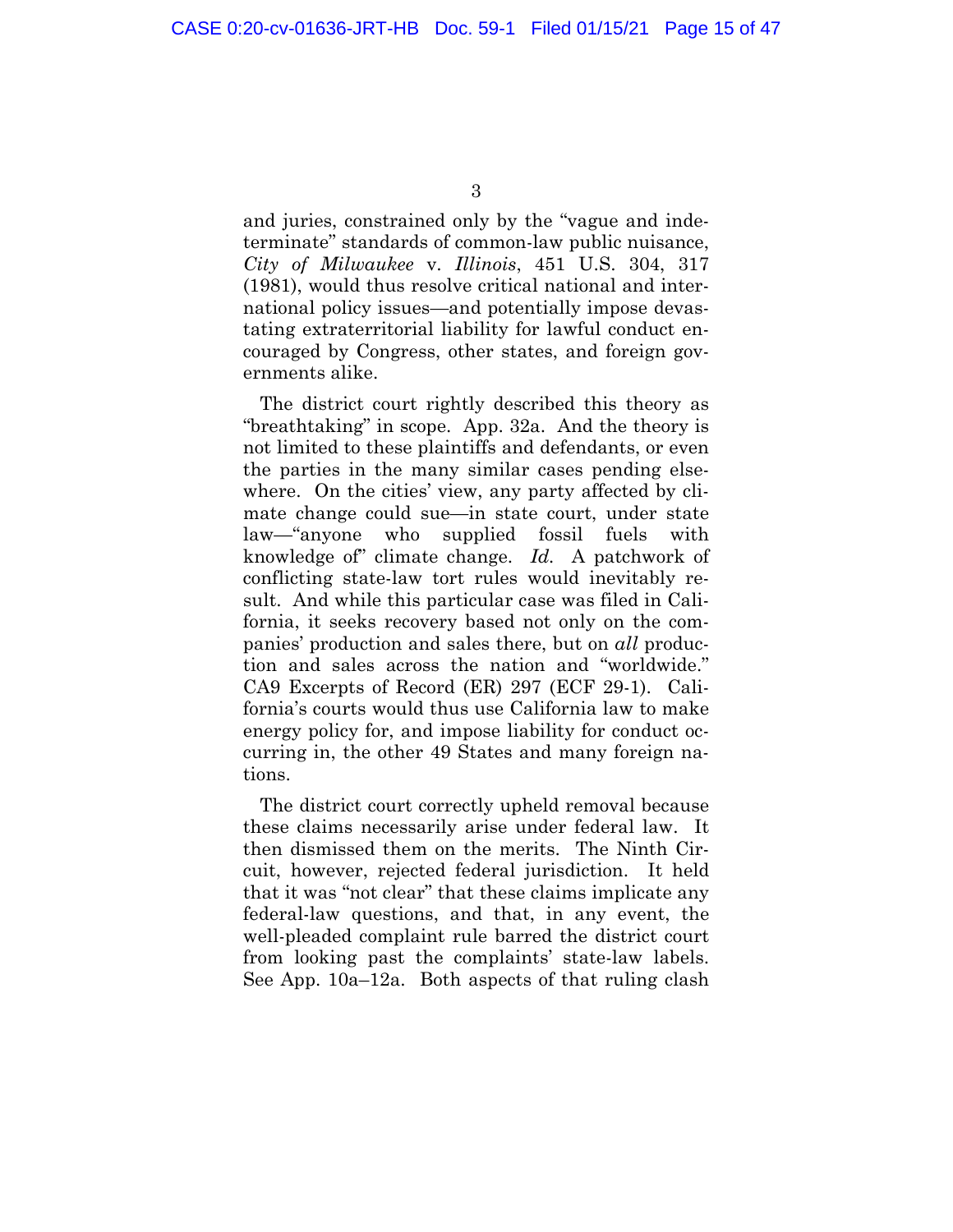with this Court's decisions, and the second also conflicts with rulings from other circuits.

The cities' claims, based on the effects of global climate change, arise in an area "undoubtedly" governed by federal law, where state law cannot reach: "When we deal with air and water in their ambient or interstate aspects, there is a federal common law." *Am. Elec. Power Co*. v. *Connecticut*, 564 U.S. 410, 421 (2011) (*AEP*); *Illinois* v. *City of Milwaukee*, 406 U.S. 91, 103 (1972). This is not the general federal common law that ended with *Erie Railroad* v. *Tompkins*, 304 U.S. 64 (1938), but a limited and specialized body of law that arises from the constitutional structure, see *AEP*, 564 U.S. at 421. The Constitution's allocation of sovereignty between the States and the federal government, and among the States themselves, precludes applying state law in certain narrow areas whose inherently interstate nature requires uniform *national* rules of decision. Just as "state courts [are] not left free to develop their own doctrines" of foreign relations, *Banco Nacional de Cuba* v*. Sabbatino*, 376 U.S. 398, 426 (1964), or to decide disputes with neighboring states, *e.g.*, *Hinderlider* v*. La Plata River & Cherry Creek Ditch Co.*, 304 U.S. 92, 110 (1938), neither can they make rules that govern interstate or international pollution. In these areas, "there is an overriding federal interest in the need for a uniform rule of decision," *Illinois*, 406 U.S. at 105 n.6, so the "federal judicial power" must supply any rules necessary "to deal with common-law problems," *United States* v. *Standard Oil Co*. *of Cal.*, 332 U.S. 301, 307 (1947).

In turn, when a plaintiff brings a claim in one of these exclusively federal areas, that claim necessarily arises under federal law, creating federal jurisdiction. That is true even if the claim is couched in state-law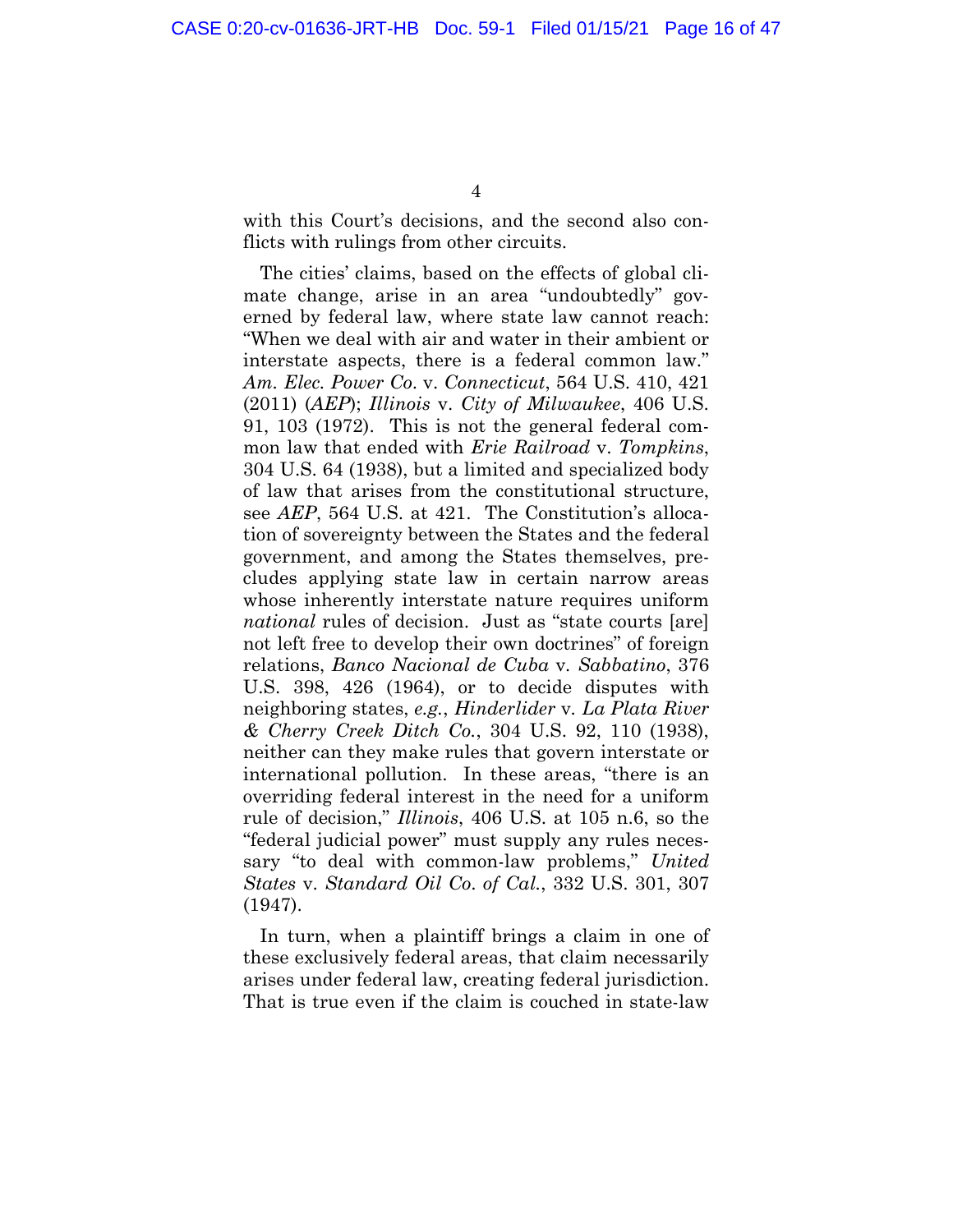terms, because no state law exists for the plaintiff to invoke. The Ninth Circuit's contrary ruling is, as the United States explained below, "irreconcilable with the constitutional commitment of such matters to the national government and the relative rights and obligations of the national government and States under the structure of the Constitution." U.S. Reh'g Br. 12. Nor does it matter whether the claim is ultimately cognizable under federal law; this Court made clear in *Standard Oil* and reiterated in *AEP* that whether a federal court has jurisdiction over such a claim does not depend on whether that claim is viable.

The ruling below also conflicts with other circuits' view that a "putative state-law claim is . . . removable if alleged in a field that is properly governed by federal common law such that a cause of action, if any, is necessarily federal in character." U.S. Reh'g Br. 2, 5. In these areas, the "uniquely federal interest [is] so important that the 'federal common law' supplants state law." *Caudill* v*. Blue Cross & Blue Shield of N.C.*, 999 F.2d 74, 77 (4th Cir. 1993). Thus, a "plaintiff's characterization of a claim as based solely on state law is not dispositive." *In re Otter Tail Power Co.*, 116 F.3d 1207, 1213 (8th Cir. 1997); see also *Sam L. Majors Jewelers* v. *ABX, Inc.*, 117 F.3d 922, 923 (5th Cir. 1997).

The Ninth Circuit also erred—and deepened a separate circuit split—by rejecting an alternative basis to affirm the district court's exercise of jurisdiction. The district court certified its order denying remand for interlocutory review, but the cities declined to appeal. Instead, they amended their complaints to assert federal claims, added new plaintiffs, and litigated the case to judgment. The Ninth Circuit recognized that the amendment "cured any subject-matter jurisdiction defect," but it still allowed the cities to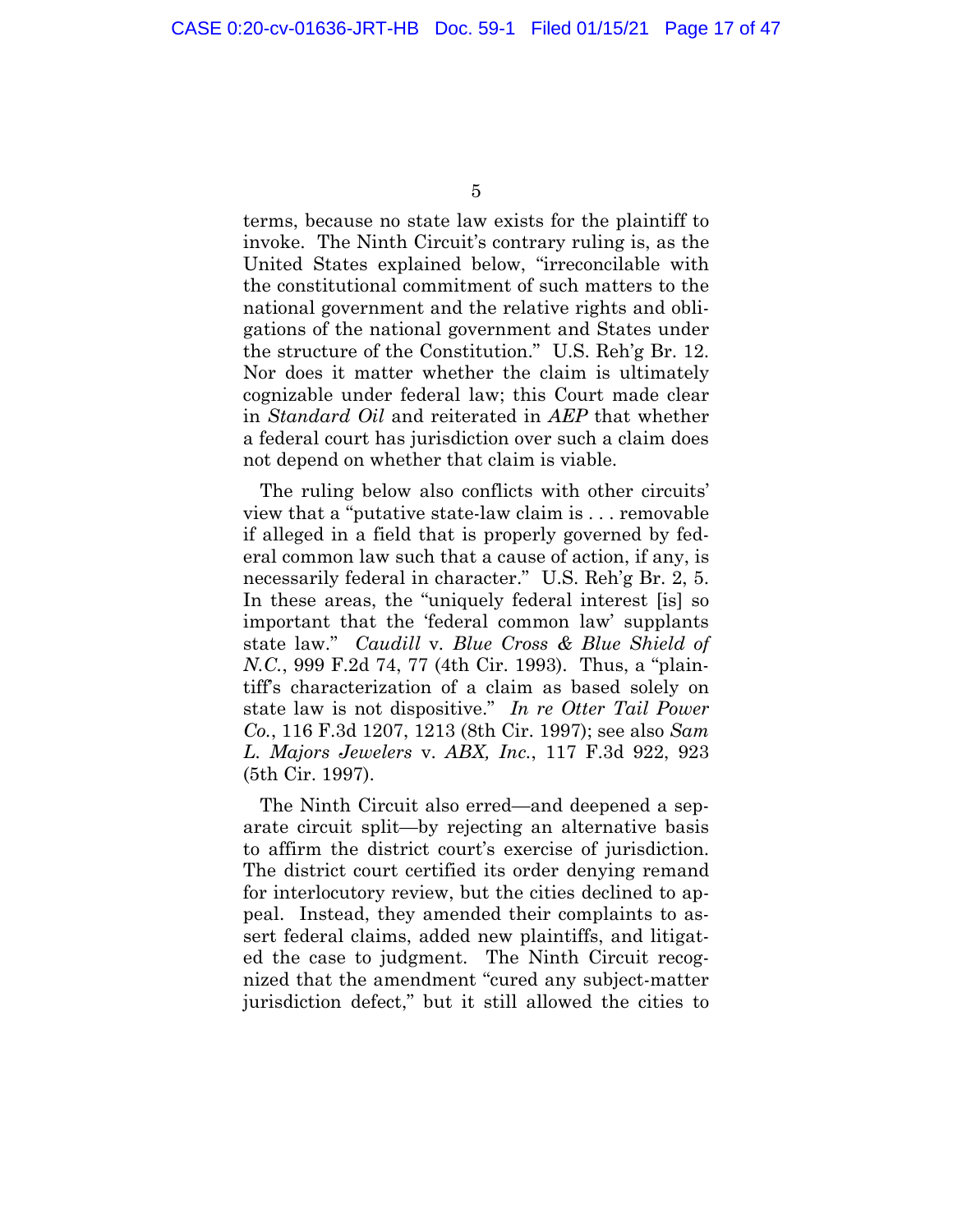challenge removal because the case ended with a motion to dismiss, not a trial. App. 16a–19a. That ruling implicates circuit splits on whether and when (a) filing an amended complaint creating federal jurisdiction waives the right to dispute removal and (b) a challenge to removal is mooted when the federal court enters final judgment without a trial.

The importance of these cases supports review now. They cast a shadow over the entire energy sector that will lengthen if they are allowed to run their long, slow course in state court, where they do not belong. The accompanying exposure to vast, indeterminate monetary relief will deter investment and employment across the industry and the broader economy. This "economic disruption" and the resulting effect on "our Nation's energy needs" warrant prompt intervention. See *AEP*, 564 U.S. at 427.

These cases will also disrupt and impede the political branches' international climate-change initiatives and negotiations. And if they reach judgment, they will inevitably produce a patchwork of conflicting tort standards asserting control over global production and emissions under the laws of multiple States. Allowing state-court judges and juries to regulate production and the resulting emissions based on state common-law nuisance standards, "whose content must await the uncertain twists and turns of litigation[,] will leave whole states and industries at sea and potentially expose them to a welter of conflicting court orders across the country." *North Carolina ex rel. Cooper* v. *Tenn. Valley Auth.*, 615 F.3d 291, 301 (4th Cir. 2010).

Before state courts across the nation set about deciding whether worldwide fossil-fuel production is unlawful—and thus whether a vital sector of the economy must be shuttered or remade—this Court should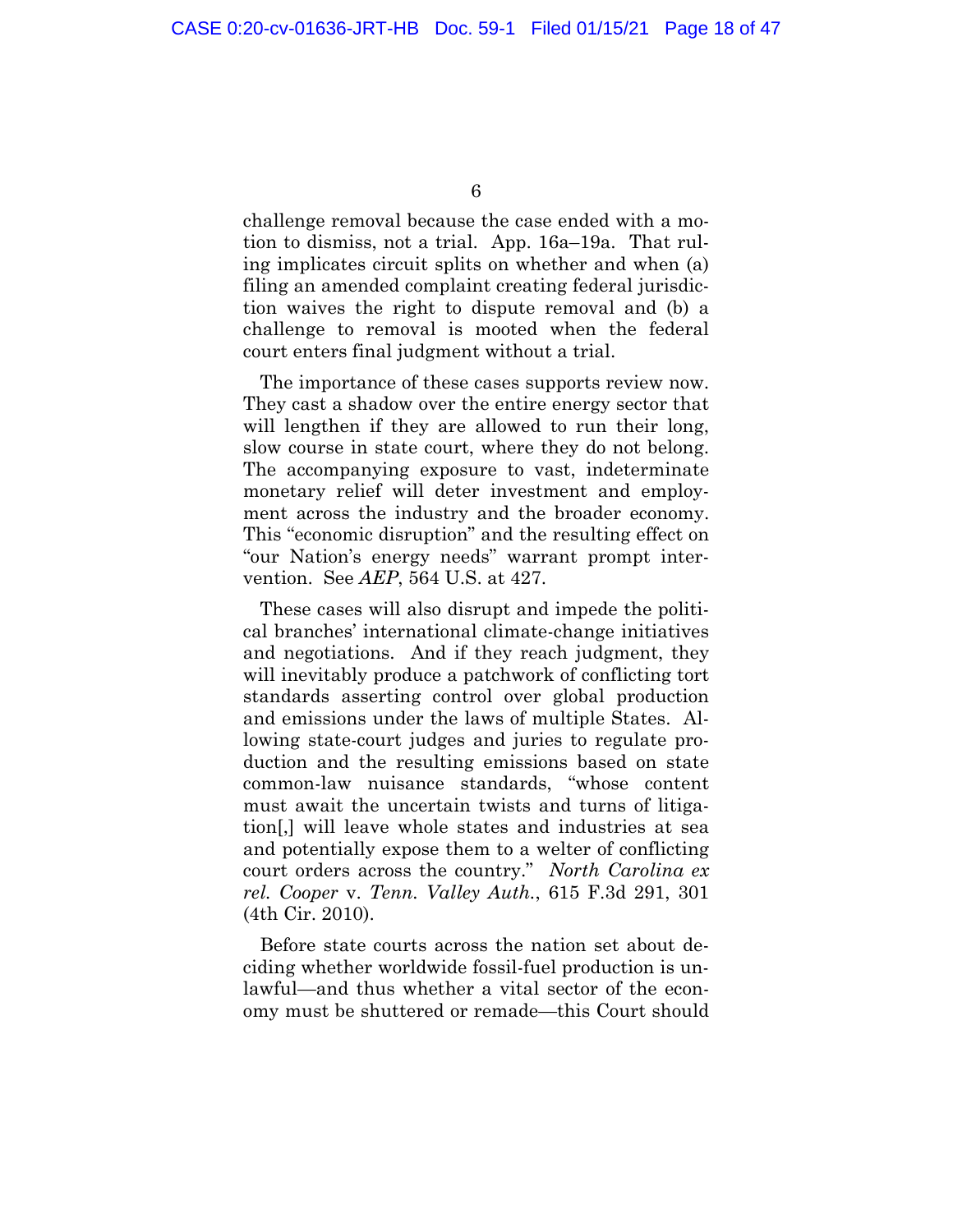<span id="page-17-0"></span>first decide whether these cases are in the right forum and governed by the right law. This Court has twice granted certiorari to address which governmental bodies have the authority to address global climate change, noting the "unusual importance" of the issue. *Massachusetts* v. *EPA*, 549 U.S. 497, 506 (2007); see *AEP*, 564 U.S. at 420. And petitioners in a pending merits case have asked this Court to decide whether tort claims like these necessarily arise under federal law. See Br. for Petitioners 38–45, *BP p.l.c.* v. *Mayor & City Council of Baltimore*, No. 19-1189. The Court should make clear—if not in *Baltimore*, then here—that this issue "demands to be governed by as universal a rule . . . as is available," which in our system means federal law. App. 56a.

#### **STATEMENT OF THE CASE**

#### **A. The cities' public nuisance theory.**

Over twenty governmental bodies, including five States and the District of Columbia, have brought suits like this one against a handful of energy companies. These suits seek to compel the companies to pay to climate-change-proof five entire States, at least seven large coastal cities, and many other municipalities. The theory pressed here could be asserted by anyone who can allege climate change will eventually affect them. The total damages available under this theory are thus incalculable.

Oakland and San Francisco each asserted a publicnuisance claim in California state court, seeking to require the energy companies "to abate the global warming-induced sea level rise nuisance to which they have contributed by funding an abatement program." *E.g.*, ER 297. Their theory is global—it depends on "worldwide" greenhouse gas emissions since the Nineteenth Century. See *id.* They seek to hold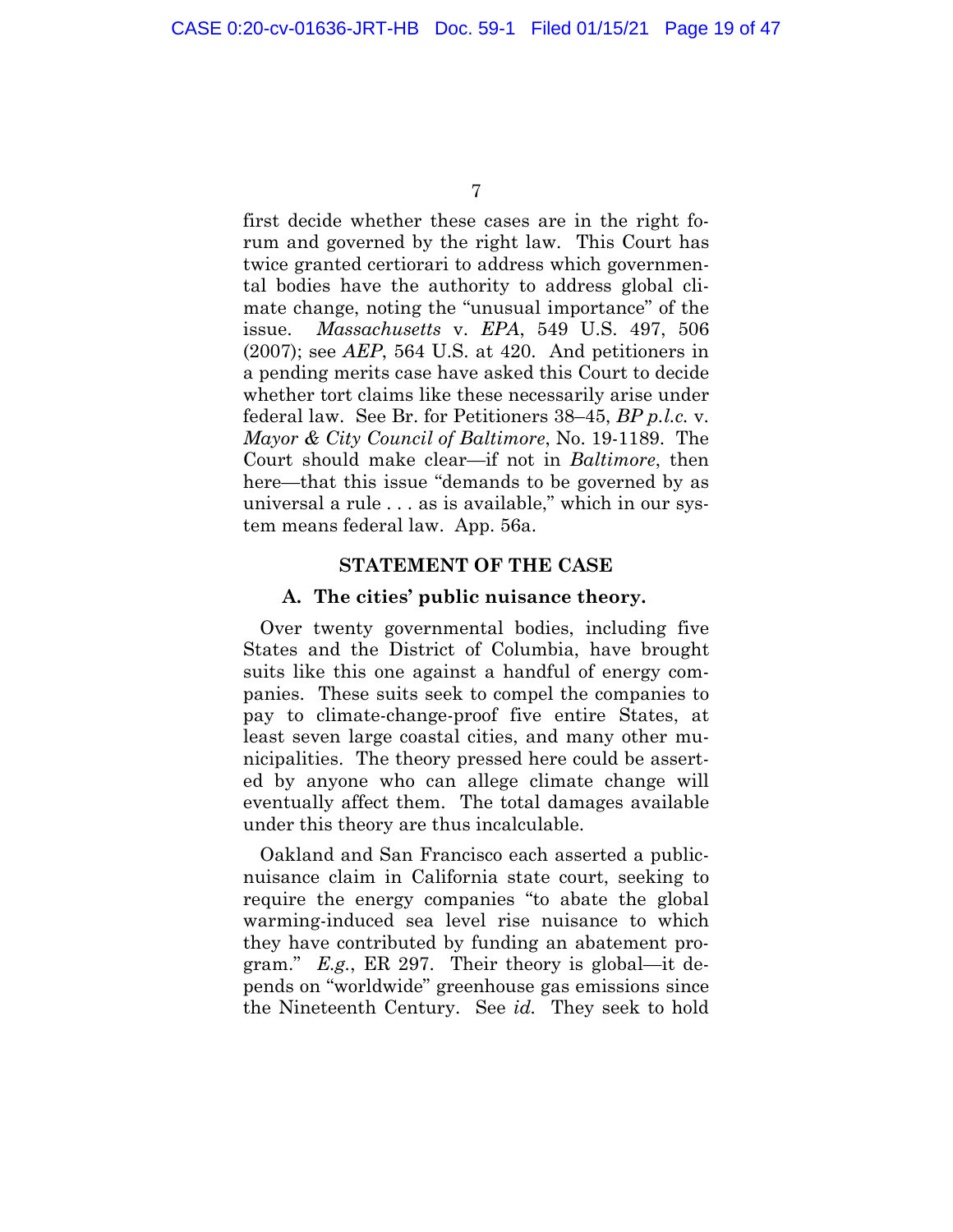<span id="page-18-0"></span>five energy companies liable for "accelerated sea level rise," "causing flooding of low-lying areas . . . , increased shoreline erosion, and salt water impacts." *Id.* at 293.

A public nuisance is generally "an unreasonable interference with a right common to the general public." Restatement (Second) of Torts § 821B (1979). This formulation requires "weighing . . . the gravity of the harm against the utility of the conduct." *Id.* cmt. e. And the cities urge a more aggressive test, arguing that California public-nuisance law does not even "require proof that the harms caused by the use of Defendants' fossil-fuel products outweigh the benefits of that use." CA9 Reply Br. 21 (ECF 118). In their view, they need only show "a hazardous condition that substantially and unreasonably interferes with a public right." *Id.* at 14. And while they recognize that climate change necessarily flows from the cumulative emissions of all global sources over decades, they claim these five energy companies are "jointly and severally liable" for all its effects. ER 297.

### **B. The district court's denial of remand.**

The energy companies removed the cases to the district court, which addressed them together. Among other grounds for removal, the companies argued that the cities' claims arise under federal law because they "implicate[ ] uniquely federal interests" and thus can only be "governed by federal common law, and not state common law." ER 206–07.

Judge Alsup agreed that these claims "are necessarily governed by federal common law" and denied remand. App. 48a. District courts have original jurisdiction over "claims brought under federal common law." *Id.* And federal common law applies if "a federal rule of decision is 'necessary to protect uniquely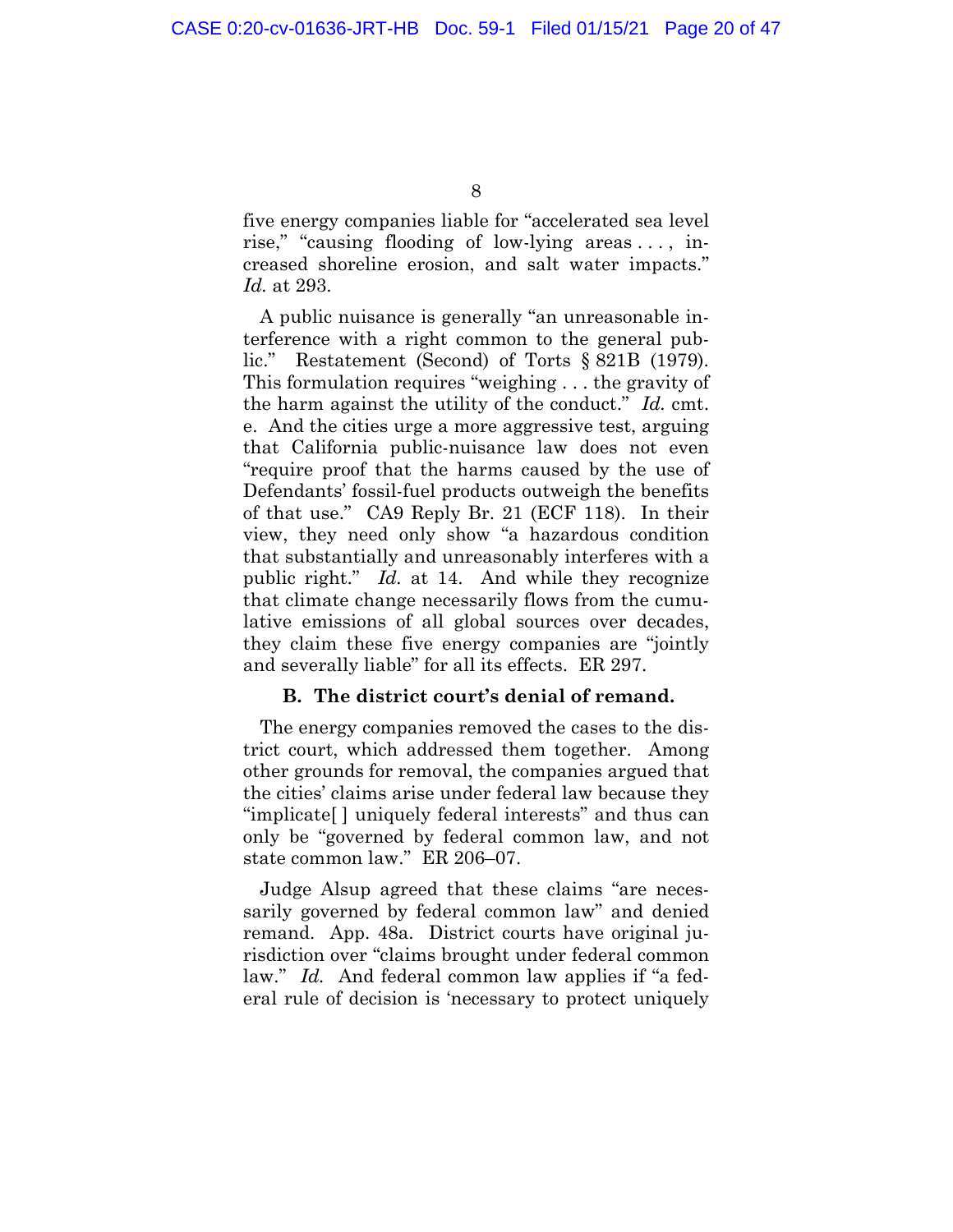federal interests.'" *Id.* at 49a. Under *AEP* and *Illinois*, that "includes the general subject of environmental law and specifically includes ambient or interstate air and water pollution." *Id.* at 49a–50a.

The court explained that the cities' claims fall in such an exclusively federal area: "If ever a problem cried out for a uniform and comprehensive solution, it is the geophysical problem" of global climate change. App. 51a. "Taking the complaints at face value, the scope of the worldwide predicament demands the most comprehensive view available, which in our American court system means our federal courts and our federal common law." *Id.* And for similar reasons, a "patchwork of fifty different answers to the same fundamental global issue would be unworkable." *Id.* Climate change also "necessarily involves the relationships between the United States and all other nations." *Id.* at 55a–56a. Thus, "Plaintiffs' claims for public nuisance, though pled as state-law claims," arise under federal law. *Id.* at 55a.

Addressing the cities' counterarguments, the court held that "the well-pleaded complaint rule does not bar removal" because "a claim 'arises under' federal law if the dispositive issues stated in the complaint require the application of federal common law." App. 55a (quoting *Illinois*, 406 U.S. at 100). And jurisdiction does not depend on whether the claims have merit: Whether "plaintiffs' claims, if any, are governed by federal common law" is a separate question from "whether (or not) plaintiffs have stated claims for relief." *Id.* at 56a.

Although the district court certified its order for immediate interlocutory appeal, App. 56a, the cities declined that option, instead amending their complaints to add new plaintiffs and "to plead a separate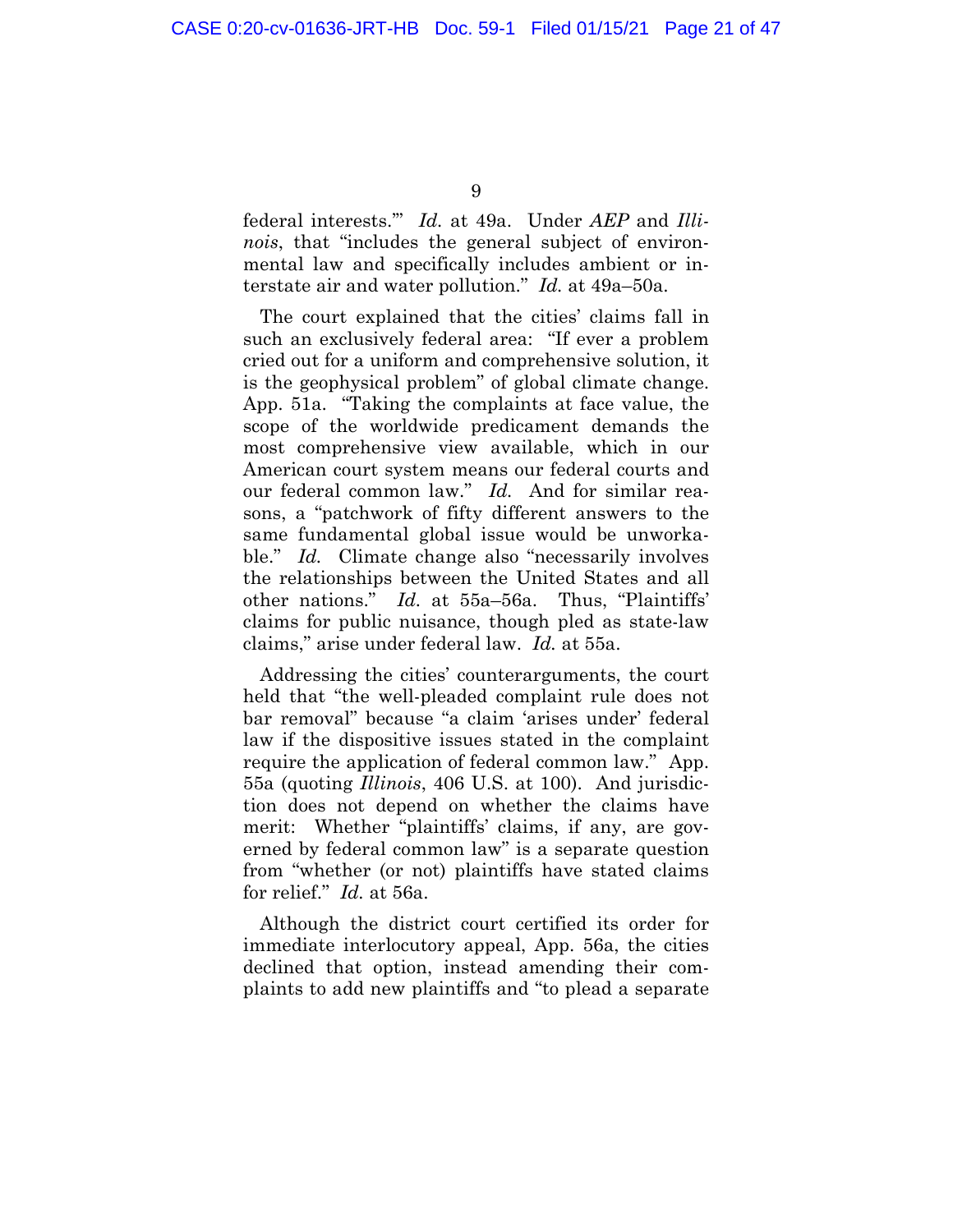<span id="page-20-0"></span>claim for public nuisance under federal common law," *id.* at 31a.

#### **C. The district court's dismissal opinion.**

Having resolved the "threshold issue" of "whether federal common law should govern," the district court turned to whether the cities' allegations stated a claim. App. 30a–31a. Its answer was no. The issue, the court explained, "is not over science," but whether plaintiffs stated a cognizable federal-common-law claim based on the theory "that defendants' sale of fossil fuels leads to their eventual combustion, which leads to more carbon dioxide in the atmosphere, which leads to more global warming and consequent ocean rise." *Id.* at 31a.

This theory is "breathtaking": "It would reach the sale of fossil fuels anywhere in the world, including all past and otherwise lawful sales, where the seller knew that the combustion of fossil fuels contributed to the phenomenon of global warming." App. 32a. As a result, "anyone who supplied fossil fuels with knowledge of the problem would be liable." *Id.* And since the cities "seek billions of dollars each," it seemed to the district court "a near certainty" that success for these and similarly situated plaintiffs "would make the continuation of defendants' fossil fuel production 'not feasible.'" *Id.* at 42a–43a.

The court concluded that federal common law does not confer a cause of action. App. 37a. Rather, the necessary "balancing" is "best left to Congress (or diplomacy)." *Id.* at 41a. These claims raise "questions of how to appropriately balance [climate change's] worldwide negatives against the worldwide positives of the energy itself, and of how to allocate the pluses and minuses among the nations of the world." *Id.* at 40a. The claims thus "demand the expertise of our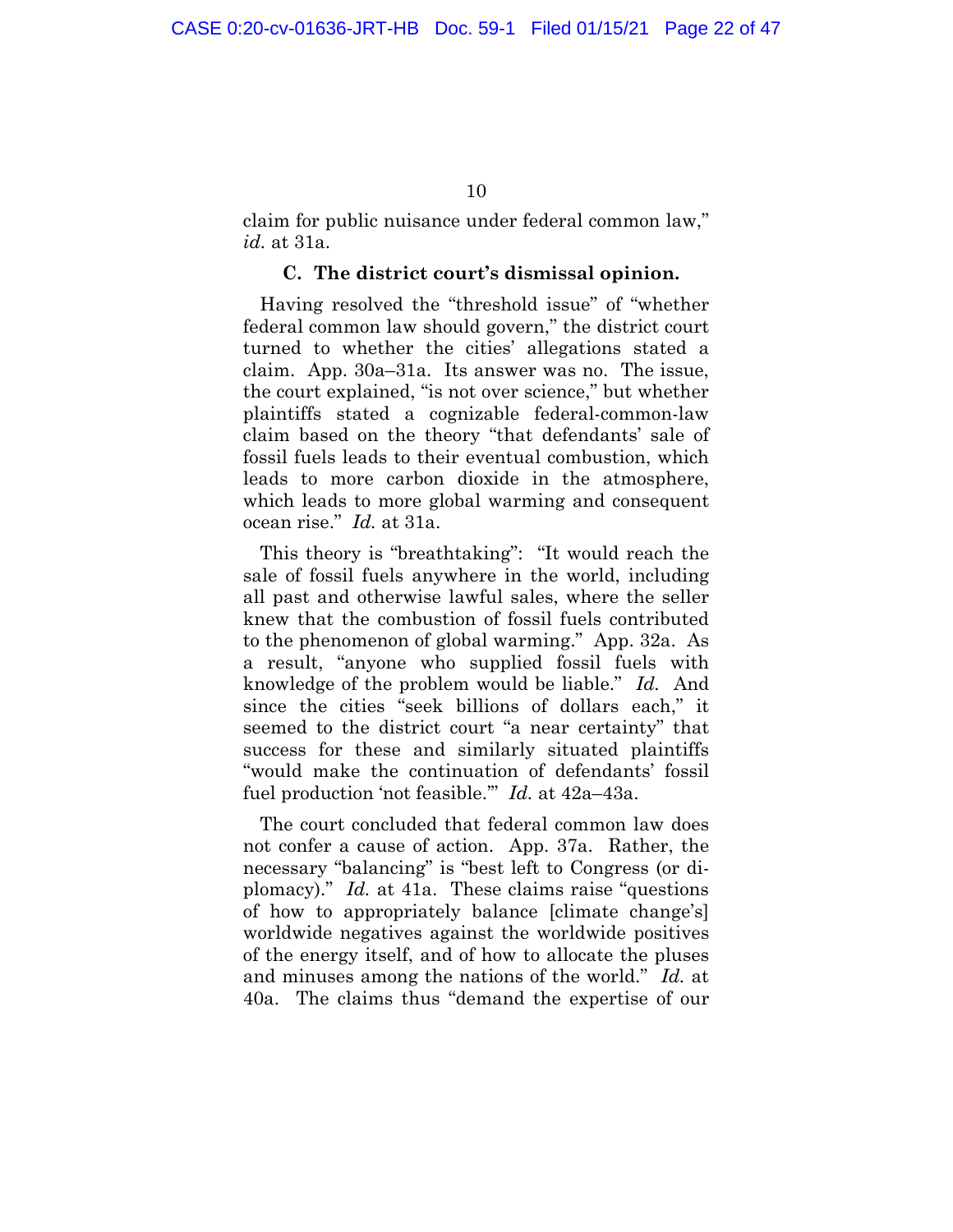<span id="page-21-0"></span>environmental agencies, our diplomats, our Executive, and at least the Senate." *Id.* "Nuisance suits in various United States judicial districts regarding conduct worldwide are far less likely to solve the problem and, indeed, could interfere with reaching a worldwide consensus." *Id.*

In particular, the global scope of the cities' theory counseled against recognizing a cause of action: The theory rests on "production and sale of fossil fuels worldwide," even though that activity is "lawful in every nation"—and indeed is "actively support[ed]" by "many foreign governments." App. 39a. "Nevertheless, plaintiffs would have a single judge or jury in California impose an abatement fund as a result of such overseas behavior," which "would effectively allow plaintiffs to govern conduct and control energy policy on foreign soil." *Id.* The court thus dismissed the case for failure to state a claim (and dismissed the claims against four defendants for lack of personal jurisdiction).

#### **D. The Ninth Circuit's ruling.**

The cities appealed, arguing that the well-pleaded complaint rule precluded removal. On their view, "the correct order of analysis" is "to determine, first, whether a particular federal cause of action is available, and only then to determine whether Congress intended that federal law to completely preempt the state law claim." CA9 Opening Br. 12 (ECF 30).

The Ninth Circuit agreed, vacating both the denial of remand and the dismissal. It started from the premise that, under the well-pleaded complaint rule, "a civil action arises under federal law for purposes of § 1331 when a federal question appears on the face of the complaint." App. 7a. The panel saw only two "exceptions": (i) "state-law claims that arise under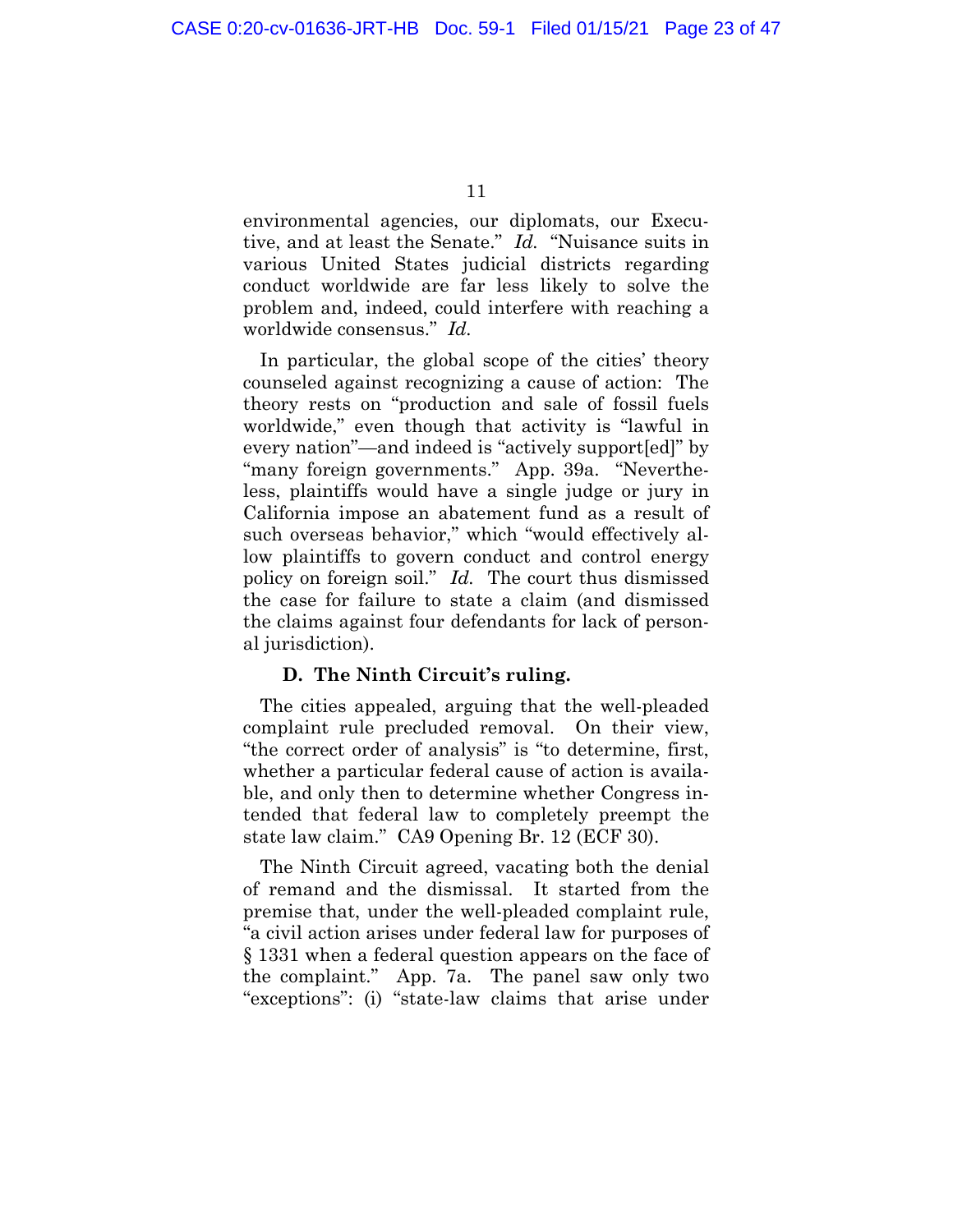federal law for purposes of § 1331 'because federal law is 'a necessary element of the . . . claim for relief,'" exemplified by *Grable & Sons Metal Products, Inc.* v. *Darue Engineering & Manufacturing*, 545 U.S. 308 (2005), see App. 7a; and (ii) statutory complete preemption, which occurs when "the pre-emptive force of [a federal] statute is so 'extraordinary' that it converts an ordinary state common-law complaint into one stating a federal claim," App. 10a.

Having framed the issue that way, the court rejected the district court's jurisdictional analysis without further discussion. It then addressed the federalcommon-law issue as part of the *Grable* inquiry, asking whether the cities' claims "require resolution of a substantial question of federal law." App. 12a. The court's answer was no: "Even assuming that the Cities' allegations could give rise to a cognizable claim for public nuisance under federal common law, the district court did not have jurisdiction under § 1331 because the state-law claim for public nuisance fails to raise a substantial federal question." *Id.* (citation omitted). In the Ninth Circuit's view, it was "not clear that the claim requires an interpretation or application of federal law at all, because the Supreme Court has not yet determined that there is a federal common law of public nuisance relating to interstate pollution, and we have held that federal publicnuisance claims aimed at imposing liability on energy producers . . . are displaced by the Clean Air Act." *Id.* at 13a (citation omitted). The court also rejected removal based on complete preemption under the Clean Air Act. *Id.* at 14a–16a.

Finally, the Ninth Circuit acknowledged that "the Cities cured any subject-matter jurisdiction defect by amending their complaints to assert a claim under federal common law" after the denial of remand, and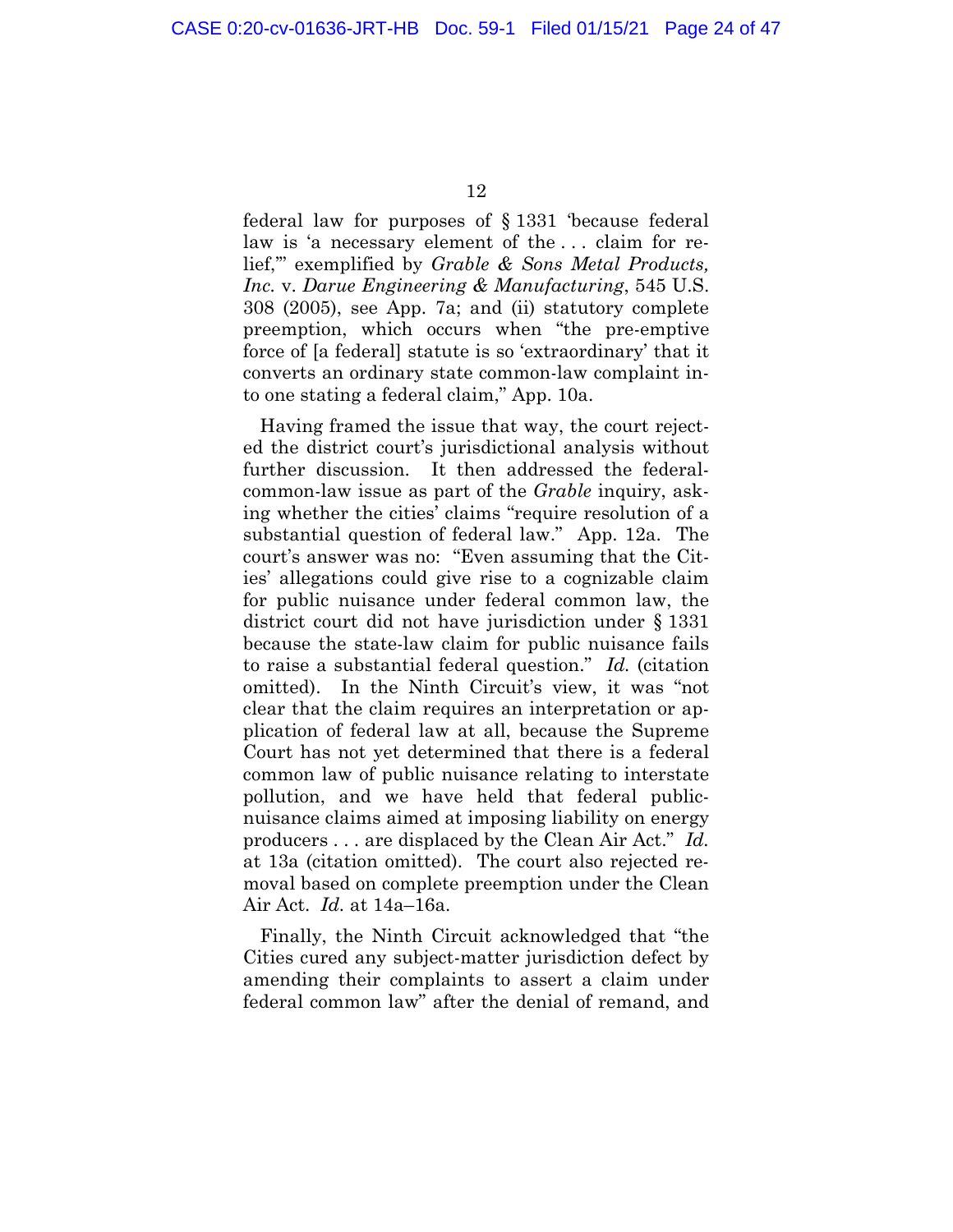<span id="page-23-0"></span>that they then litigated the case to judgment. App. 16a–17a. But the court held that "considerations of finality, efficiency, and economy" do not outweigh a plaintiff's challenge to removal when a case is resolved by a motion to dismiss, rather than after summary judgment or trial. *Id.* at 19a.

The Ninth Circuit thus vacated the district court's judgment and remanded the case "to determine whether there was an alternative basis for jurisdiction," emphasizing that "if there was not subjectmatter jurisdiction at the time of removal, the cases must proceed in state court." App. 22a–23a. The companies sought rehearing, supported by the United States, which emphasized that the panel's "jurisdictional rulings" clashed with other circuits' decisions on issues "of exceptional importance." U.S. Reh'g Br. 2. The court denied rehearing.

### **E. The pending** *Baltimore* **case.**

The City of Baltimore brought one of the other climate-change nuisance cases in Maryland court. As here, the defendants removed on several grounds, including federal common law. But the district court remanded and the Fourth Circuit affirmed, reading 28 U.S.C. § 1447(d) to restrict appellate review to the issue authorizing the appeal (there, federal-officer removal). This Court granted certiorari and scheduled oral argument in January 2021. Petitioners there ask the Court to hold that (i)  $\S 1447$ (d) allows an appellate court to review the district court's entire remand order and (ii) the case was properly removed because Baltimore's claims necessarily arise under federal common law. See Br. for Petitioners 16–45, No. 19-1189.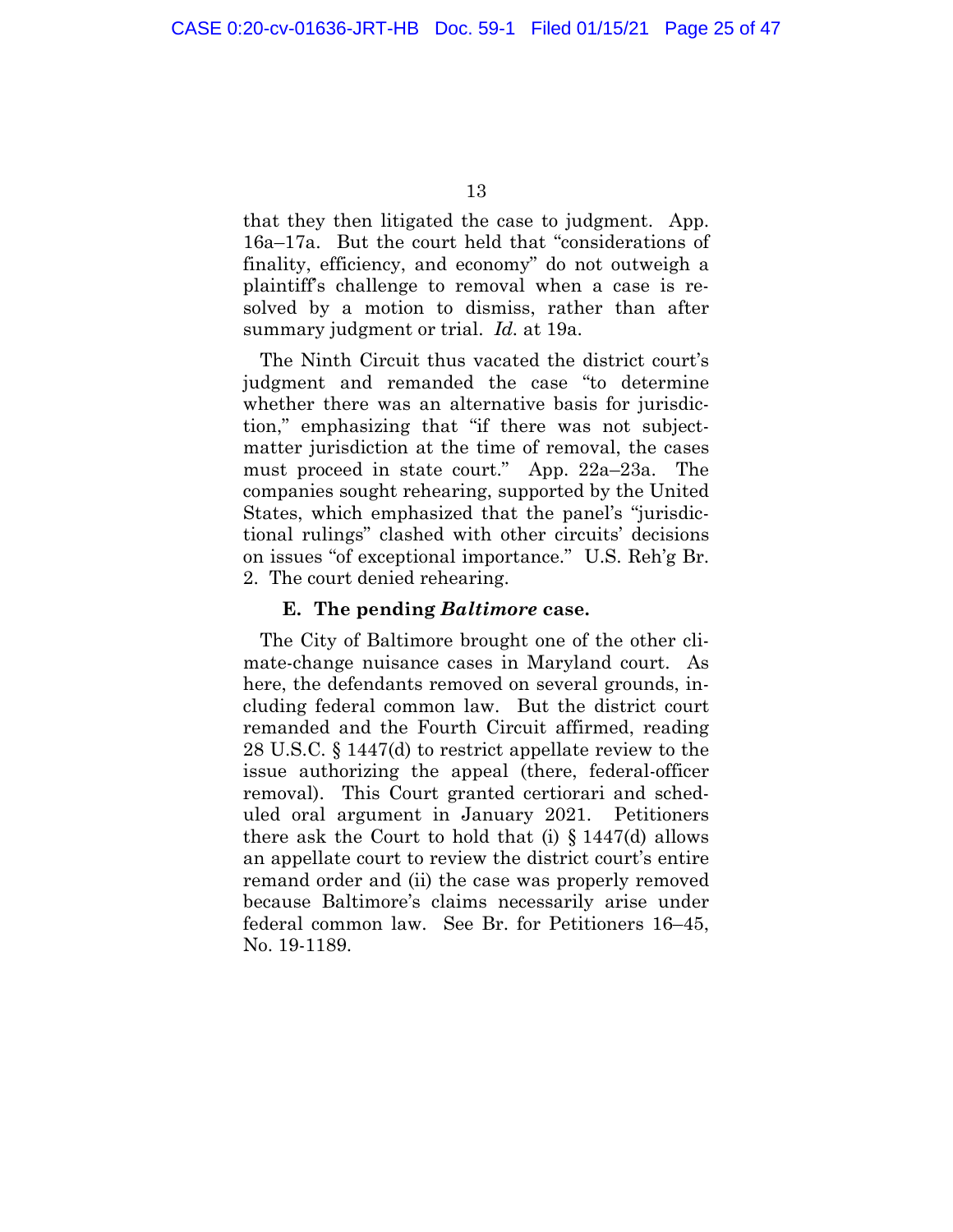#### <span id="page-24-0"></span>**REASONS FOR GRANTING THE PETITION**

### **I. The Ninth Circuit's rejection of federalcommon-law jurisdiction warrants review.**

The Ninth Circuit's jurisdictional ruling contradicts this Court's precedent in two respects and conflicts with other circuits' decisions. First, the court concluded that the cities' tort claims alleging harm from interstate and global pollution implicated no substantial federal-law questions. But as this Court has explained, the Constitution's federal structure requires that claims in a few narrow areas be governed exclusively by uniform federal rules of decision. And interstate pollution is "undoubtedly" such an area. *AEP*, 564 U.S. at 421. Second, the Ninth Circuit held that, in any event, putative state-law claims are removable under 28 U.S.C. §§ 1331 and 1441 only if they satisfy *Grable* or are completely preempted by federal statute. But this Court's decisions establish another path for removal: Because federal law *exclusively* governs interstate-pollution claims, such a claim necessarily arises under federal law and is removable to federal court—even if the claim is framed under state law, and even if federal law does not ultimately provide a cause of action that would allow the claim to proceed. Other circuits have properly recognized these principles in various contexts. Review is warranted to resolve this lopsided conflict.

## **A. The Ninth Circuit's conclusion that federal common law does not govern interstate-pollution claims conflicts with this Court's decisions.**

The Ninth Circuit believed it was "not clear" that the cities' claims implicated any federal-law issues, "because the Supreme Court has not yet determined that there is a federal common law of public nuisance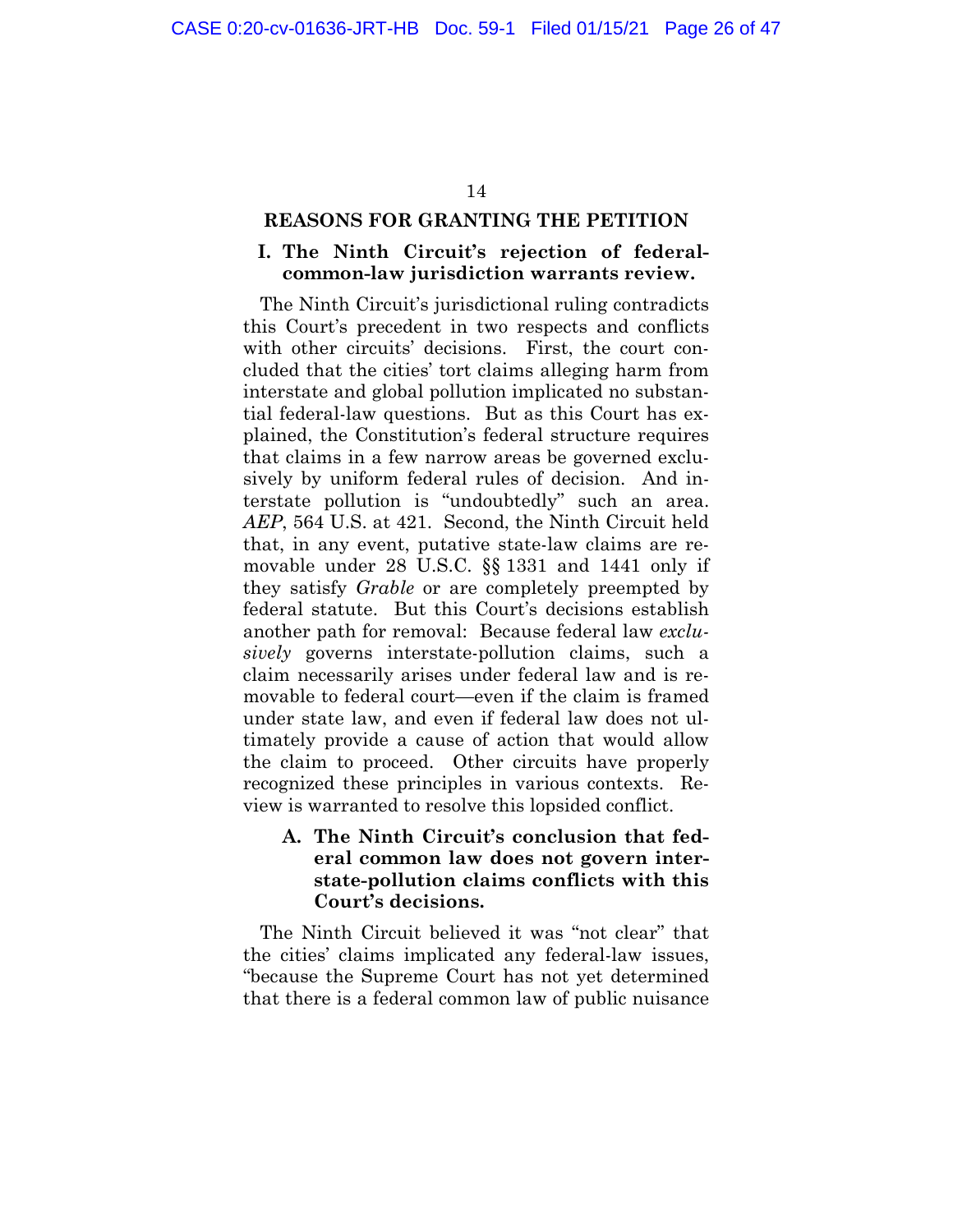relating to interstate pollution." App. 13a. But this Court has made *very* clear that interstate pollution is one of the few areas that, given the constitutional structure, must be governed by federal law to the exclusion of state law. The Ninth Circuit thus "disregarded a longstanding line of Supreme Court cases holding that claims involving interstate air and water pollution arise directly under federal common law." U.S. Reh'g Br. 2. The cities' claims do not just implicate federal-law issues—they *are* federal claims.

After *Erie*, there "is no federal general common law." 304 U.S. at 78. But *Erie* did not question federal authority over "matters . . . so vitally affecting interests, powers and relations of the Federal Government as to require uniform national disposition rather than diversified state rulings." *Standard Oil*, 332 U.S. at 307. The "federal judicial power to deal with common-law problems" thus "remain[s] unimpaired for dealing independently, wherever necessary or appropriate, with essentially federal matters, even though Congress has not acted affirmatively about the specific question." *Id.* In these specialized areas, "where there is an overriding federal interest in the need for a uniform rule of decision," *Illinois*, 406 U.S. at 105 n.6, "state law cannot be used," *Milwaukee*, 451 U.S. at 313 n.7.

Interstate pollution is such an area. *Illinois* held, and *AEP* reiterated, that claims based on ambient, cross-border pollution arise under federal common law. "Environmental protection is undoubtedly an area . . . in which federal courts may . . . 'fashion federal law.'" *AEP*, 564 U.S. at 421. In particular, "[w]hen we deal with air and water in their ambient or interstate aspects, there is a federal common law." *Id.* (quoting *Illinois*, 406 U.S. at 103). Likewise, "the regulation of interstate water pollution is a matter of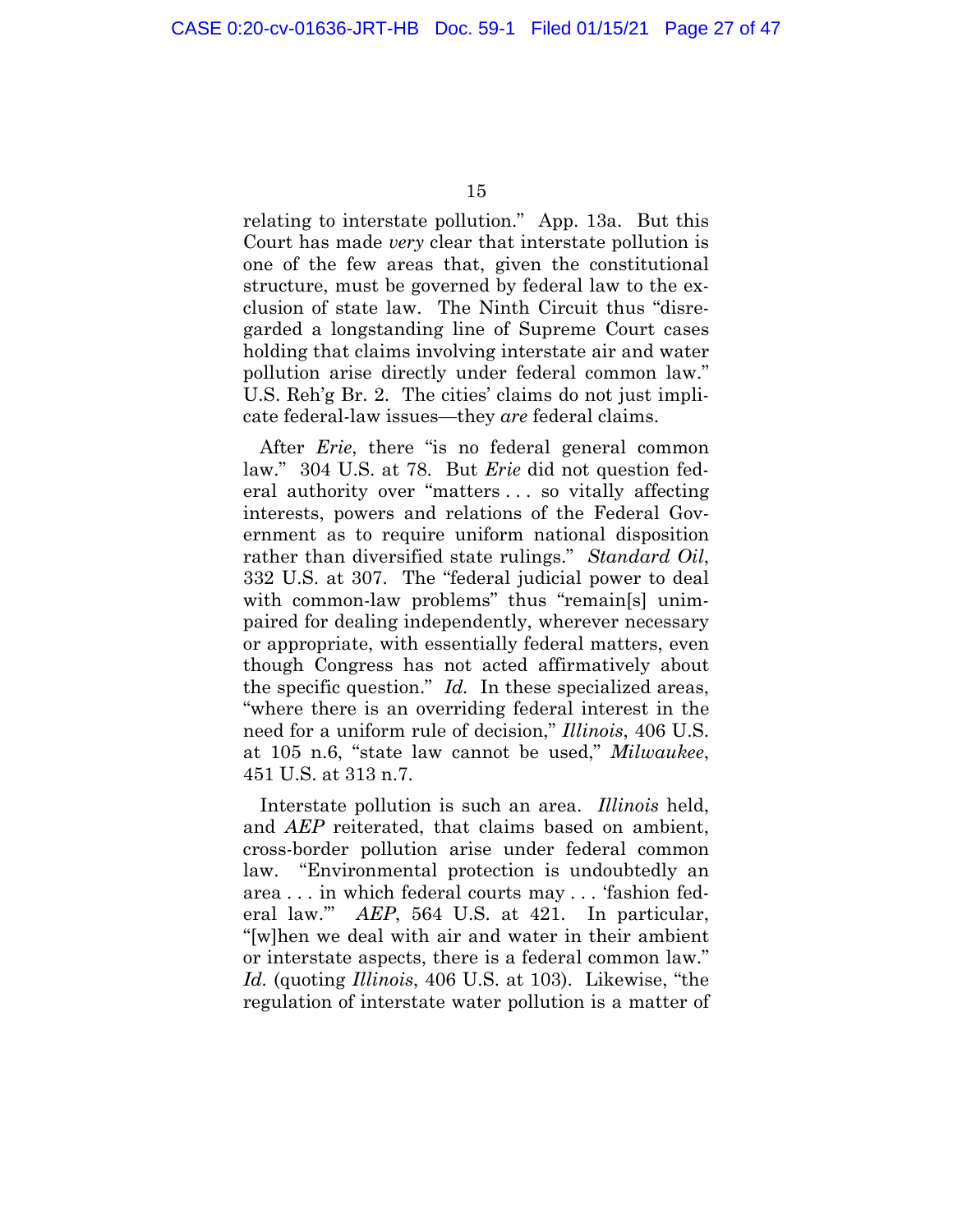federal, not state, law." *Int'l Paper Co.* v. *Ouellette*, 479 U.S. 481, 488 (1987). And "the various federal environmental protection statutes will not necessarily mark the outer bounds of the federal common law" in this area. *Illinois*, 406 U.S. at 103 n.5. So as *Illinois* explained: "Federal common law and not the varying common law of the individual States is . . . necessary to be recognized as a basis for dealing in uniform standard with the environmental rights of a State against improper impairment by sources outside its domain." *Id.* at 107 n.9. Such claims thus "aris[e] under the laws of the United States." *Id.* at 100.

The conclusion that federal law must apply here, and state law cannot, flows directly from the constitutional structure. As the Court explained on the same day it decided *Erie*, an interstate environmental dispute necessarily presents "a question of 'federal common law' upon which neither the statutes nor the decisions of either State can be conclusive." *Hinderlider*, 304 U.S. at 110 (citing, *e.g.*, *Kansas* v*. Colorado*, 206 U.S. 46, 97 (1907)). Allowing state law to govern such claims would permit one state to "impose its own legislation on . . . the others," violating the "cardinal" principle that "[e]ach State stands on the same level with all the rest." *Kansas*, 206 U.S. at 97; see also Bradford R. Clark, *Federal Common Law: A Structural Reinterpretation*, 144 U. Pa. L. Rev. 1245, 1322–24 (1996) (federal-common-law rules governing interstate claims "implement the constitutional equality of the states"). As several States recently told this Court in *Baltimore*, "each State is afforded regulatory autonomy because *other* States' policy prerogatives stop at the state line." Br. of Indiana *et al.* as *Amici Curiae* 25, No. 19-1189. Thus, courts in a single State cannot make a "one-size-fits-all policy"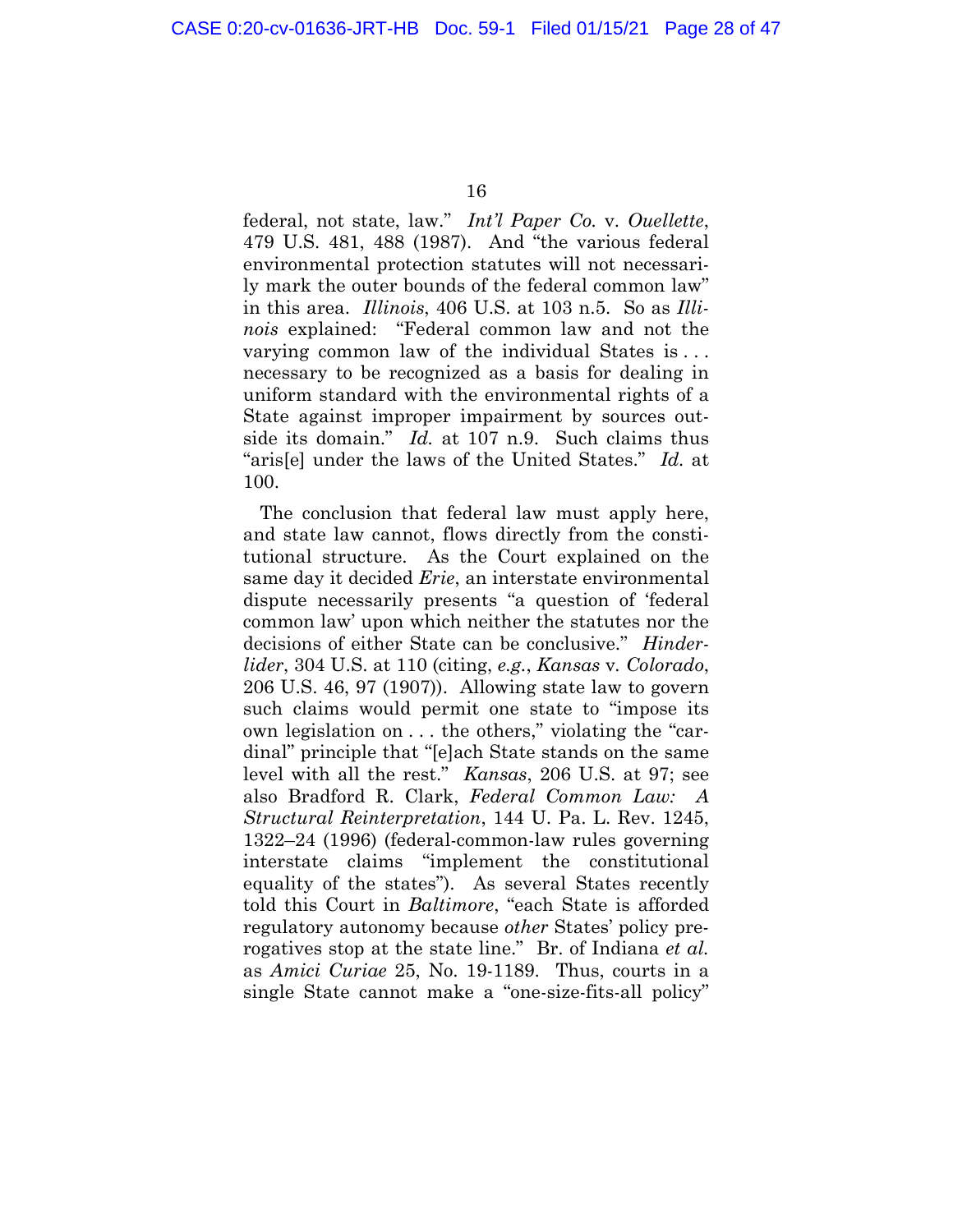for the whole Nation. *Id.* In turn, as the United States explained, "putative tort claims that seek to apply the law of an affected State to conduct in *another* State . . . arise under 'federal, not state, law.'" Br. for the United States as *Amicus Curiae* 27, No. 19-1189.

Federal law also exclusively governs claims that implicate the federal division of sovereignty between the States and the United States. Foreign affairs is the most obvious example, presenting "uniquely federal" questions. See *Sabbatino*, 376 U.S. at 424. Thus, "an issue concerned with . . . ordering our relationships with other members of the international community must be treated exclusively as an aspect of federal law." *Id.* at 425. In this area, "state courts [are] not left free to develop their own doctrines." *Id.* at 426; see 19 Wright & Miller, *Federal Practice and Procedure: Jurisdiction* § 4514 (3d ed. 2020). The Constitution's exclusive allocation of foreign affairs authority to the federal government "reflect[s] a concern for uniformity in this country's dealings with foreign nations and indicat[es] a desire to give matters of international significance to the jurisdiction of federal institutions." *Sabbatino*, 376 U.S. at 427 n.25.

These principles apply fully here. As the district court recognized, the "global" scope of the cities' claims "implicat[es] the conflicting rights of States [and] our relations with foreign nations." App. 49a– 50a. By "seek[ing] to impose liability for conduct occurring on and impacting federal property and in other States," these claims attempt to impose California's law beyond its borders. See U.S. Reh'g Br. 11.

Beyond these structural limitations, the Ninth Circuit's approach would create significant policy con-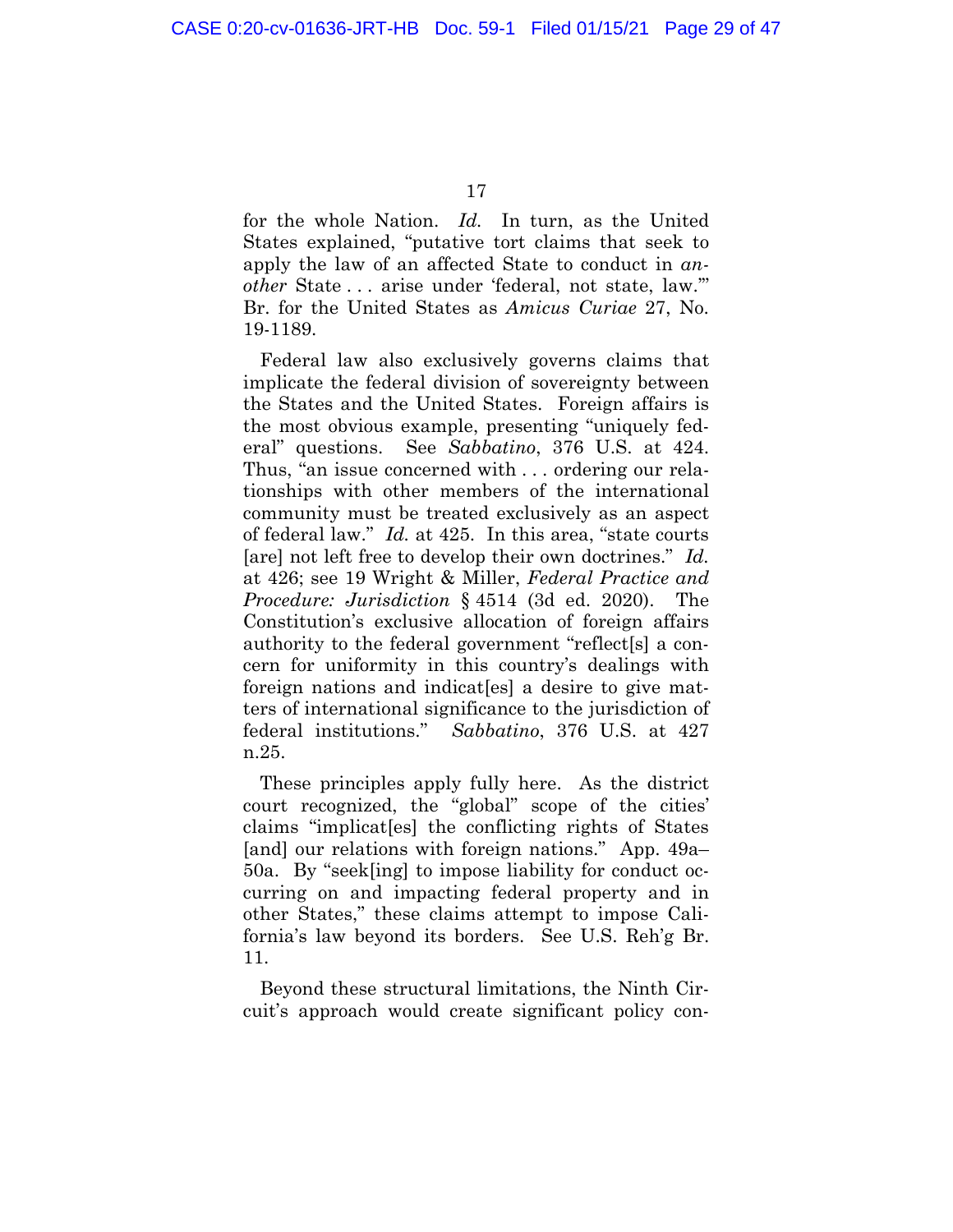flicts, both domestically and internationally. State courts would inevitably reach differing answers in these cases, producing a "patchwork of fifty different answers to the same fundamental global issue." App. 51a; cf. Indiana *et al.* Reh'g Br. 18 (ECF 186) ("Each State's policy reflects a State-specific balancing of the costs and benefits of climate change regulation."). And by "bring[ing] claims against defendants for having put fossil fuels into the flow of international commerce," the cities "attack behavior worldwide": "While some of the fuel produced by defendants is certainly consumed in the United States . . . , greenhouse gases emanating from overseas sources are equally guilty (perhaps more so) of causing plaintiffs' harm." App. 54a. The cities' theory thus "would effectively allow plaintiffs to govern conduct and control energy policy on foreign soil." *Id.* at 39a. These claims therefore "involve[ ] the relationships between the United States and all other nations." *Id.* at 55a– 56a.

Further, as the United States explained below, "the federal interests in the subject matter are acute": "federal law and policy" have long treated fossil fuels as "strategically important domestic resources." U.S. Reh'g Br. 10 (citing 42 U.S.C. § 15927(b)(1), (c)). The cities' attempt to end domestic production would make the United States dependent on foreign fossil fuels. What is more, the U.S. military "is the world's largest institutional user of petroleum and correspondingly, the single largest institutional producer of greenhouse gases." Neta C. Crawford, *Pentagon Fuel Use, Climate Change, and the Costs of War* 2, Watson Inst. Int'l & Pub. Affairs (rev. Nov. 13, 2019). The military would be severely impacted if domestic production were massively curtailed, as the cities seek.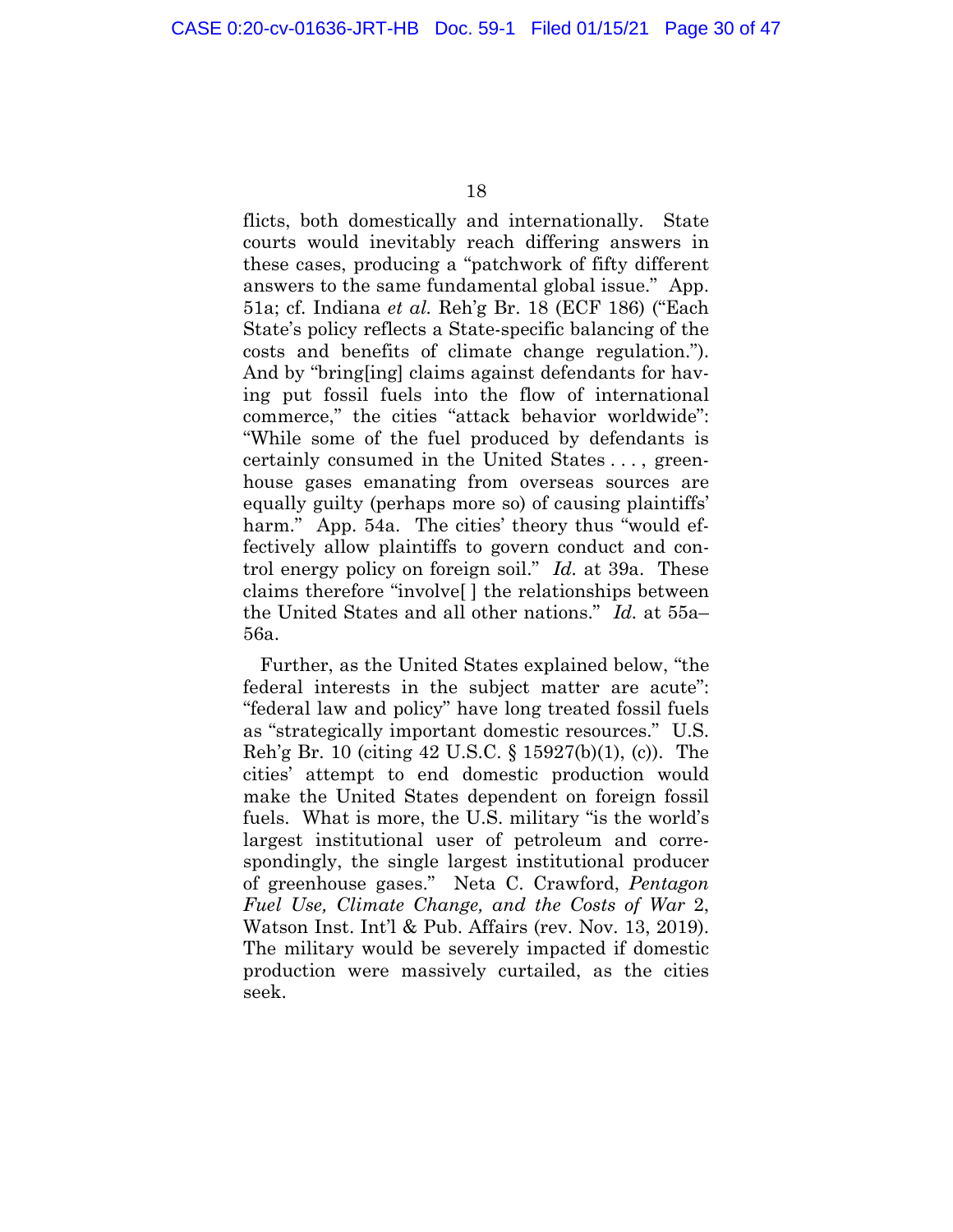For all these reasons, there is "an overriding federal interest in the need for a uniform rule of decision" here. See *Illinois*, 406 U.S. at 105 n.6; *City of New York* v. *BP P.L.C.*, 325 F. Supp. 3d 466, 471 (S.D.N.Y. 2018) (holding that materially identical claims are "exactly the type of 'transboundary pollution suit[ ]' to which federal common law should apply"), *appeal docketed*, No. 18-2188 (2d Cir. July 26, 2018).

The Ninth Circuit's contrary conclusion misunderstands the interaction between state and federal common law. The cities argued below that, because *AEP* and *Native Village of Kivalina* v*. ExxonMobil Corp.*, 696 F.3d 849 (9th Cir. 2012), held that "the federal common law governing greenhouse-gas emissions has been entirely displaced by the Clean Air Act" (CAA), state common law is available unless the CAA preempts it. CA9 Opening Br. 14, 17. The Ninth Circuit appeared to agree, suggesting that "a state-law nuisance claim" might be viable. App. 13a– 14a. But in cases that involve "interstate and international disputes implicating the conflicting rights of States or our relations with foreign nations," only federal law can apply because "our federal system does not permit the controversy to be resolved under state law" at all. *Tex. Indus., Inc.* v. *Radcliff Materials, Inc.*, 451 U.S. 630, 641 (1981). Thus, whether the CAA would preempt state law is irrelevant—no state law exists here. See Br. for the United States as *Amicus Curiae* 27, No. 19-1189.

Nor can the cities avoid federal law by asserting claims nominally aimed at fossil-fuel production and "deceptive[ ]" marketing rather than emissions. App. 52a & n.2. The cities do not claim harm from production or sales alone. Rather, their alleged harms—the effects of global climate change—all flow from greenhouse-gas *emissions*. *Id.*; see *City of New York*, 325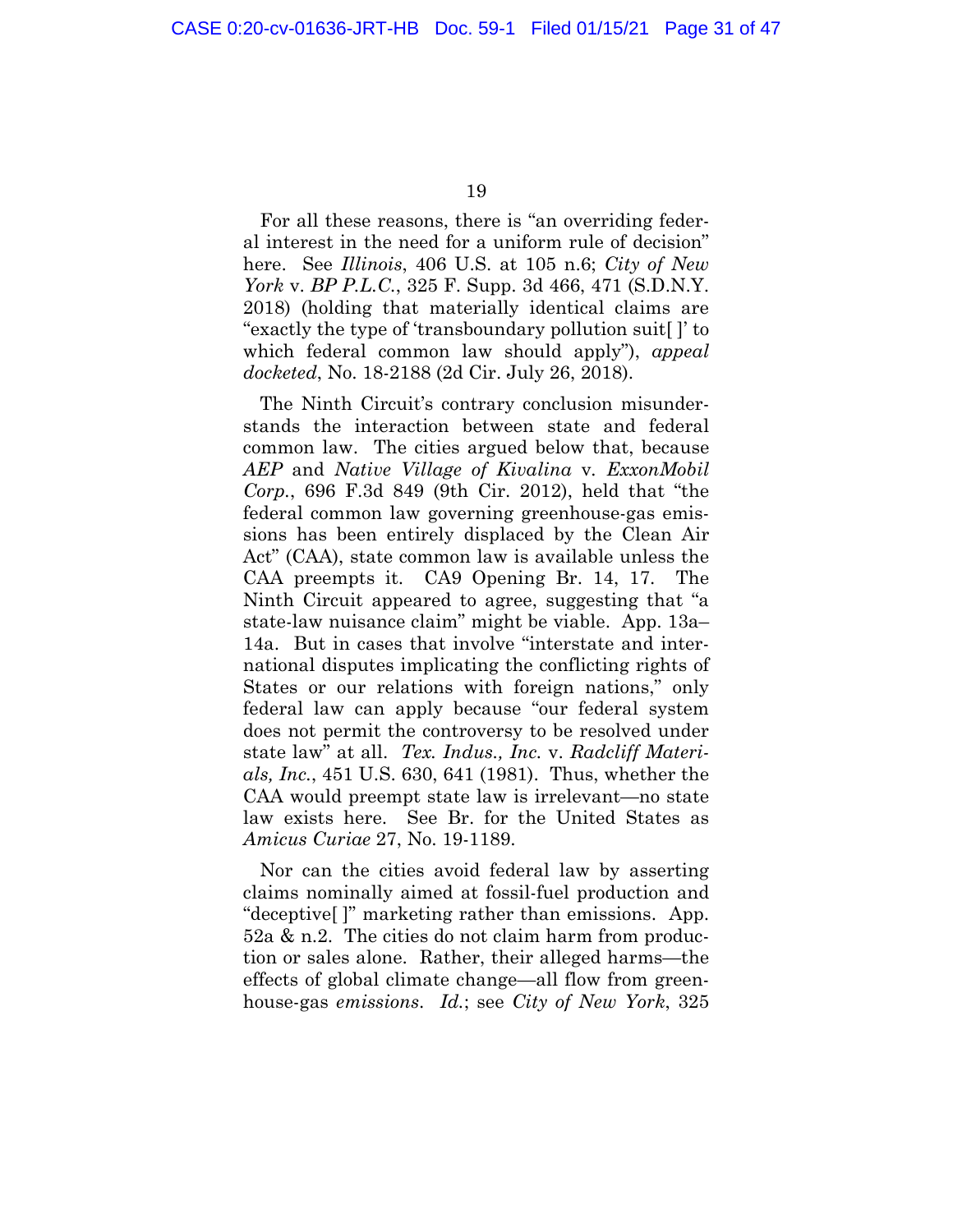<span id="page-30-0"></span>F. Supp. 3d at 471–72. Indeed, their theory of harm depends on all these emissions, across the globe, since the industrial revolution. *E.g.*, ER 297. On this theory, production and sales alone would create no liability. And it does not matter that the cities seek monetary instead of injunctive relief; damages regulate conduct too, particularly in the amounts contemplated. *E.g.*, *Kurns* v. *R.R. Friction Prods. Corp.*, 565 U.S. 625, 637 (2012).

The cities thus seek to regulate interstate and international greenhouse-gas emissions—precisely the sort of claim federal law exclusively governs. The Ninth Circuit's contrary conclusion conflicts with this Court's decisions.

### **B. The Ninth Circuit's application of the well-pleaded complaint rule conflicts with decisions of this Court and other circuits.**

The Ninth Circuit also erred by holding that the well-pleaded complaint rule bars removal of putative state-law claims unless they satisfy *Grable* or are completely preempted by federal statute. This Court's precedents show—and other circuits hold that claims governed exclusively by federal common law are removable, however the plaintiff labels them and whether or not they are cognizable under federal law.

1. It is "well settled" that § 1331's "grant of 'jurisdiction will support claims founded upon federal common law.'" *Nat'l Farmers Union Ins. Cos.* v*. Crow Tribe*, 471 U.S. 845, 850 (1985). District courts thus have original jurisdiction whenever "the dispositive issues stated in the complaint require the application of federal common law." *Illinois*, 406 U.S. at 100; see also *Sosa* v. *Alvarez-Machain*, 542 U.S. 692, 745 n.\*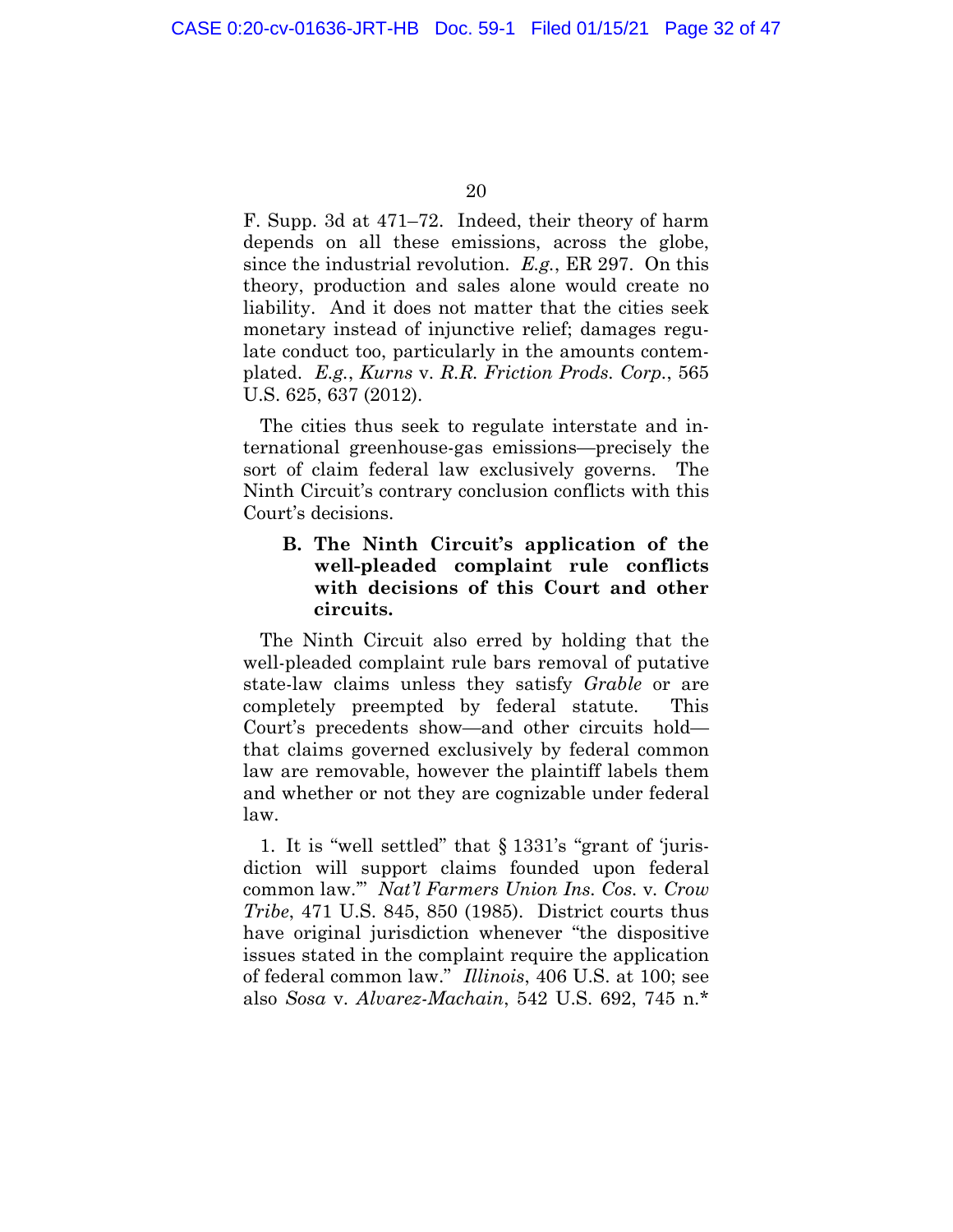(2004) (Scalia, J., concurring) (noting that a post-*Erie* "federal-common-law cause of action . . . 'arise[s] under' the laws of the United States, not only for purposes of Article III but also for purposes of *statutory* federal-question jurisdiction"). In turn, such cases are removable from state court. See 28 U.S.C. § 1441(a) (allowing removal of "any civil action" within the district courts' "original jurisdiction").

The Ninth Circuit failed to apply this rule because it misunderstood the relationship between state law and federal common law. To be sure, plaintiffs can usually avoid removal by pleading only state-law claims, even if federal claims are available. *Caterpillar Inc.* v. *Williams*, 482 U.S. 386, 392 (1987). But in an area that the Constitution instructs is governed *exclusively* by federal law, state law cannot apply. As just explained, "if federal common law exists, it is because state law cannot be used." *Milwaukee*, 451 U.S. at 313 n.7. In turn, a plaintiff asserting claims in one of these "narrow areas" cannot choose between state and federal law because *no state law exists*. See *Tex. Indus.*, 451 U.S. at 641. "As a matter of constitutional structure, any claims asserted in this area are inherently federal." U.S. Reh'g Br. 5.

The Ninth Circuit was thus wrong to hold that the well-pleaded complaint rule barred removal. App. 6a. An "independent corollary of the well-pleaded complaint rule" holds "that a plaintiff may not defeat removal by omitting to plead *necessary* federal questions." *Franchise Tax Bd.* v. *Constr. Laborers Vacation Tr.*, 463 U.S. 1, 22 (1983) (emphasis added). That is, "a plaintiff cannot frustrate a defendant's right to remove by pleading a case without reference to any federal law when the plaintiff's claim is necessarily federal." See 14C Wright & Miller, *Federal Practice and Procedure: Jurisdiction* § 3722.1 (rev.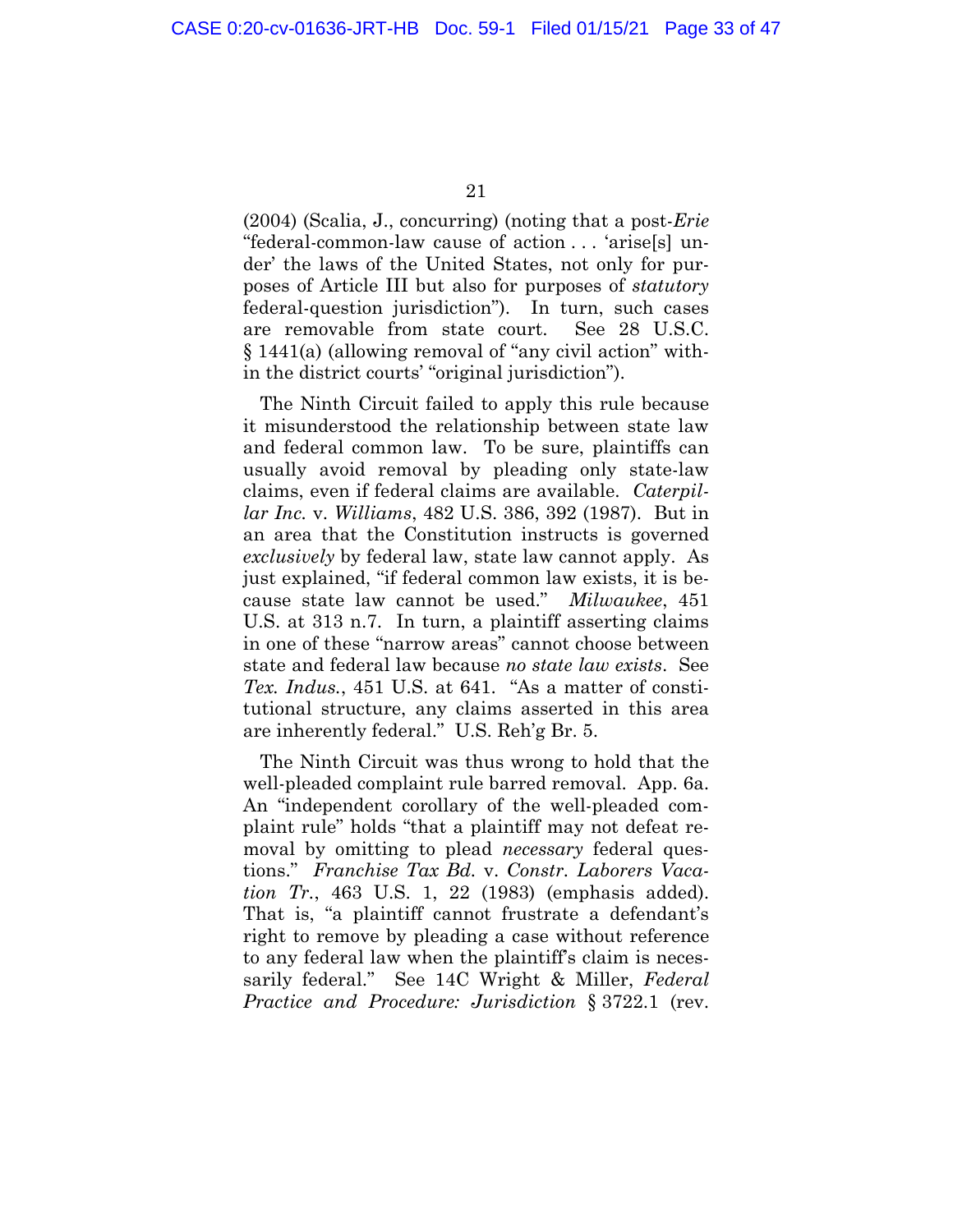4th ed. 2020). As a result, a federal court must sometimes "determine whether the real nature of the claim is federal, regardless of plaintiff's characterization." *Federated Dep't Stores, Inc.* v. *Moitie*, 452 U.S. 394, 397 n.2 (1981). While the Court has applied this artful-pleading principle in complete-preemption cases involving federal statutes, there is "[n]o plausible reason" why "the appropriateness of and need for a federal forum should turn on whether the claim arose under a federal statute or under federal common law." Richard H. Fallon, Jr. et al., *Hart & Wechsler's the Federal Courts and the Federal System* 818 (7th ed. 2015); Br. for the United States as *Amicus Curiae* 28, No. 19-1189. The Ninth Circuit thus contradicted this Court's precedent by treating the cities' state-law label as dispositive.

The Ninth Circuit was also wrong to suggest that a claim cannot be removed unless a *viable* federal cause of action exists. App. 45a. The cities argued that federal jurisdiction is lacking "[w]hen a federal law arguably eliminates a state law claim without substituting rights and remedies of its own." CA9 Opening Br. 11. The Ninth Circuit apparently agreed, questioning whether "the Cities' allegations could give rise to a *cognizable* claim for public nuisance under federal common law." App. 12a (emphasis added). But the court of appeals "confused the question whether the subject matter of the claims asserted is governed by federal common law with the [question] whether federal law ultimately provides a cause of action on the merits." U.S. Reh'g Br. 8. These questions are distinct: "Recognition that a subject is meet for federal law governance . . . does not necessarily mean that federal courts should create the controlling law." *AEP*, 564 U.S. at 422.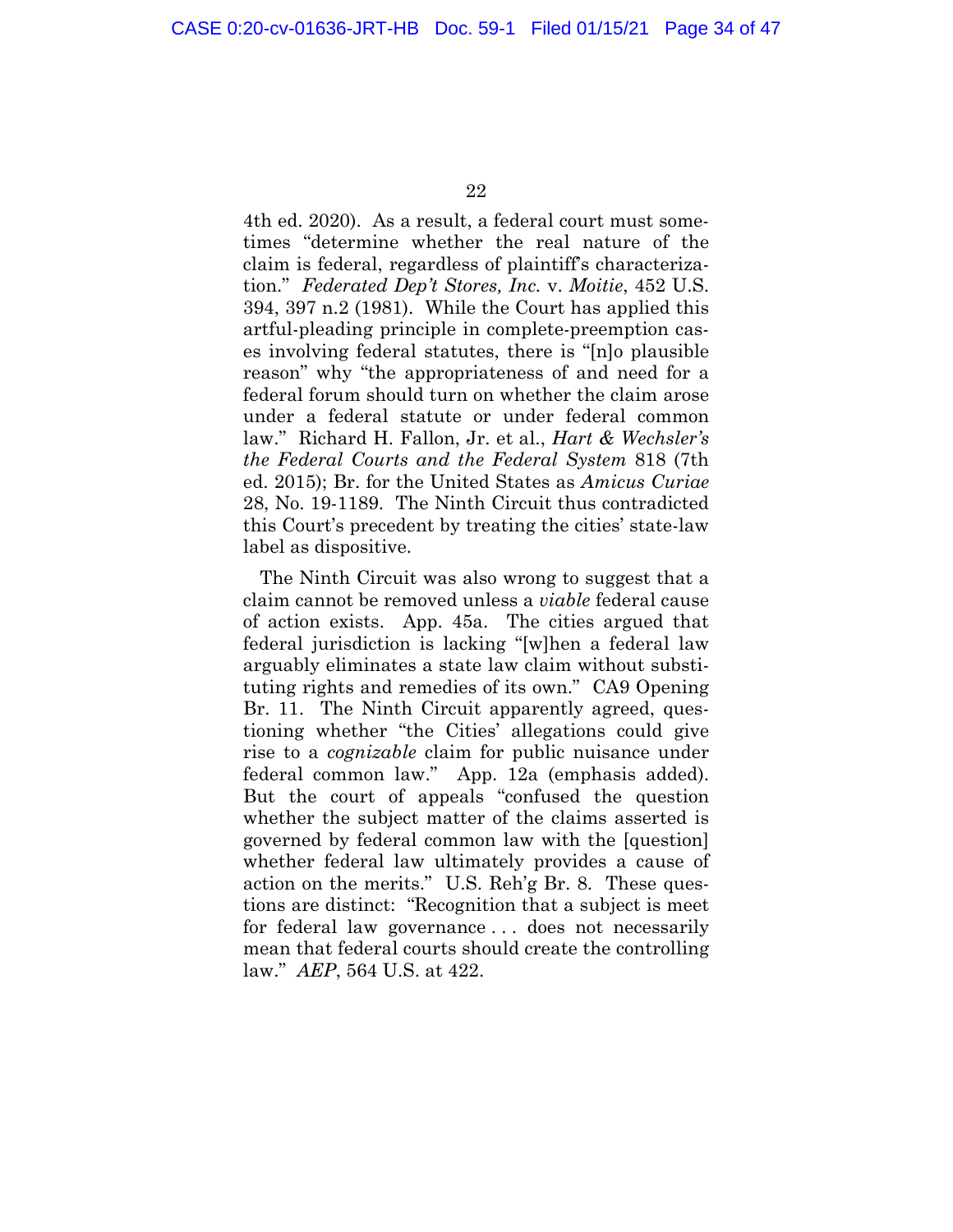*Standard Oil* shows the proper two-step analysis. At the first (jurisdictional) step, this Court held that federal common law, not state law, controlled the "essentially federal" question of whether the government could recover for the hospital costs and lost services of a soldier hurt in a traffic accident. 332 U.S. at 307. But that did not mean the government had a viable cause of action. At the second (merits) step, this Court emphasized its "modest" capacity "to create new common-law liabilities," and held that establishing the claim was a task for Congress, "not for any creative power of ours." *Id.* at 313–14, 316. The claim thus arose under federal common law even though no federal cause of action existed.

So, as the First Circuit has aptly summarized *Standard Oil*'s analysis: "As long as the source of the rule to be applied is federal, the . . . case is one 'arising under' federal law . . . regardless of what the . . . substance [of the federal rule] eventually may prove to be." *United States* v. *Swiss Am. Bank, Ltd.*, 191 F.3d 30, 45 (1st Cir. 1999). Indeed, in the statutory complete-preemption context, this Court has rejected the argument that "a case may not be removed to federal court . . . unless the federal cause of action relied upon provides the plaintiff with a remedy." *Williams*, 482 U.S. at 391 n.4. In turn, while the district court ultimately held—correctly, in Petitioners' view—that the cities lack a viable federal cause of action, that question is not relevant to the jurisdictional question this petition presents.

2. The decision below conflicts with decisions from other circuits. In several contexts involving uniquely federal interests, courts have recognized that claims asserted in an exclusively federal area arise under federal common law and create federal jurisdiction no matter how they are pled.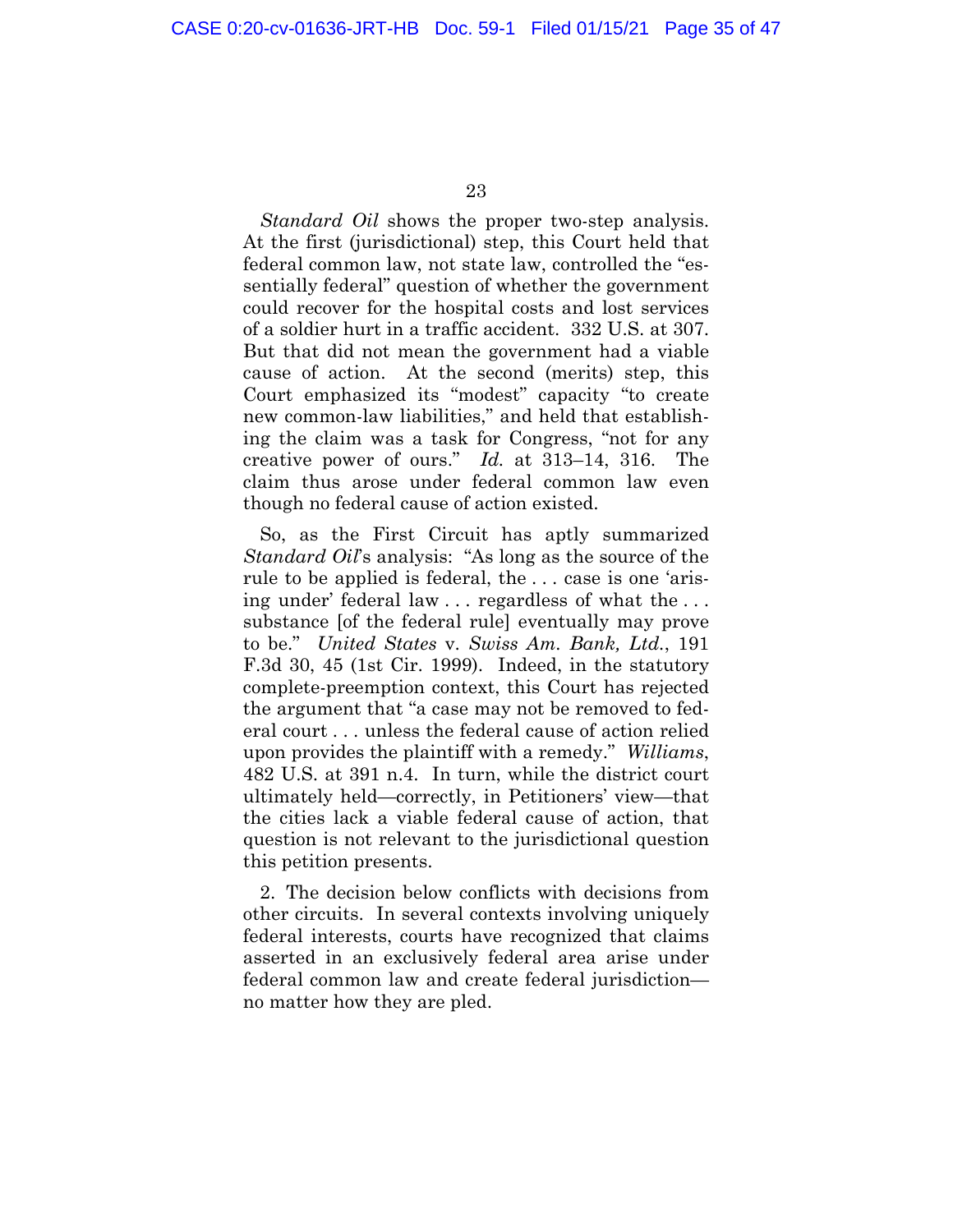The Fifth and Seventh Circuits have upheld "federal question jurisdiction based on the federal common law that controls an action seeking to recover damages against an airline for lost or damaged shipments." *Majors Jewelers*, 117 F.3d at 923. *Majors Jewelers* affirmed the removal of putative state-law claims filed in state court against an airline for lost luggage. The Fifth Circuit explained—contrary to the decision below, App. 7a—that a case is removable in *three* situations: (i) if there is a federal statutory cause of action; (ii) if the subject "is completely preempted"; *or* (iii) "if the cause of action arises under federal common law." 117 F.3d at 924. And the plaintiff's claims, while pled as state-law claims, see *id.*, "ar[ose] under federal common law," *id.* at 929. They were thus removable even though they did "not arise under a federal statute and . . . jurisdiction [was] not supported by complete preemption." *Id.* at 926.

The Seventh Circuit endorsed *Majors Jewelers* in another air-carrier case. *Treiber & Straub, Inc.* v. *UPS, Inc.*, 474 F.3d 379 (7th Cir. 2007). Although *Treiber & Straub* was filed in federal court, the plaintiff did not invoke federal common law, instead invoking jurisdiction under inapplicable federal statutes, and asserted state-law claims. *Id.* at 383. The court held that a claim in this area "arises under federal common law and thus falls within the district court's federal question jurisdiction." *Id.* at 384. And because the claim arose under federal common law, there was no "separate state [law] theory left." *Id.* at 384, 387.

The Fourth Circuit has affirmed removal of a statecourt complaint alleging a putative "state law claim for breach of [a federal health] insurance contract." *Caudill*, 999 F.2d at 77. The court explained that "some areas involving 'uniquely federal interests' may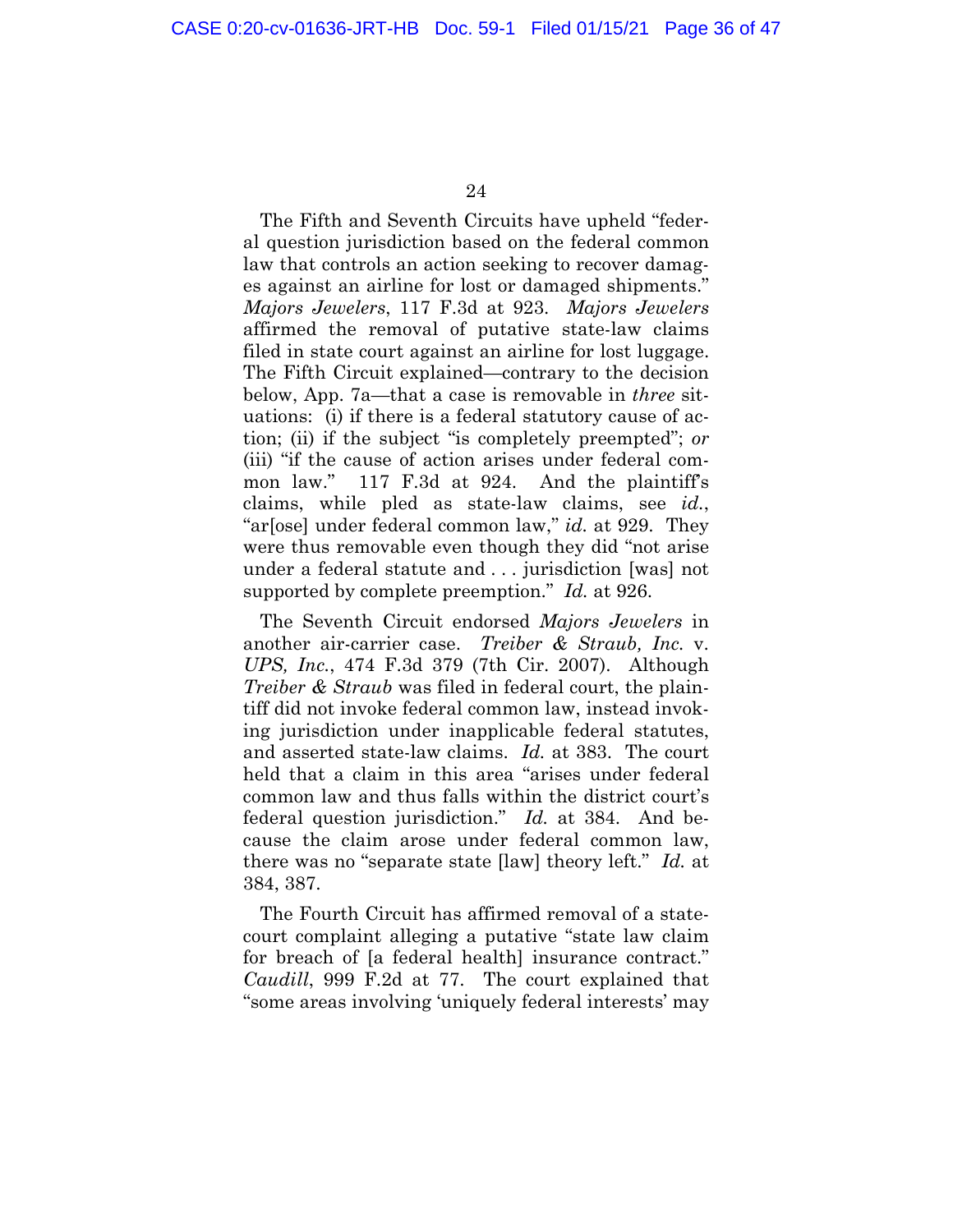be so important to the federal government that a 'federal common law' related to those areas will supplant state law . . . regardless of whether Congress has shown any intent to preempt the area." *Id.* at 78. And the court held that this test was satisfied by the federal health-benefit contracts at issue. See *id.* at 78–79. While this Court later disagreed that uniform federal-common-law rules govern federal healthbenefit contracts, see *Empire Healthchoice Assurance, Inc.* v. *McVeigh*, 547 U.S. 677, 693 (2006), it did not disturb *Caudill*'s independent holding that putative state-law claims are removable if they arise in an area implicating uniquely federal interests.

The Eighth Circuit has similarly found federal jurisdiction over a removed state-court complaint that raised putative state-law claims. *Otter Tail*, 116 F.3d at 1215. The complaint "raise[d] important questions of federal law requiring interpretation of treaties, federal statutes, and the federal common law of inherent tribal sovereignty." *Id.* In that situation, the "plaintiff's characterization of a claim as based solely on state law is not dispositive" because the complaint "necessarily presents a federal question," and removal is proper. *Id.* at 1213–14.

Likewise, the Second Circuit has upheld federal jurisdiction over claims governed by the federal common law of foreign relations. In *Republic of Philippines* v. *Marcos*, the Philippine government sought an injunction in state court against its former president's transfer of properties. 806 F.2d 344, 346 (2d Cir. 1986). Although "the face of the complaint" asserted a claim "akin to a state cause of action for conversion," the Second Circuit held that removal was proper: The "action arises under federal law" because it "necessarily require[s] determinations that will directly and significantly affect American foreign rela-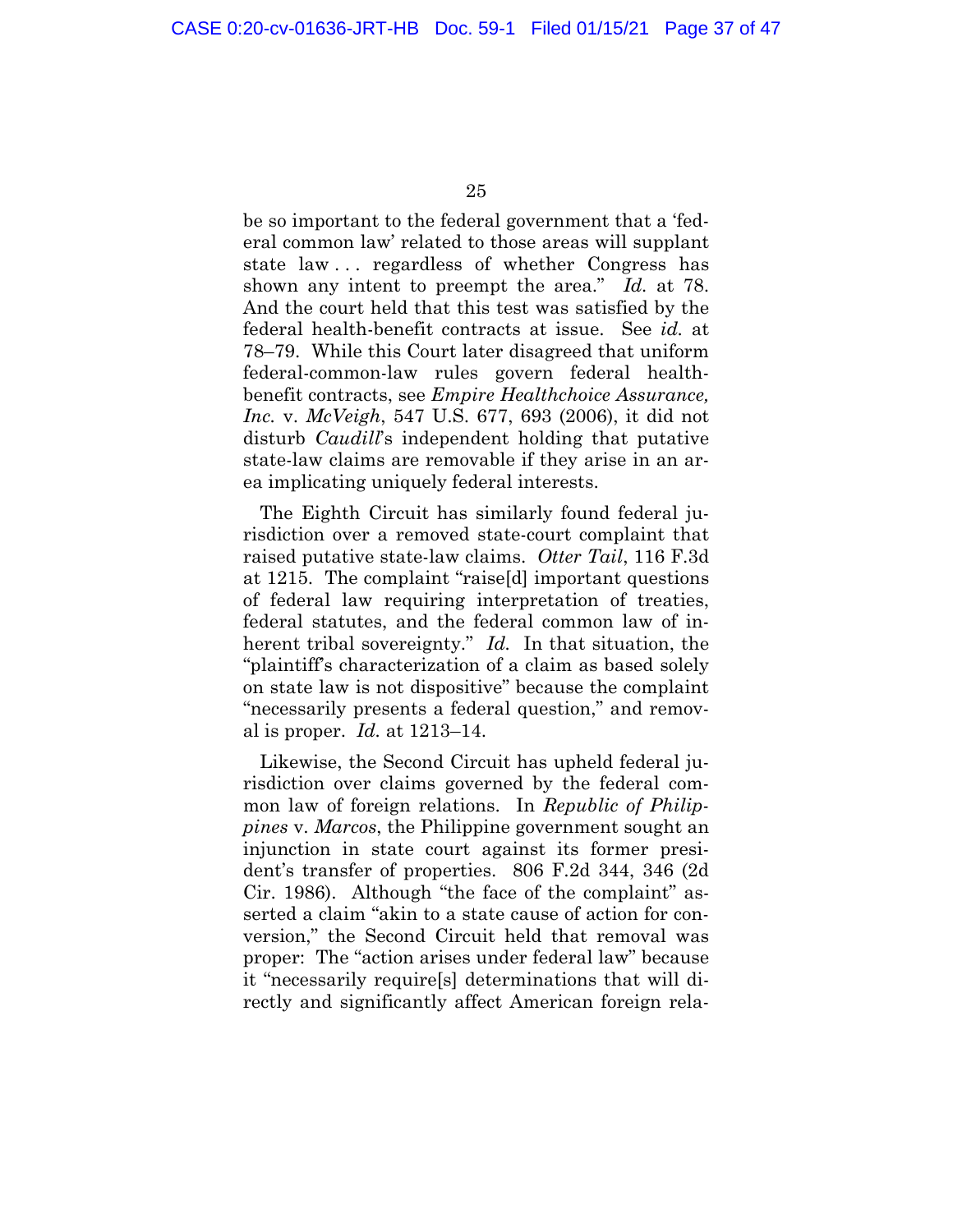tions," see *id.* at 352–54. In such a case, "federal common law" should "displace a purely state cause of action," *id.* at 354, and "there is federal question jurisdiction," *id.* at 353. In any event, removal was proper because the claim raised "a federal question to be decided with uniformity as a matter of federal law, and not separately in each state." *Id.* at 354.

Other cases uphold federal jurisdiction over claims implicating federal common law using a *Grable*-type analysis. These cases ask, as the Ninth Circuit did, whether the complaint raises a "substantial question of federal law." But the outcome of these cases conflicts with the Ninth Circuit's view that plaintiffs can opt to plead only state-law claims, and thus avoid removal, in an area where federal common law exclusively governs.

For example, the Fourth Circuit reversed the remand of a homeowner's state-law claims against his flood insurer. *Battle* v. *Seibels Bruce Ins. Co.*, 288 F.3d 596, 598 (4th Cir. 2002). Although the complaint did not invoke federal law, federal jurisdiction existed because "federal common law *alone* governs the interpretation" of flood insurance policies. *Id.* at 607 & n.17; see also *Newton* v. *Capital Assurance Co.*, 245 F.3d 1306, 1309 (11th Cir. 2001) (similar). And the Fifth Circuit has affirmed removal of "state-law tort claims" against a foreign company—despite the plaintiffs' invocation of "the well-pleaded complaint rule"—because the case "raise[d] substantial questions of federal common law by implicating important foreign policy concerns." *Torres* v*. S. Peru Copper Corp.*, 113 F.3d 540, 542–43 (5th Cir. 1997).

Each of these other circuits recognizes that claims asserted in an area governed exclusively by federal common law arise under federal law and create fed-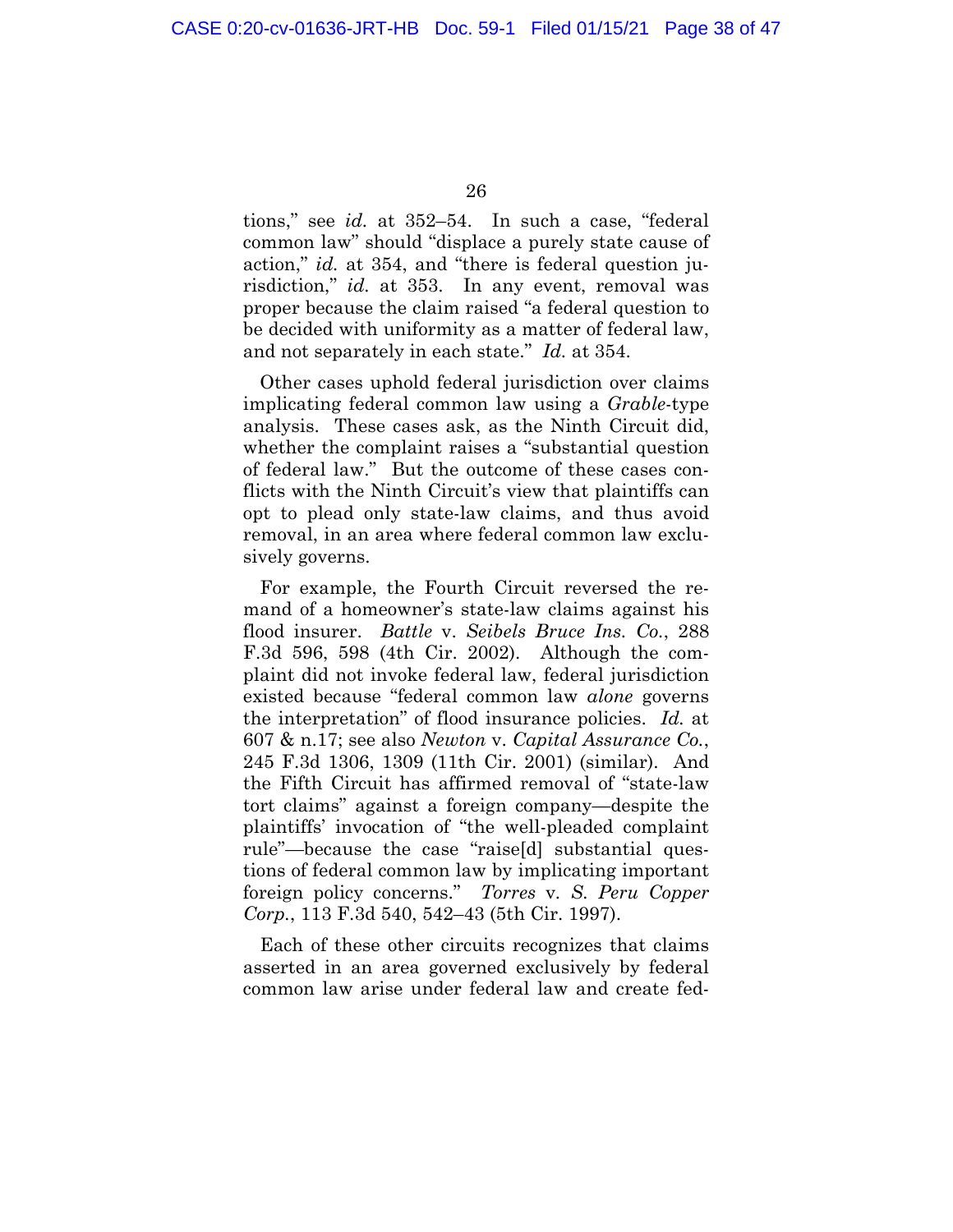<span id="page-37-0"></span>eral jurisdiction—however they are pled, and whatever approach to federal jurisdiction applies.

**II. The Ninth Circuit deepened a circuit split by letting the cities contest removal after amending their complaint to assert federal claims and litigating those claims to judgment.** 

The Ninth Circuit erred in a second, independent respect. After the district court denied remand, the cities "cured any subject-matter jurisdiction defect by amending their complaints to assert a claim under federal common law" and then litigated the case to final judgment. App. 16a–17a; see *id.* at 31a. Yet the court still let the cities contest removal on appeal. *Id.* at 16a–22a. That ruling conflicts with decisions of this Court and widens two independent circuit splits.

*First*, the circuits are divided on whether, and when, a post-removal amendment that establishes federal jurisdiction waives the plaintiff's right to keep challenging whether jurisdiction existed at the time of removal. *Second*, courts disagree about whether, and when, a plaintiff's challenge to removal is mooted if the case reaches final judgment in federal court, based mainly on differing readings of *Caterpillar, Inc.*  v. *Lewis*, 519 U.S. 62 (1996). Both questions arise frequently; both have substantial implications for economy, efficiency, and fairness. Yet in an area related to jurisdiction, where clarity is vital, the circuits remain divided.

1. The decision below widened the split on waivers of challenges to removal. The Ninth Circuit held that the cities did *not* waive their removal challenge when they added federal claims and new plaintiffs. App. 16a–22a. That decision tracks the Fifth Circuit's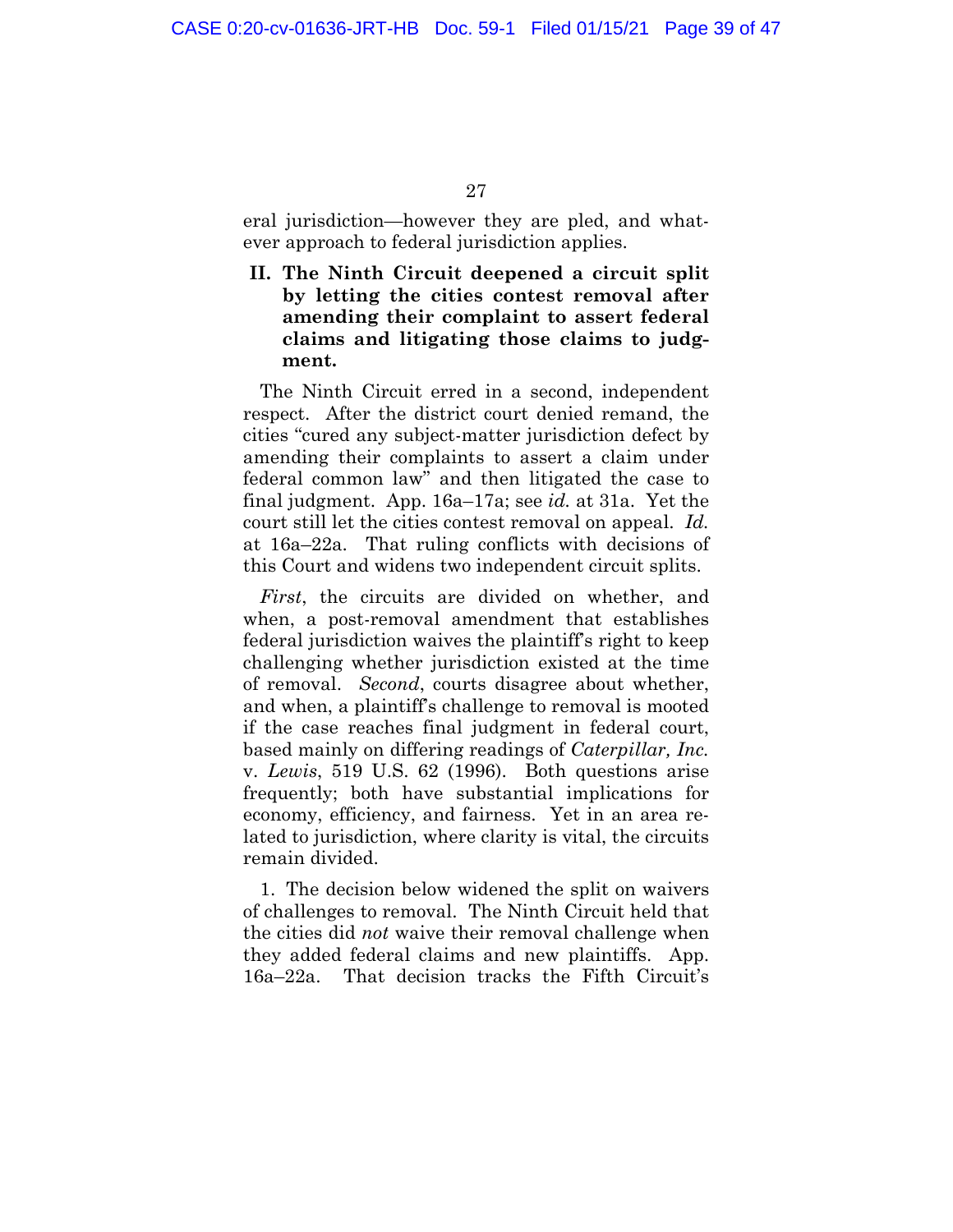### view. See *Camsoft Data Sys., Inc.* v*. S. Elecs. Supply, Inc.*, 756 F.3d 327, 338 (5th Cir. 2014).

Three other circuits disagree. For example, the Second Circuit has explained that "if a district court erroneously exercises removal jurisdiction over an action, and the plaintiff voluntarily amends the complaint to allege federal claims, we will not remand for want of jurisdiction." *Barbara* v*. N.Y. Stock Exch., Inc.*, 99 F.3d 49, 56 (2d Cir. 1996), *abrogated on other grounds by Merrill Lynch, Pierce, Fenner & Smith Inc.* v. *Manning*, 136 S. Ct. 1562 (2016). Likewise, the Seventh Circuit declined to remand an improperly removed case because the plaintiff added an "unmistakable federal cause of action," thus "thr[o]w[ing] in the towel" on jurisdiction. *Bernstein* v*. Lin-Waldock & Co.*, 738 F.2d 179, 185 (7th Cir. 1984). See also *Brough* v. *United Steelworkers of Am.*, 437 F.2d 748, 749–50 (1st Cir. 1971) ("Clearly plaintiff cannot be permitted to invoke the jurisdiction of the federal court, and then disclaim it when he loses.").1

The Ninth Circuit's rule—allowing plaintiffs to exploit the federal forum but return to state court if they lose on the merits—wastes resources and encourages gamesmanship. Under this rule, a plaintiff "would be in a position where if he won his case on the merits in federal court he could claim to have raised the federal question in his amended complaint voluntarily, and if he lost he could claim to have raised it involuntarily and to be entitled to start over

<sup>1</sup> Some circuits do not find waiver if the amendment is "involuntary"—if, for example, the court orders the plaintiff to amend or face dismissal. *See In re Wireless Tel. Fed. Cost Recovery Fees Litig.*, 396 F.3d 922, 929 (8th Cir. 2005).No such argument applies here. Indeed, although the district court certified the remand order for immediate appeal, App. 56a, the cities declined and instead amended their complaint to add a federal claim.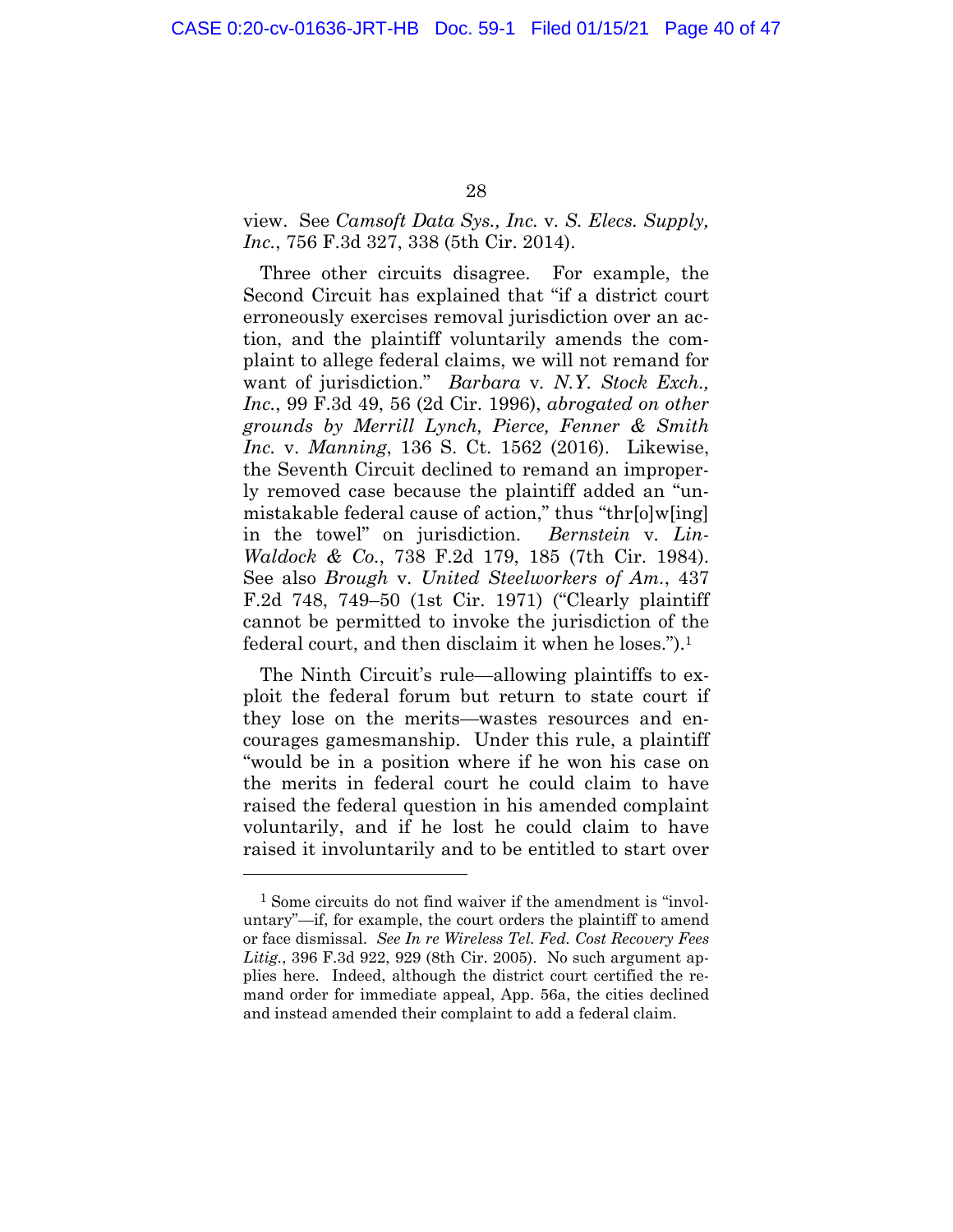in state court." *Bernstein*, 738 F.2d at 185. This Court should resolve the conflict and hold that voluntarily amending a complaint to add federal claims waives the right to challenge removal.

2. The decision below widened an entrenched split on whether plaintiffs may challenge removal on appeal even when federal jurisdiction indubitably exists at final judgment. This split reflects divergent readings of *Caterpillar*, which explained that "a district court's error in failing to remand a case improperly removed is not fatal to the ensuing adjudication if federal jurisdictional requirements are met at the time judgment is entered." 519 U.S. at 64. Here, the Ninth Circuit decided that, despite the district court's undisputed jurisdiction at final judgment, the cities' removal challenge was not moot because the case had been resolved on a motion to dismiss, not after trial or other extensive proceedings. App. 19a.

In doing so, the Ninth Circuit effectively joined the Fifth Circuit, which interprets *Caterpillar*'s teachings about the mootness of a removal challenge to apply *only* after trial. See *Camsoft*, 756 F.3d at 338. Similarly, the Sixth Circuit has found that *Caterpillar* had "its limits" and that a pretrial judgment may not be "weighty enough" to overcome a plaintiff's objection to improper removal. *Gentek Bldg. Prods., Inc.* v*. Sherwin-Williams Co.*, 491 F.3d 320, 327 (6th Cir. 2007). Following the Fifth Circuit, the Sixth Circuit reasoned that *Caterpillar* should not apply when the final judgment results from a motion to dismiss. *Id.* (*Caterpillar*'s application is "greatly influenced" by whether there is a "trial on the merits"); see also *Thermoset Corp.* v*. Bldg. Materials Corp.*, 849 F.3d 1313, 1321 (11th Cir. 2017) (finding summary judgment an insufficient basis to deny remand under *Caterpillar*).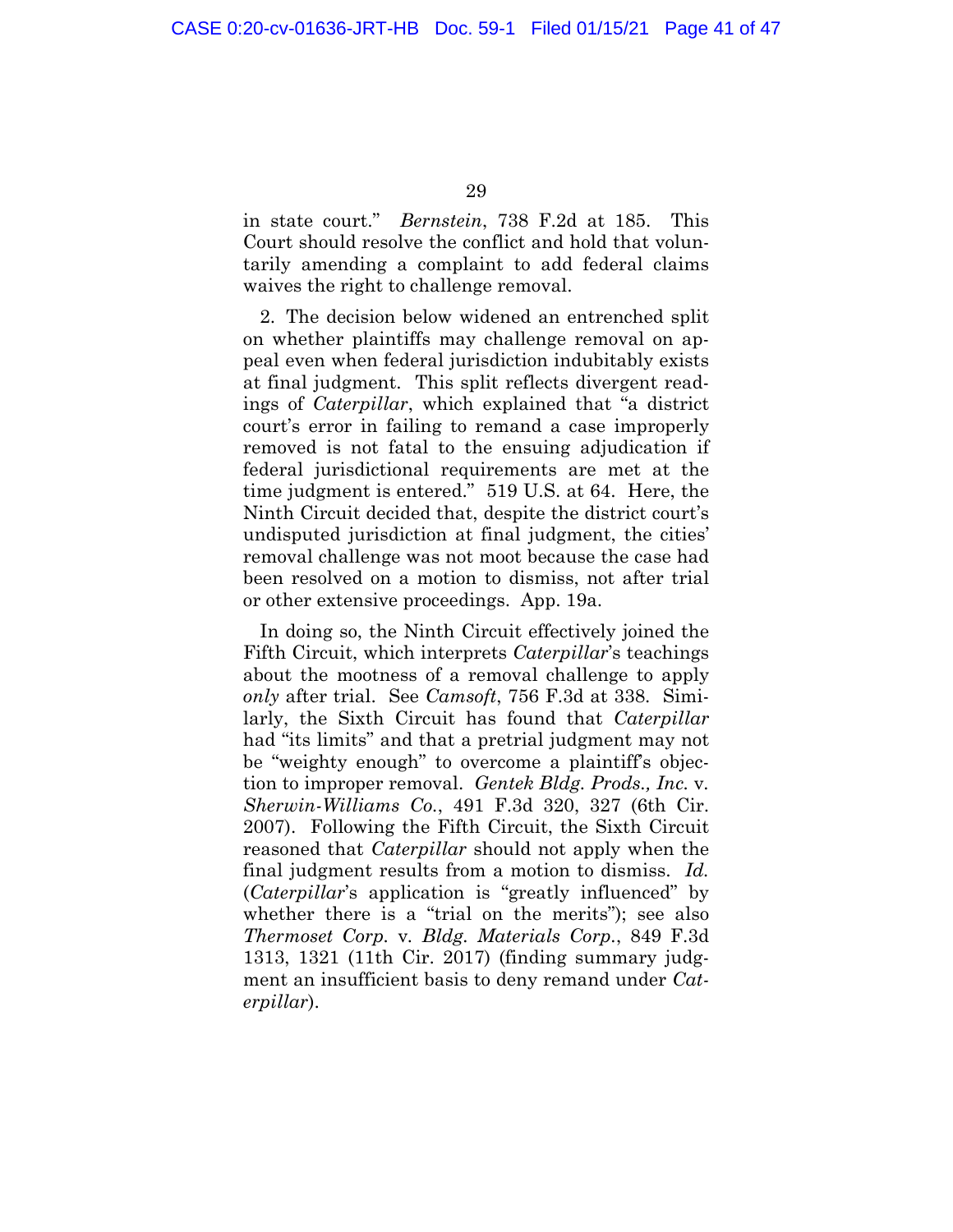In contrast, several circuits hold that "*Caterpillar* applies not only after a trial but also when 'judgment is based on . . . a district court's ruling on a dispositive motion.'" *Paros Props., LLC* v*. Colo. Cas. Ins. Co.*, 835 F.3d 1264, 1273 (10th Cir. 2016). Indeed, the Eighth Circuit reads *Caterpillar* to state "a categorical rule" that a case should not be remanded if the court had jurisdiction at final judgment, "not a case-by-case inquiry into how much time was spent litigating." *Ellingsworth* v*. Vermeer Mfg. Co.*, 949 F.3d 1097, 1100 (8th Cir. 2020). And the Fourth Circuit reads *Caterpillar* to moot challenges to remand *even before* judgment, because "[r]equiring pointless movement between state and federal court before a case is tried on the merits can likewise impose significant costs on both courts and litigants." *Moffitt* v*. Residential Funding Co.*, 604 F.3d 156, 160 (4th Cir. 2010).

The erroneous approach embraced by the Fifth, Sixth, Ninth, and Eleventh Circuits—that a final judgment granting a motion to dismiss does not trigger the *Caterpillar* rule—yields unpredictable and arbitrary results. Lines that determine jurisdiction should be bright and incorporate appropriate incentives. See *Direct Mktg. Ass'n* v*. Brohl*, 135 S. Ct. 1124, 1133 (2015). *Caterpillar* decided that removal defects are "not fatal . . . if federal jurisdictional requirements are met at the time judgment is entered." 519 U.S. at 64. And while this Court cited efficiency and economy considerations, it also emphasized finality: "To wipe out the adjudication postjudgment, and return to state court a case now satisfying all federal jurisdictional requirements, would impose an exorbitant cost on our dual court system, a cost incompatible with the fair and unprotracted administration of justice." *Id.* at 77.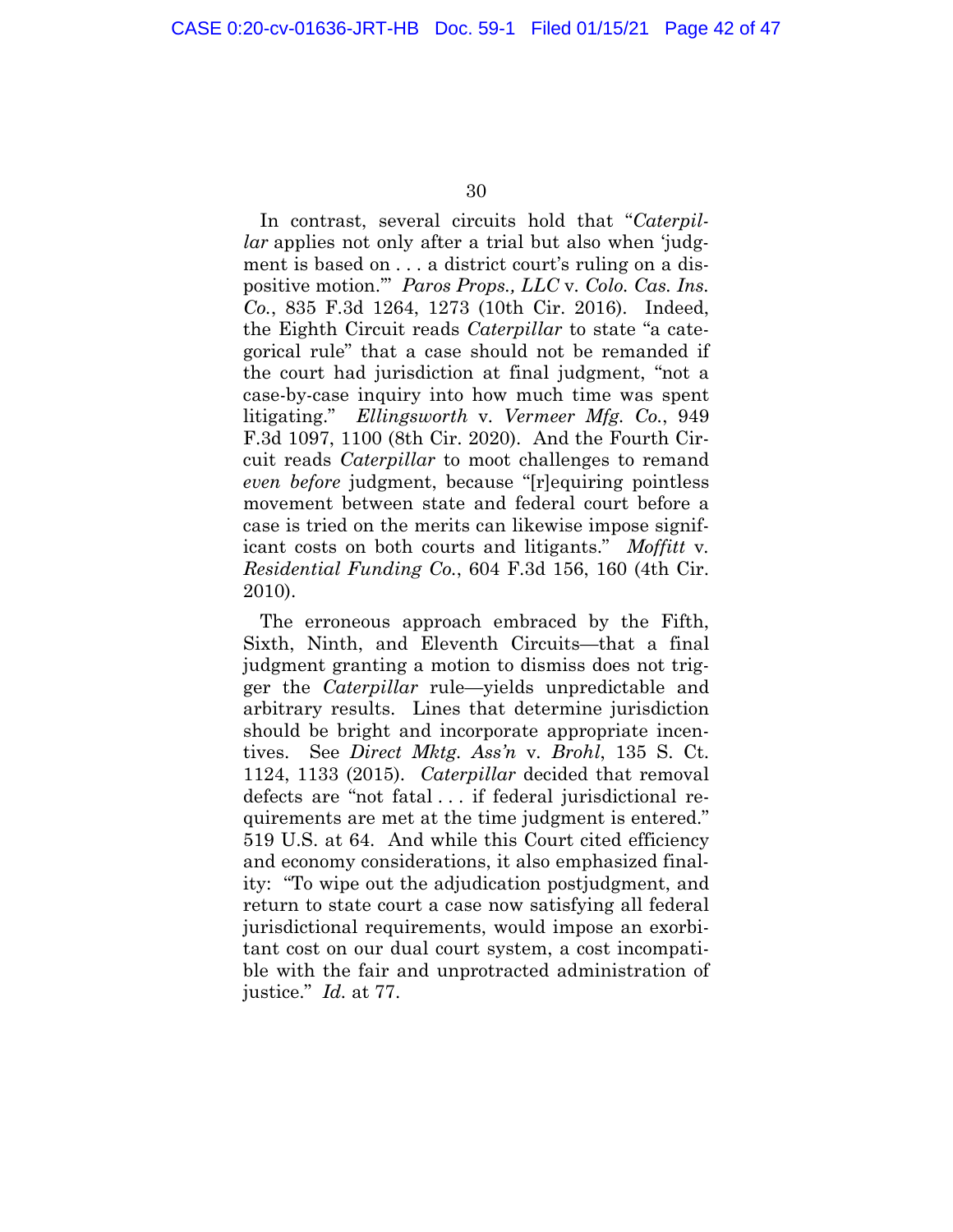<span id="page-41-0"></span>This Court should confirm the bright-line rule that, where federal jurisdiction exists at final judgment, challenges to removal are moot. Pointless movement between federal and state courts is inefficient for courts and parties. Under the proper rule, the Ninth Circuit erred by allowing the cities to dispute jurisdiction on appeal.

\* \* \*

The Court should grant review to resolve these conflicts and, on these independent grounds, hold that the cities waived their challenges to removal or that those challenges were moot.

### **III. The questions presented are important, and this case is an excellent vehicle.**

1. The questions presented are important and recurring. Climate change is a serious issue, and addressing that issue is one of the most pressing public policy challenges today. But neither governing law nor common sense supports resolving this complex, difficult issue through potentially countless and conflicting state-court nuisance actions. As the United States argued in *AEP*, "[t]he confluence in this case of several factors—including countless potential plaintiffs and defendants, the lack of judicial manageability, and the unusually broad range of underlying policy judgments that would need to be made demonstrates that plaintiffs' concerns about climate change should be resolved by the representative Branches." Br. for TVA as Resp't Supporting Pet'rs 20, No. 10-174. The decision below "would encourage courts to use vague public nuisance standards to scuttle the nation's carefully created system for accommodating the need for energy production and the need for clean air," leading to "a confused patchwork of standards, to the detriment of industry and the en-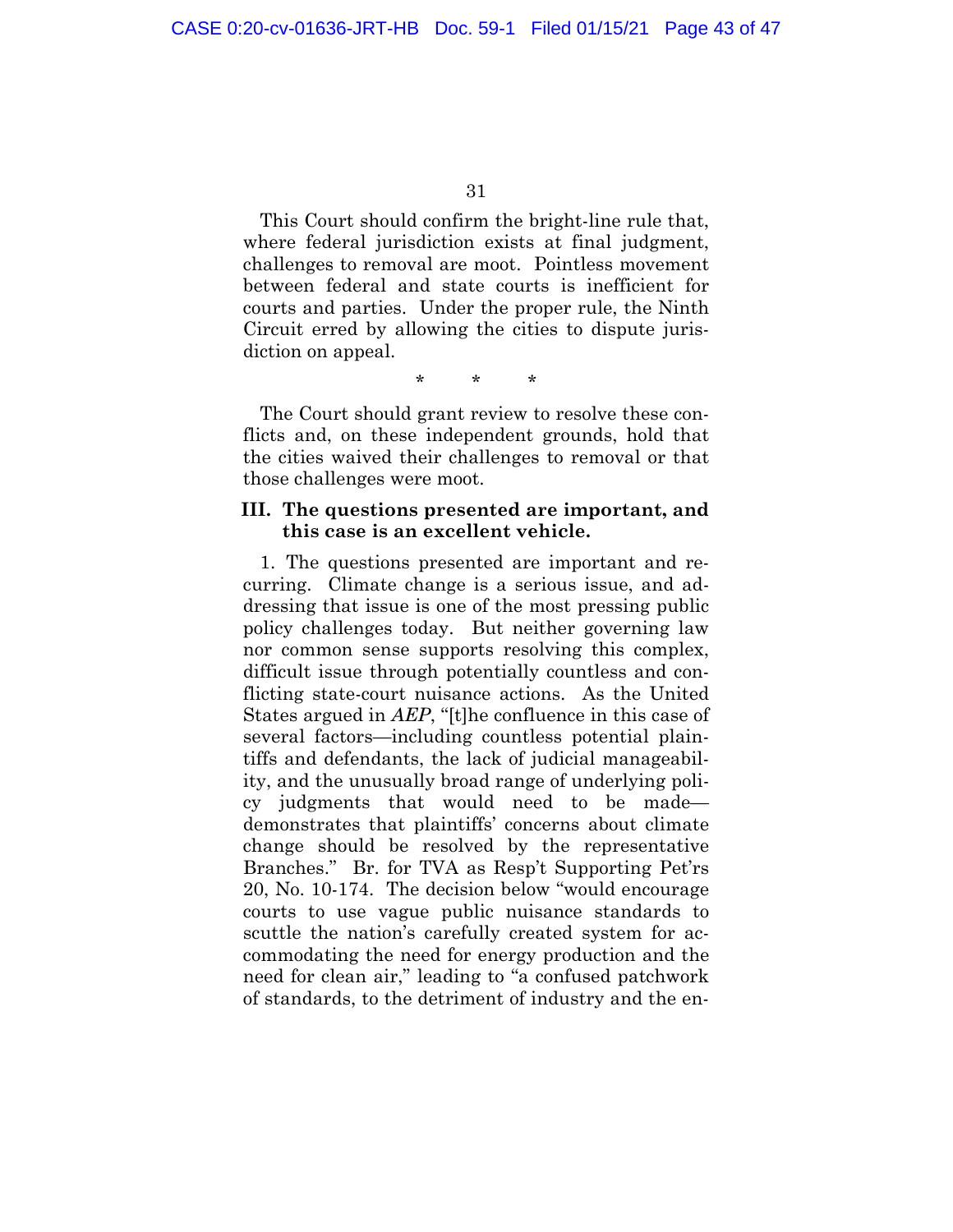vironment alike." *North Carolina*, 615 F.3d at 296. In fact, the district court concluded that, if the cities' theory were viable, the resulting mess of litigation and conflicting state-court rules could render continued fossil-fuel production "not feasible." App. 42a. The potential impact of this litigation thus favors immediate review.

Indeed, as the *Baltimore* petitioners explained, the Court should hold that Baltimore's claims were properly removed because (as here) they necessarily arise under federal law. But if the Court does not reach that question in *Baltimore*, it should do so here.

More broadly, whether a purported state-law claim is removable because it arises exclusively under federal common law is a significant jurisdictional question that warrants review—especially given the Ninth Circuit's departure from the rule so many other circuits apply. This issue arises in several contexts of unique federal importance, from interstate pollution to foreign affairs to tribal relations. Likewise, questions of whether and when a plaintiff can challenge removal on appeal after the removal defect has been cured arise often and have split the circuits. This Court has reviewed "many cases" "involving federal jurisdiction," including removal jurisdiction. Eugene Gressman et al., *Supreme Court Practice* § 4.15 (9th ed. 2007). It should do so here too.

2. This case is an excellent vehicle to resolve the questions presented. Both questions are squarely presented, and both were pressed and passed upon below. The Court should not wait for a state trial court to decide a public nuisance claim based on global climate change and then for the state appellate courts to review its judgment before determining whether these many cases belong in federal or state court. Throughout that process, the specter of liabil-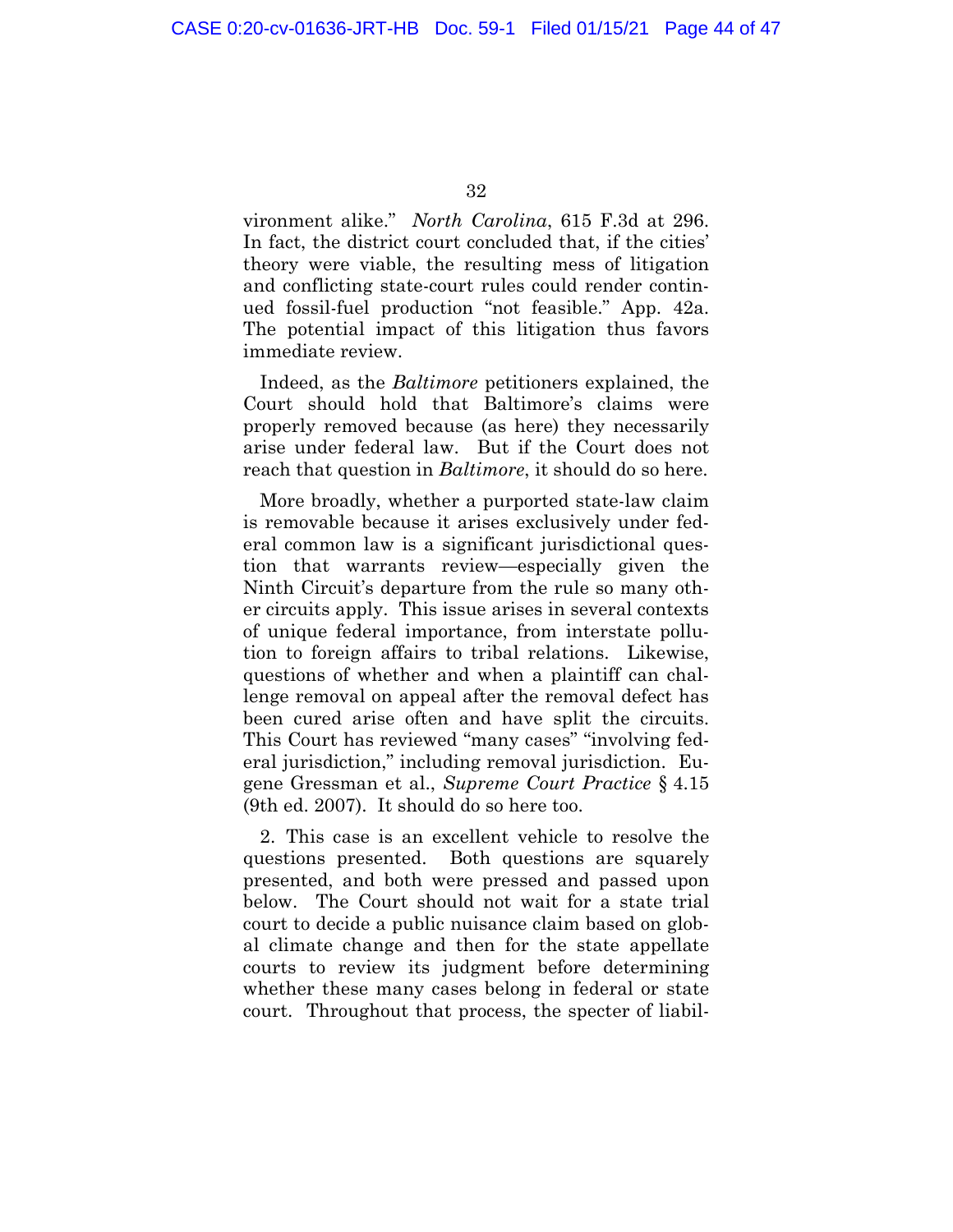<span id="page-43-0"></span>ity and the harm caused by persistent uncertainty will hang over the energy industry and the economy. And the political branches' ongoing international climate-change efforts will be disrupted or stymied. Nor is a trial needed to see that this issue is not fit for regulation-by-litigation, let alone under multiple, varying state tort standards. Climate change calls for uniform national and international standards. This Court granted review in *AEP* in a similar posture.

### **CONCLUSION**

The Court should hold this petition for *Baltimore*, No. 19-1189. If that case does not decide the first question presented here in petitioners' favor, the Court should grant this petition.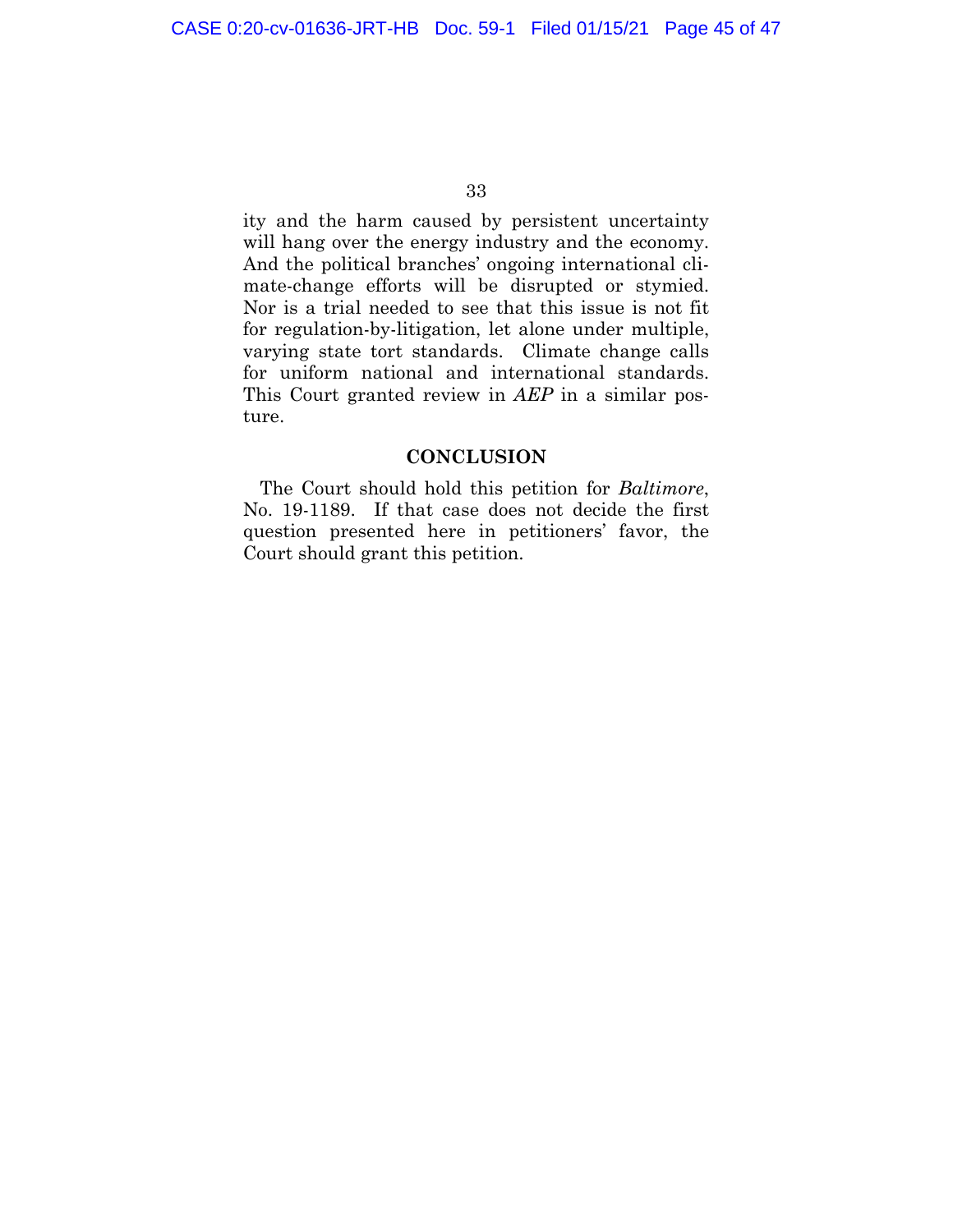Respectfully submitted,

KANNON K. SHANMUGAM JUSTIN ANDERSON WILLIAM T. MARKS PAUL, WEISS, RIFKIND, WHARTON & GARRISON LLP 2001 K St. NW Washington, DC 20006

THEODORE V. WELLS, JR. DANIEL J. TOAL PAUL, WEISS, RIFKIND, WHARTON & GARRISON LLP 1285 Avenue of the Americas New York, NY 10019

M. RANDALL OPPENHEIMER DAWN SESTITO O'MELVENY & MYERS LLP 400 South Hope St. Los Angeles, CA 90071

*Counsel for Exxon Mobil Corporation* 

DAVID C. FREDERICK BRENDAN J. CRIMMINS DANIEL S. SEVERSON KELLOGG, HANSEN, TODD, FIGEL & FREDERICK, P.L.L.C. 1615 M St. NW Suite 400 Washington, DC 20036

*Counsel for Royal Dutch Shell plc*

PETER D. KEISLER\* VIRGINIA A. SEITZ C. FREDERICK BECKNER III RYAN C. MORRIS TOBIAS S. LOSS-EATON SIDLEY AUSTIN LLP 1501 K St. NW Washington, DC 20005 (202) 736-8000 pkeisler@sidley.com

THEODORE J. BOUTROUS, JR. THOMAS G. HUNGAR GIBSON, DUNN & CRUTCHER LLP 1050 Connecticut Ave. NW Washington, DC 20036

*Counsel for Chevron Corporation* 

SEAN C. GRIMSLEY JAMESON R. JONES DANIEL R. BRODY BARTLIT BECK LLP 1801 Wewatta St. Suite 1200 Denver, CO 80202

*Counsel for ConocoPhillips* 

NANCY G. MILBURN ARNOLD & PORTER KAYE SCHOLER LLP 250 West 55th St. New York, NY 10019

JONATHAN W. HUGHES MATTHEW T. HEARTNEY JOHN D. LOMBARDO ARNOLD & PORTER KAYE SCHOLER LLP